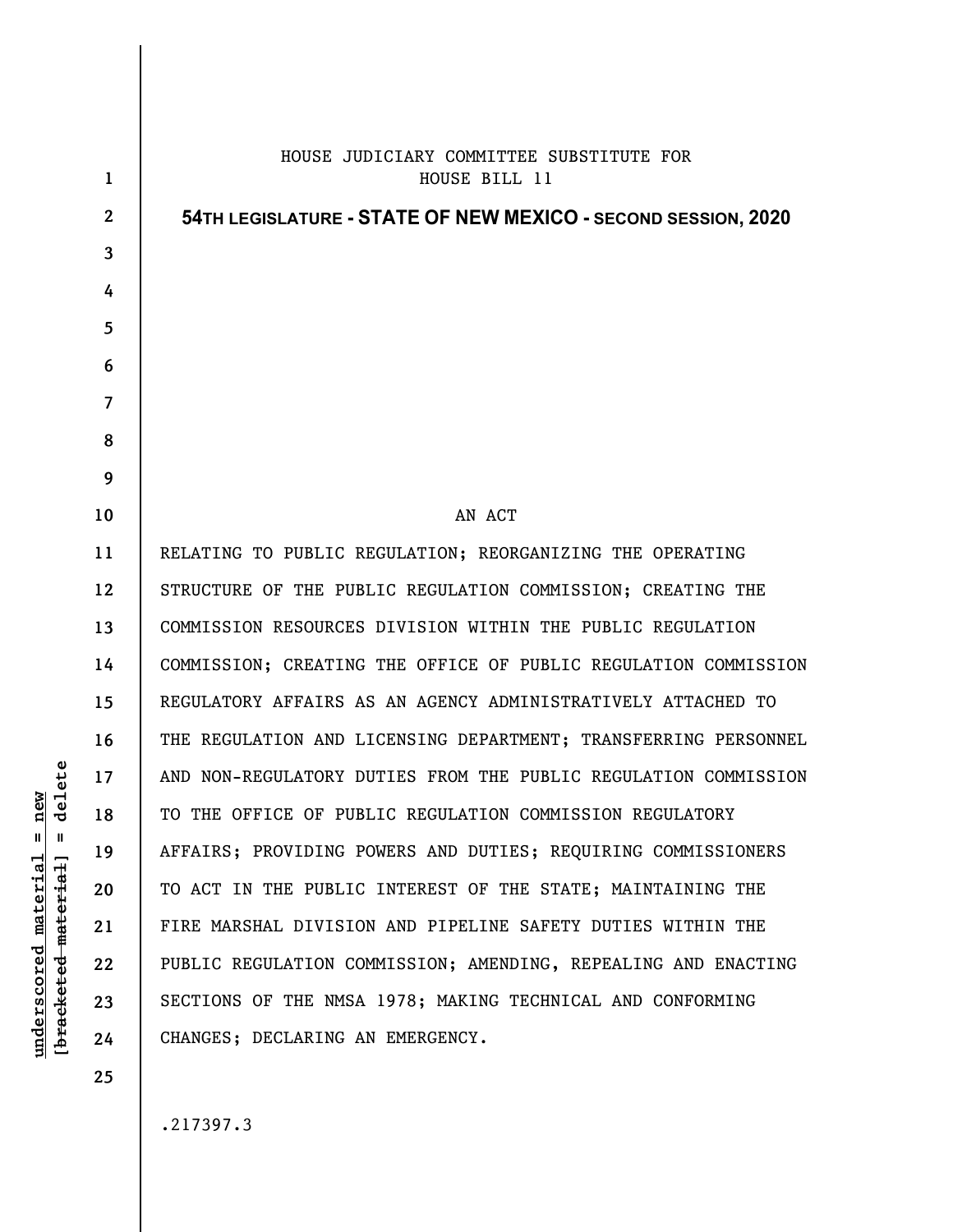| $\mathbf{1}$             | BE IT ENACTED BY THE LEGISLATURE OF THE STATE OF NEW MEXICO:    |
|--------------------------|-----------------------------------------------------------------|
| $\boldsymbol{2}$         | SECTION 1. A new section of the Public Regulation               |
| $\mathbf{3}$             | Commission Act is enacted to read:                              |
| 4                        | "[NEW MATERIAL] COMMISSION RESOURCES DIVISION--                 |
| 5                        | ORGANIZATION--CHIEF OF STAFF--STAFF--DUTIES.--                  |
| 6                        | The "commission resources division" is created<br>Α.            |
| $\overline{\phantom{a}}$ | in the public regulation commission and shall consist of staff  |
| 8                        | necessary to carry out the duties and responsibilities of the   |
| 9                        | commission, including:                                          |
| 10                       | (1)<br>commission resources staff;                              |
| 11                       | hearing examiners;<br>(2)                                       |
| 12                       | administrative services staff; and<br>(3)                       |
| 13                       | pipeline safety bureau staff.<br>(4)                            |
| 14                       | A chief of staff of the commission resources<br>B.              |
| 15                       | division shall be appointed to serve a six-year term beginning  |
| 16                       | January 1; provided that the initial chief of staff shall serve |
| 17                       | for a term ending December 31, 2023. If Article 11, Section 1   |
| 18                       | of the constitution of New Mexico provides for the election of  |
| 19                       | commissioners, the governor shall provide the commission with a |
| 20                       | list of finalists for the position of chief of staff and,       |
| 21                       | within thirty days, the commission shall select a person from   |
| 22                       | the list to be appointed chief of staff; provided that if the   |
| 23                       | commission fails to select a chief of staff within thirty days, |
| 24                       | the governor shall appoint the chief of staff. If Article 11,   |
| 25                       | Section 1 of the constitution of New Mexico provides for the    |
|                          | .217397.3                                                       |

 $\frac{\text{underscored material} = \text{new}}{(\text{bracketed material})}$  =  $\frac{\text{new}}{\text{t}}$ **[bracketed material] = delete underscored material = new**

 $- 2 -$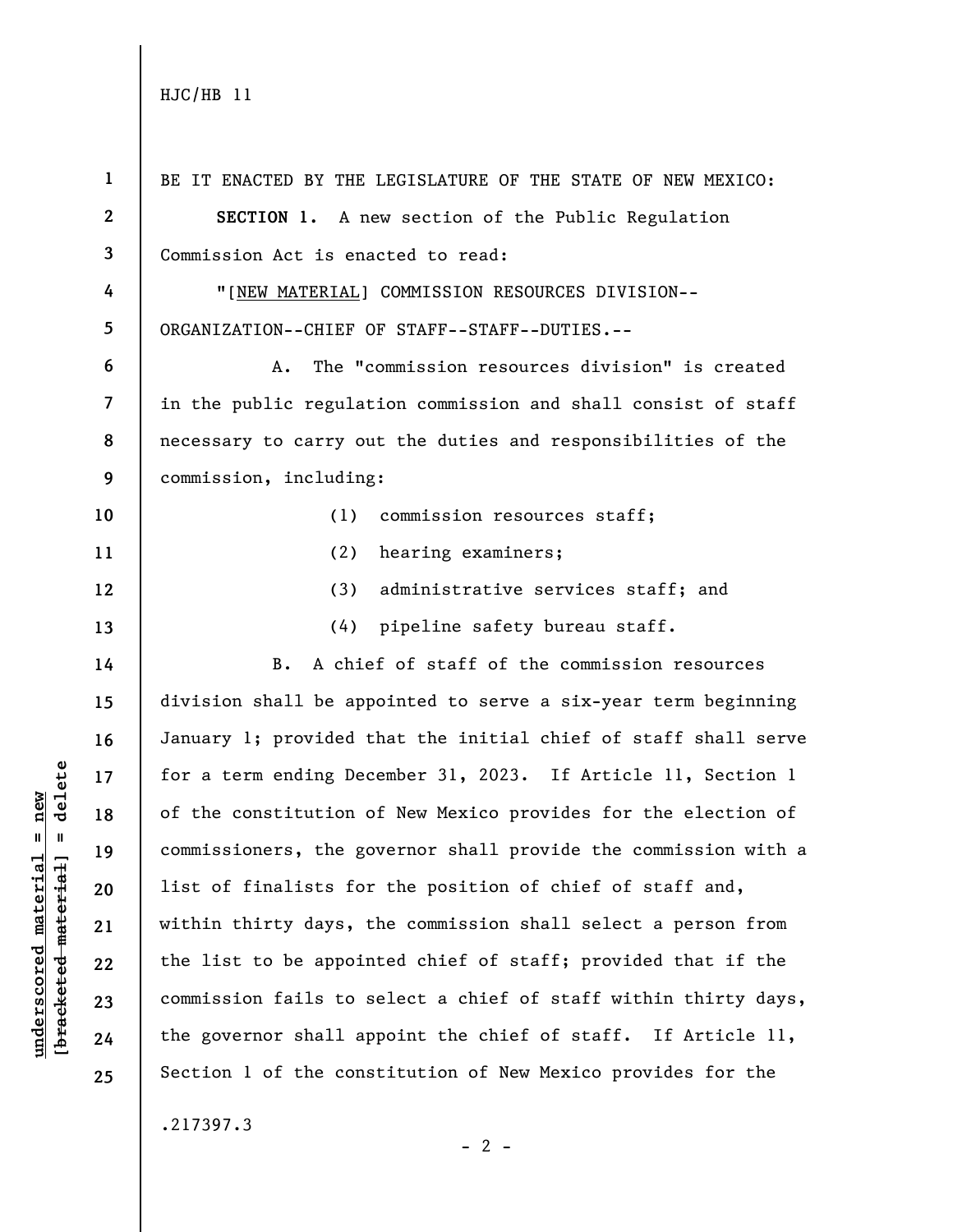$b$ racketed material] = delete **[bracketed material] = delete**  $underscored material = new$ **underscored material = new**

**1 2 3 4 5 6 7 8 9**  appointment of commissioners, the commission shall appoint the chief of staff. Appointment of the chief of staff by the governor or commission shall be subject to senate confirmation. The chief of staff may only be removed for cause by the appointing authority, and a vacancy shall be filled for the remainder of the unexpired term in the same manner as the original appointment was made. If reappointed in accordance with this subsection, a person may serve multiple terms as the chief of staff.

**10** 

**13** 

**14** 

**15** 

**16** 

**17** 

**18** 

**19** 

**20** 

**21** 

**22** 

**23** 

**24** 

**25** 

C. The chief of staff shall:

**11 12**  (1) manage the operations of the commission resources division;

(2) hire and direct the staff of the commission resources division, including hearing examiners, pipeline safety bureau staff, administrative services staff and commission resources staff with expertise in regulatory law, engineering, utility accounting, motor carrier regulation, railroad safety, pipeline safety, ambulance standards, telecommunications, economics and other professional or technical disciplines to carry out the duties of the division. The chief of staff may hire on a temporary, term or contract basis other experts or staff as the commission requires for a particular case. The staff shall be subject to the Personnel Act, as applicable; and

.217397.3

 $-3 -$ 

(3) ensure that hearing examiners have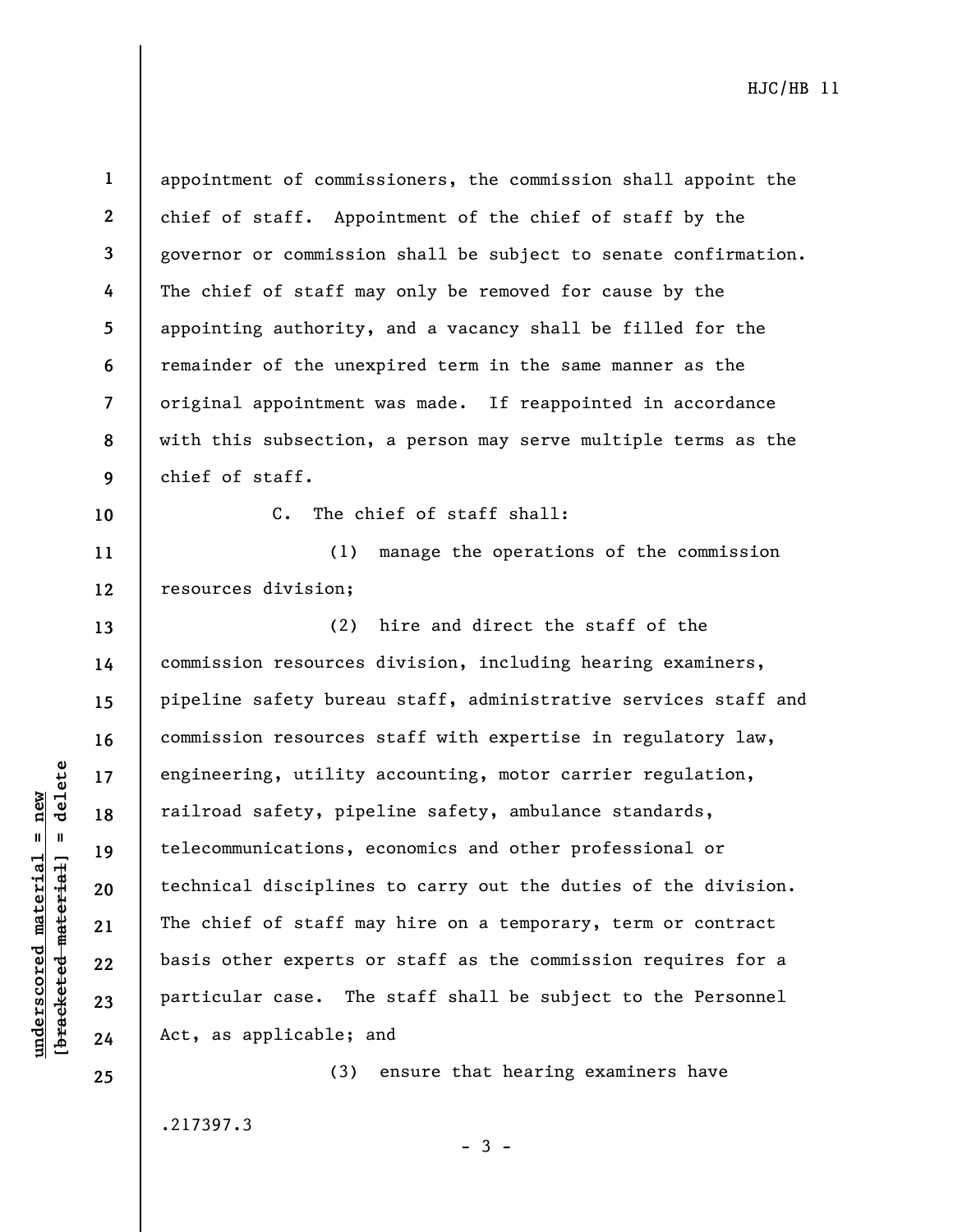**underscored material = new [bracketed material] = delete**

 $b$ racketed material = delete  $underscored material = new$ 

**1 2 3 4 5 6 7 8 9 10 11 12 13 14 15 16 17 18 19 20 21 22 23 24 25**  decisional independence. D. Commission resources staff shall: (1) serve as staff to the commission in carrying out its duties and responsibilities; (2) provide advice and counsel to the commission, including hearing examiners, on legal or technical issues and to commissioners on policy issues; (3) analyze case records; (4) analyze recommended decisions; (5) assist the commission in the development of rules; (6) assist the commission in writing final orders; (7) record and track post-order compliance by regulated entities; (8) conduct research; and (9) perform other duties as required by the chief of staff or the commission. E. The administrative services staff shall perform the following functions for the commission: (1) case docketing; (2) records management; (3) budget and accounting; (4) human resources; (5) procurement; and .217397.3  $- 4 -$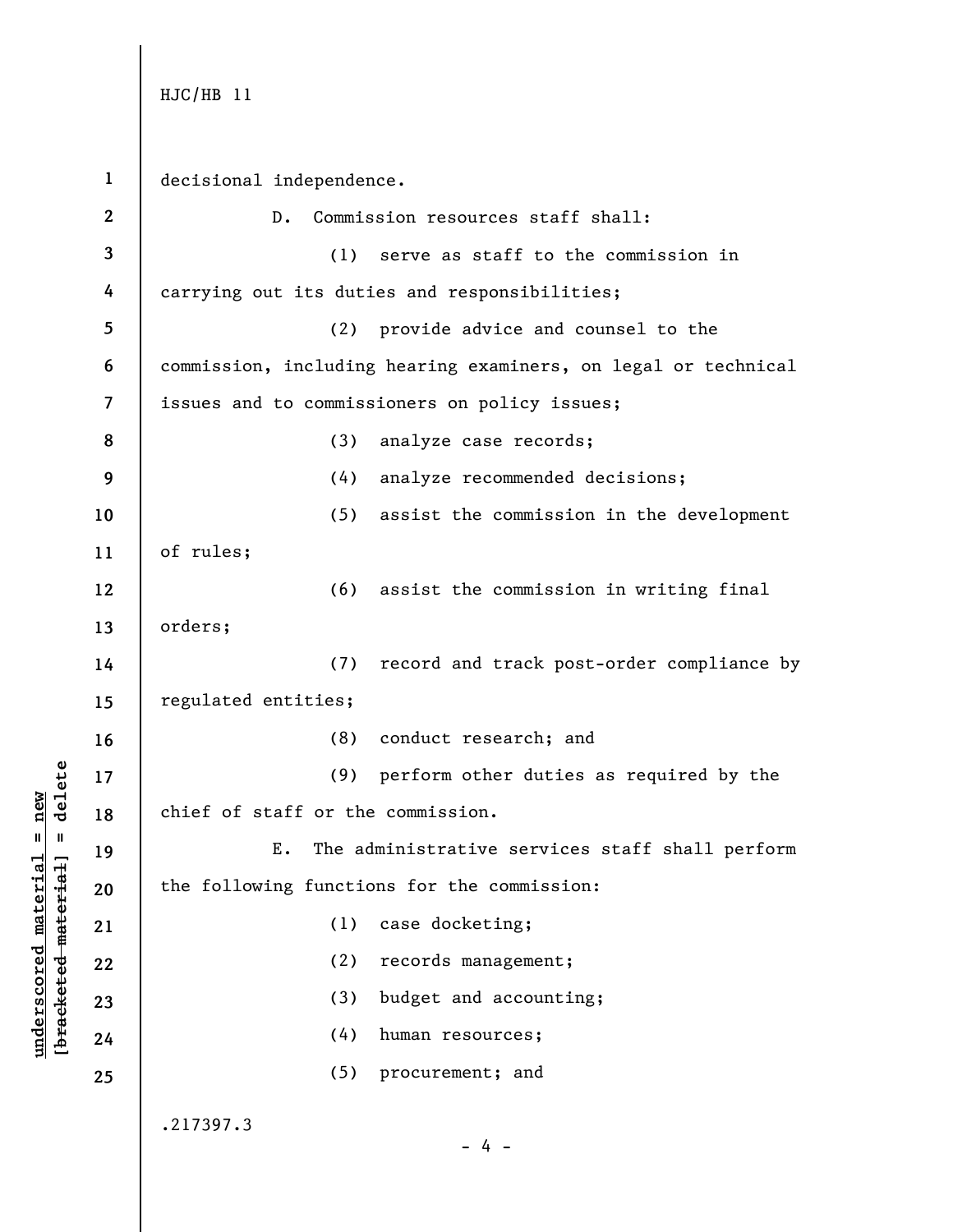| $\mathbf{1}$             | (6) information systems services.                               |
|--------------------------|-----------------------------------------------------------------|
| $\mathbf{2}$             | The administrative services staff shall record<br>$F_{\bullet}$ |
| $\overline{\mathbf{3}}$  | the rules, orders and other proceedings of the commission and   |
| 4                        | make a complete index to the rules, orders and other            |
| 5                        | proceedings; issue and attest all processes issuing from the    |
| 6                        | commission and affix the seal of the commission to them; and    |
| $\overline{\phantom{a}}$ | preserve the seal and other property belonging to the           |
| 8                        | commission.                                                     |
| 9                        | G. Upon request and consent of all parties to a                 |
| 10                       | formal consumer complaint, the chief of staff, or a commission  |
| 11                       | resources staff member appointed by the chief of staff, may     |
| 12                       | arbitrate the complaint. The arbitration shall be completed     |
| 13                       | within a time period set by the chief of staff, and the         |
| 14                       | decision may be appealed to the commission. The commission      |
| 15                       | shall adopt rules for arbitration of formal complaints.         |
| 16                       | Informal consumer complaints received by the<br>н.              |
| 17                       | commission resources division against a regulated entity shall  |
| 18                       | be referred to the office of public regulation commission       |
| 19                       | regulatory affairs."                                            |
| 20                       | SECTION 2. A new section of the Public Regulation               |
| 21                       | Commission Act is enacted to read:                              |
| 22                       | "[NEW MATERIAL] OFFICE OF PUBLIC REGULATION COMMISSION          |
| 23                       | REGULATORY AFFAIRS--DIVISIONS--DIRECTOR--DUTIES.--              |

A. The "office of public regulation commission regulatory affairs" is created and is administratively attached

- 5 -

.217397.3

 $[**brace** etc.**et mat er int**  $1 =$  **delete**$ **[bracketed material] = delete**  $underscored material = new$ **underscored material = new**

**24**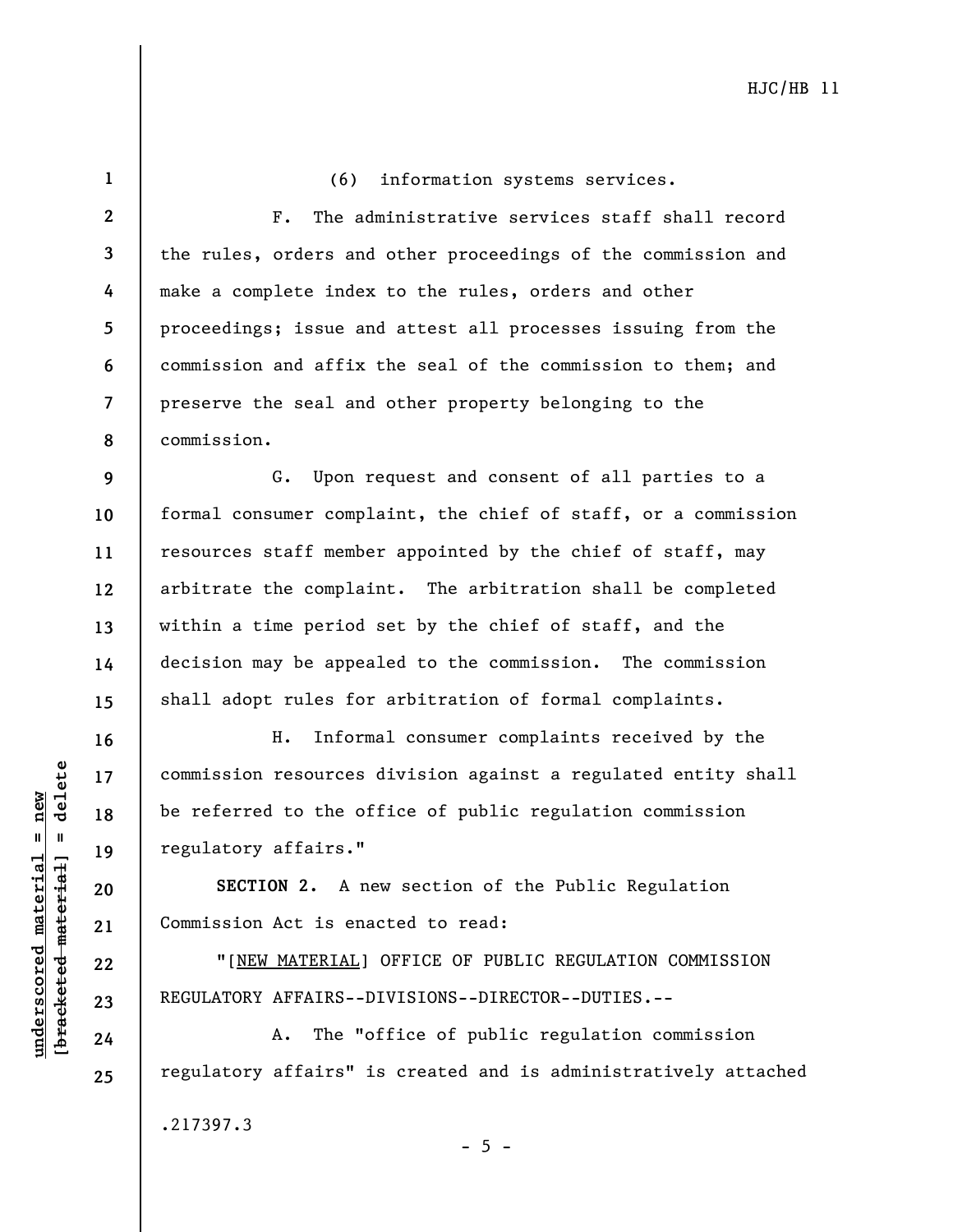**1 2 3 4 5 6 7 8 9 10 11 12 13 14 15 16 17 18 19 20 21 22 23 24 25**  to the regulation and licensing department. The office of public regulation commission regulatory affairs consists of: (1) the legal division; (2) the utility division; (3) the transportation division; (4) the administrative services division; and (5) the consumer relations division. B. The office of public regulation commission regulatory affairs shall represent the public interest in proceedings before the commission. In order to represent the public interest, the office shall, as the office deems necessary: (1) present the commission with its recommendations on how the commission should fulfill its responsibility to the public interest and balance the interests of consumers and investors; (2) have the status of a party in any proceeding before the commission, without being required to file a motion to intervene, but shall not have a right to appeal; (3) be entitled to enter an appearance, conduct discovery, file written testimony and exhibits, introduce evidence, examine and cross-examine witnesses, make arguments and generally participate in the conduct of a proceeding before the commission; .217397.3

 $b$ racketed material] = delete **[bracketed material] = delete**  $underscored material = new$ **underscored material = new**

 $- 6 -$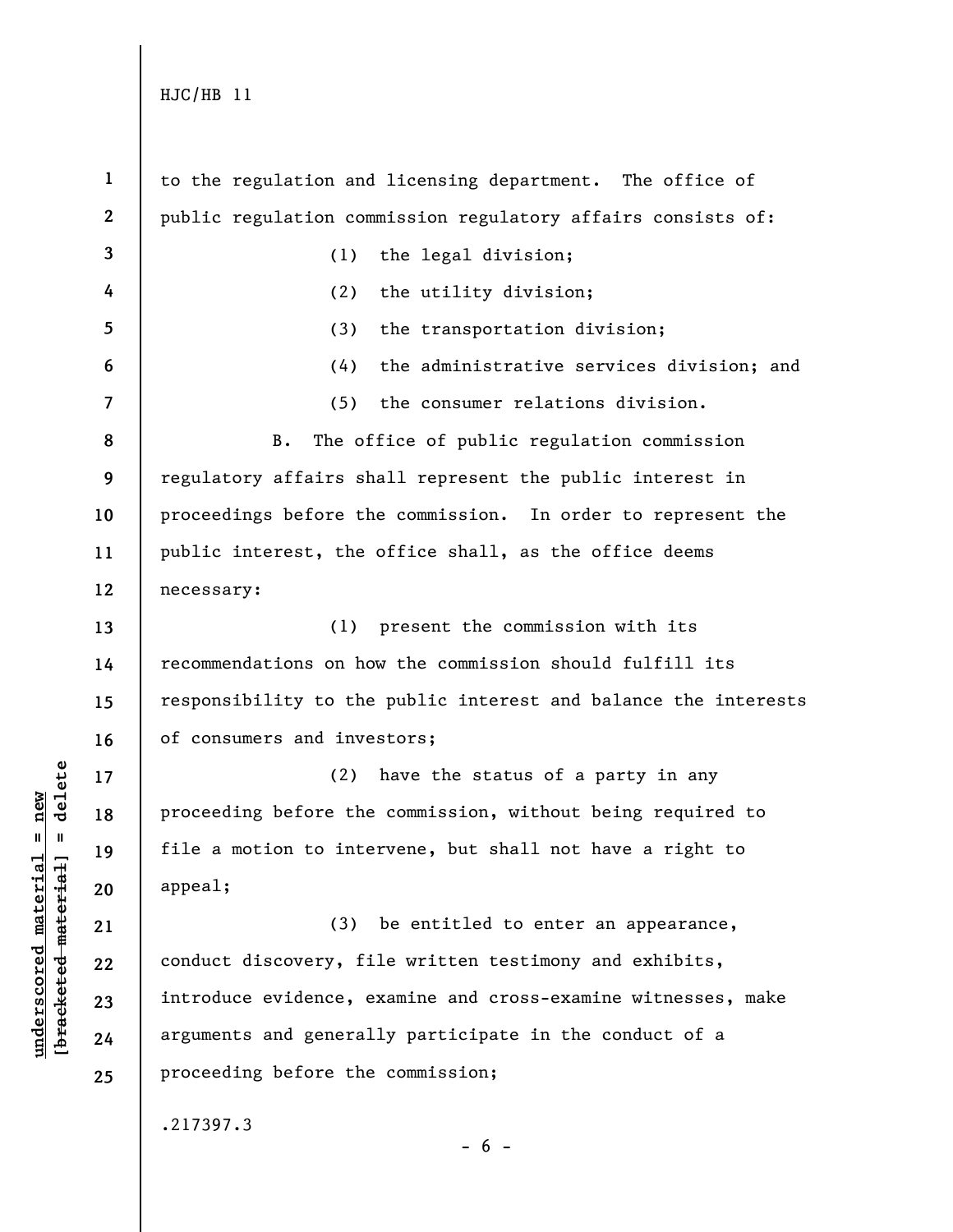**1 2 3 4 5 6 7 8 9 10 11 12 13 14 15 16 17 18 19 20 21 22 23 24 25**  (4) be entitled to petition the commission and file motions with the commission, including protests to decisions of the commission and motions for the commission to review rate proposals; (5) perform economic, accounting and engineering review and analysis of a commission-regulated entity's operations, regulatory compliance and applications and other filings before the commission; (6) submit written recommendations to the commission as to whether a commission-regulated entity's applications or filings with the commission comply with the procedures and objectives of the particular application or filing; and (7) do all other things necessary to carry out its duties. C. A director of the office of public regulation commission regulatory affairs shall be appointed by the governor and confirmed by the senate to serve a six-year term beginning January 1; provided that, as soon as practical on or after the effective date of this 2020 act, the governor shall appoint an initial director, who shall be subject to senate confirmation at the next legislative session, for a term ending December 31, 2026. The director may only be removed for cause by the governor, and the same individual, if reappointed and confirmed, may serve multiple terms as the director.

.217397.3

**underscored material = new [bracketed material] = delete**

 $b$ racketed material] = delete  $underscored material = new$ 

- 7 -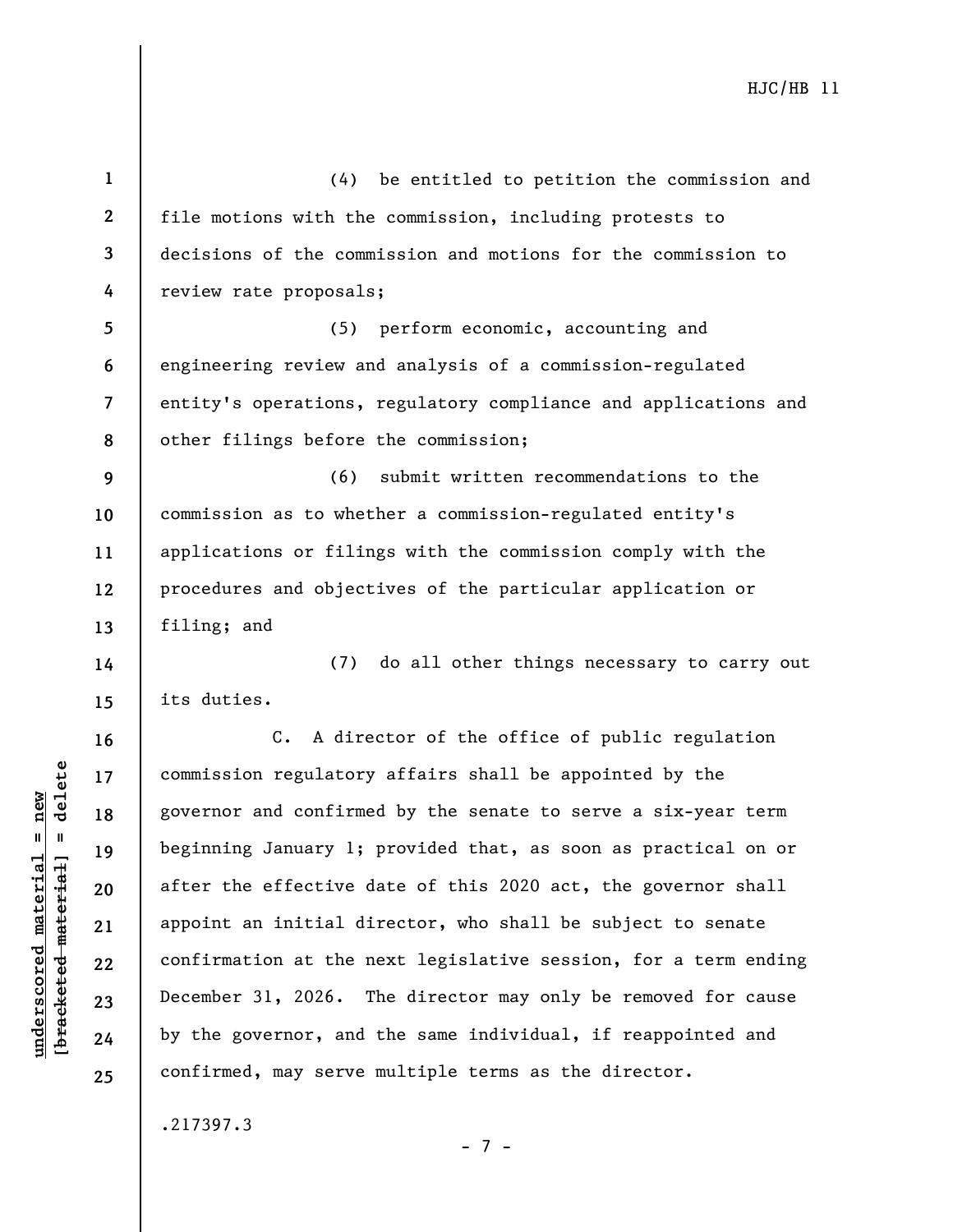**underscored material = new [bracketed material] = delete**

 $\frac{\text{underscored material} = \text{new}}{(\text{bracketed material})}$  =  $\frac{\text{new}}{\text{t}}$ 

| $\mathbf{1}$   | The director shall:<br>$D$ .                                    |
|----------------|-----------------------------------------------------------------|
| $\mathbf{2}$   | manage the operations of the office of<br>(1)                   |
| 3              | public regulation commission regulatory affairs;                |
| 4              | direct the legal, utility and<br>(2)                            |
| 5              | transportation divisions in representing the public interest in |
| 6              | matters before the commission;                                  |
| $\overline{7}$ | (3) direct the work of the consumer relations                   |
| 8              | division; and                                                   |
| 9              | hire division directors and the<br>(4)                          |
| 10             | professional, technical and support staff necessary to carry    |
| 11             | out the duties of the office. Division directors and staff      |
| 12             | shall be subject to the Personnel Act.                          |
| 13             | The director may:<br>E.                                         |
| 14             | (1) apply for and receive, with the governor's                  |
| 15             | approval, in the name of the office any public or private       |
| 16             | funds, including United States government funds, available to   |
| 17             | the office to carry out its programs, duties or services;       |
| 18             | (2) enter into contracts to carry out the                       |
| 19             | office's powers and duties; and                                 |
| 20             | adopt reasonable administrative,<br>(3)                         |
| 21             | regulatory and procedural rules as may be necessary or          |
| 22             | appropriate to carry out the duties of the office.              |
| 23             | The legal division shall serve as counsel to the<br>$F$ .       |
| 24             | office of public regulation commission regulatory affairs and   |
| 25             | represent the office in matters before the commission.          |
|                | .217397.3<br>$-8 -$                                             |
|                |                                                                 |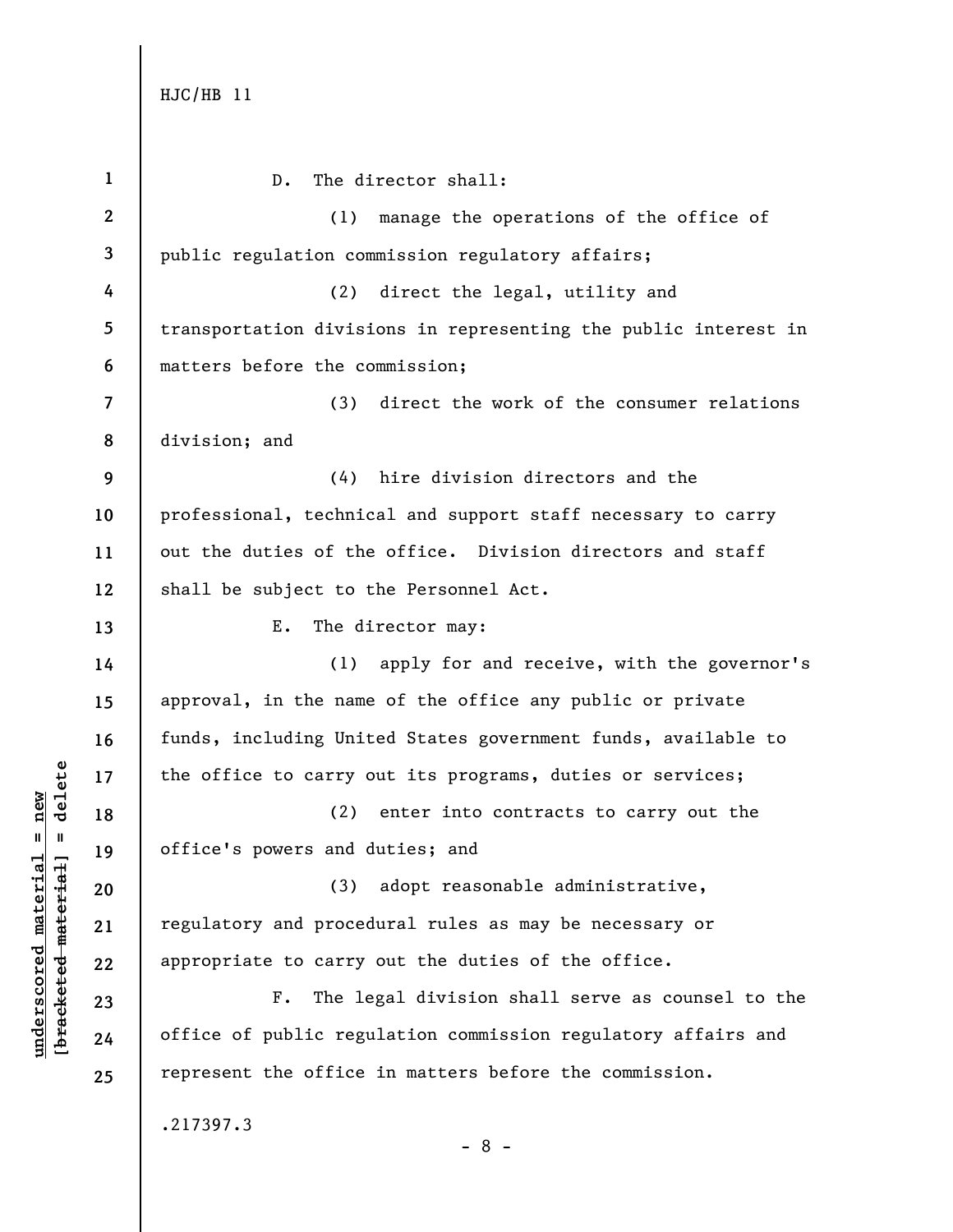| $\mathbf{1}$            | The utility division shall serve as subject<br>G.               |
|-------------------------|-----------------------------------------------------------------|
| $\mathbf{2}$            | matter experts in the areas of electric, natural gas, renewable |
| 3                       | energy sources, telecommunications and water and wastewater     |
| 4                       | systems regulation.                                             |
| 5                       | The transportation division shall serve as<br>Η.                |
| 6                       | subject matter experts and technical staff in the areas of      |
| $\overline{\mathbf{z}}$ | motor carrier regulation and enforcement, railroad safety       |
| 8                       | enforcement, pipeline safety and ambulance standards.           |
| 9                       | The administrative services division shall<br>I.                |
| 10                      | provide administrative services to the office of public         |
| 11                      | regulation commission regulatory affairs, including:            |
| 12                      | budget and accounting;<br>(1)                                   |
| 13                      | (2)<br>human resources;                                         |
| 14                      | (3)<br>procurement; and                                         |
| 15                      | information systems services.<br>(4)                            |
| 16                      | The consumer relations division shall:<br>J.                    |
| 17                      | (1) receive and investigate informal consumer                   |
| 18                      | complaints and assist consumers in resolving, in a fair manner  |
| 19                      | and within sixty days unless extended by the director,          |
| 20                      | complaints against a person under the authority of the          |
| 21                      | commission, including mediation and other methods of            |
| 22                      | alternative dispute resolution; provided, however, that         |
| 23                      | assistance pursuant to this paragraph does not include legal    |
| 24                      | representation of a private complainant in an adjudicatory      |
| 25                      | proceeding;                                                     |
|                         | .217397.3                                                       |

**underscored material = new [bracketed material] = delete**

 $[**bracket**et~~eted matcherial~~] = **delete**$  $underscored material = new$ 

- 9 -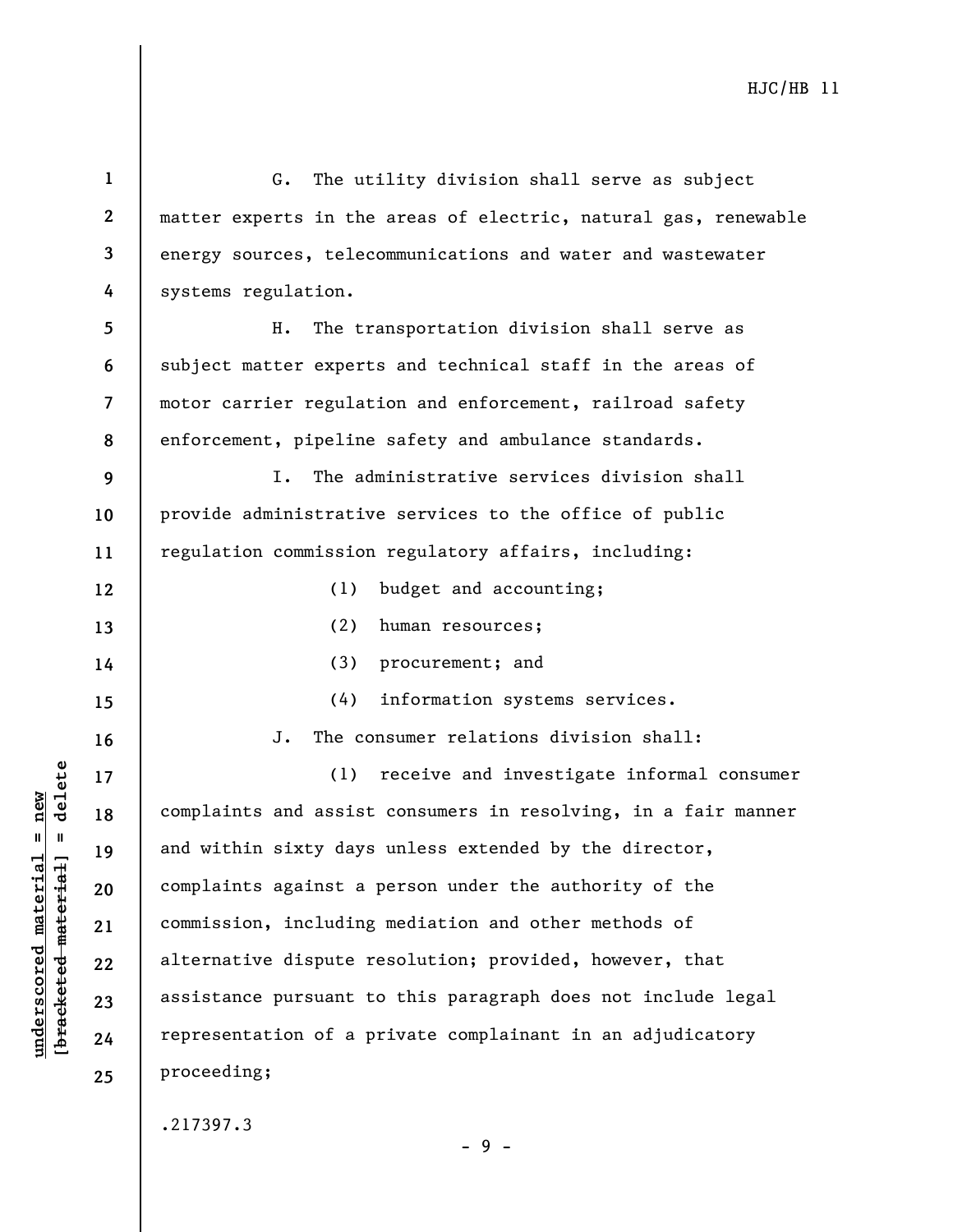| $\mathbf{1}$     | (2)<br>record complaints received regarding                     |
|------------------|-----------------------------------------------------------------|
| $\boldsymbol{2}$ | quality or quantity of service provided by a regulated entity   |
| 3                | or its competitors to determine general concerns of consumers.  |
| 4                | A report of consumer complaints and their status shall be       |
| 5                | included in the commission's annual report;                     |
| 6                | (3)<br>inform the commission of the necessity for               |
| $\overline{7}$   | and progress of corrective action against a regulated entity    |
| 8                | based on complaints received against a regulated entity;        |
| 9                | (4) work with the consumer protection division                  |
| 10               | of the attorney general's office, the governor's constituent    |
| 11               | services office and other state agencies as needed to ensure    |
| 12               | fair and timely resolution of complaints; and                   |
| 13               | (5)<br>identify, research and advise the                        |
| 14               | commission on consumer issues and assist the commission in the  |
| 15               | development and implementation of consumer policies and         |
| 16               | programs.                                                       |
| 17               | Office of public regulation commission<br>K.                    |
| 18               | regulatory affairs staff shall not have ex parte communications |
| 19               | with commissioners or a hearing examiner assigned to a pending  |
| 20               | matter before the commission, except as expressly permitted by  |
| 21               | Section 8-8-17 NMSA 1978."                                      |
| 22               | SECTION 3. Section 8-8-4 NMSA 1978 (being Laws 1998,            |
| 23               | Chapter 108, Section 4) is amended to read:                     |
| 24               | $"8 - 8 - 4.$<br>COMMISSION--GENERAL POWERS AND DUTIES.--       |
| 25               | The commission shall administer and enforce the<br>Α.           |

.217397.3

**underscored material = new [bracketed material] = delete**

 $[**bracket**et~~eted matcherial~~] = **delete**$  $underscored material = new$ 

- 10 -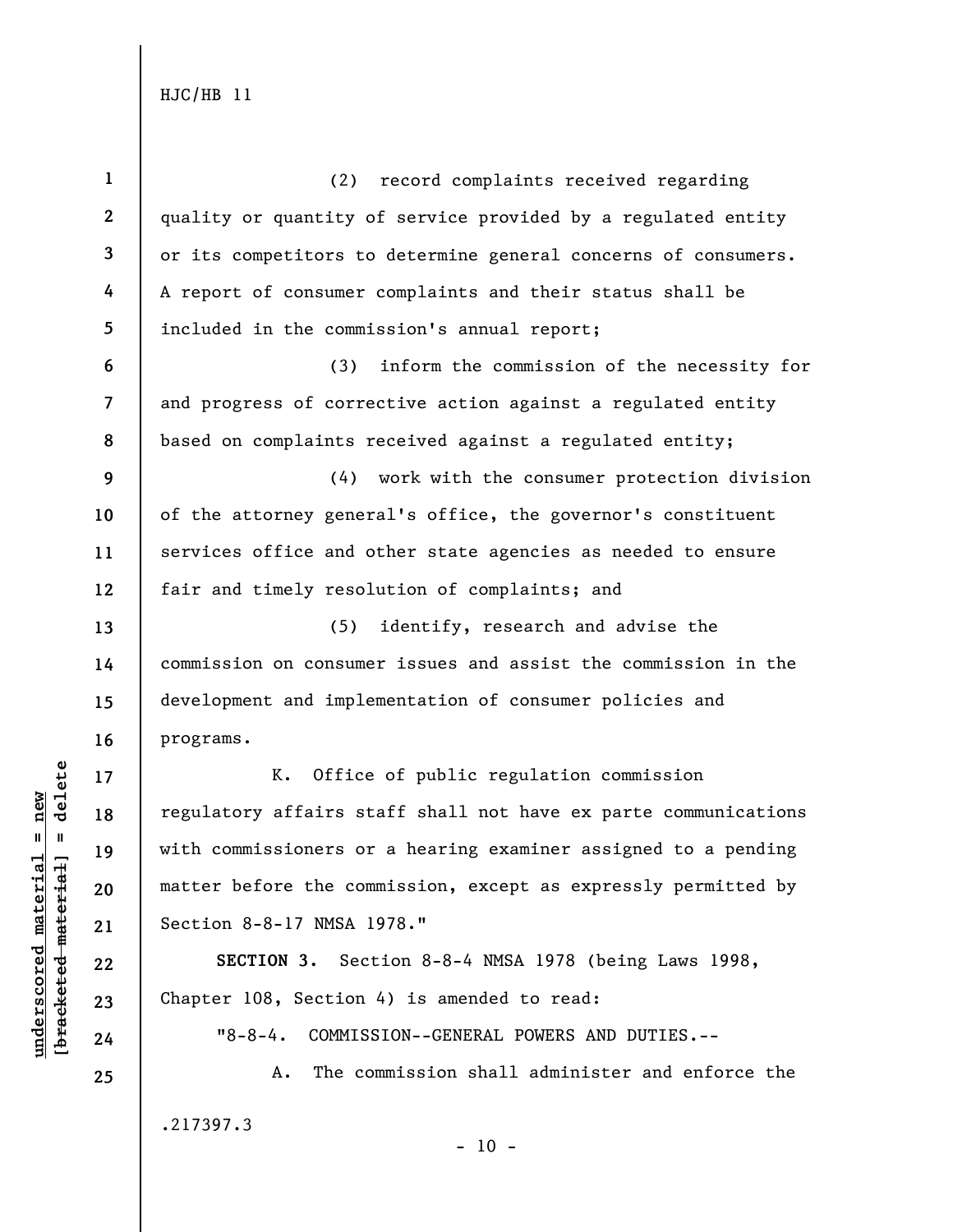| $\mathbf 1$    | laws with which it is charged and has every power conferred by  |
|----------------|-----------------------------------------------------------------|
| $\mathbf{2}$   | 1aw.                                                            |
| 3              | B. In carrying out the duties of the commission,                |
| 4              | commissioners shall act in the public interest of the state.    |
| 5              | $[\frac{B-}{C}$ C. The commission may:                          |
| 6              | (1)<br>[subject to legislative appropriation]                   |
| $\overline{7}$ | appoint and employ [such professional, technical and clerical   |
| 8              | assistance] administrative staff as it deems necessary and may  |
| 9              | direct the chief of staff of the commission resources division  |
| 10             | to hire, subject to the Personnel Act, professional and         |
| 11             | technical staff, as needed, to assist it in performing its      |
| 12             | powers and duties;                                              |
| 13             | delegate authority to subordinates as it<br>(2)                 |
| 14             | deems necessary and appropriate, clearly delineating such       |
| 15             | delegated authority and any limitations;                        |
| 16             | retain competent attorneys to handle the<br>(3)                 |
| 17             | legal matters of the commission and give advice and counsel in  |
| 18             | regard to any matter connected with the duties of the           |
| 19             | commission and, in the discretion of the commission, to         |
| 20             | represent the commission in any legal proceeding;               |
| 21             | organize into organizational units as<br>(4)                    |
| 22             | necessary to enable it to function most efficiently, subject to |
| 23             | provisions of law requiring or establishing specific            |
| 24             | organizational units;                                           |
| 25             | (5) take administrative action by issuing                       |
|                | .217397.3                                                       |
|                | $-11 -$                                                         |

 $\frac{\text{underscored material} = \text{new}}{(\text{bracketed material})}$  =  $\frac{\text{new}}{\text{t}}$ **[bracketed material] = delete underscored material = new**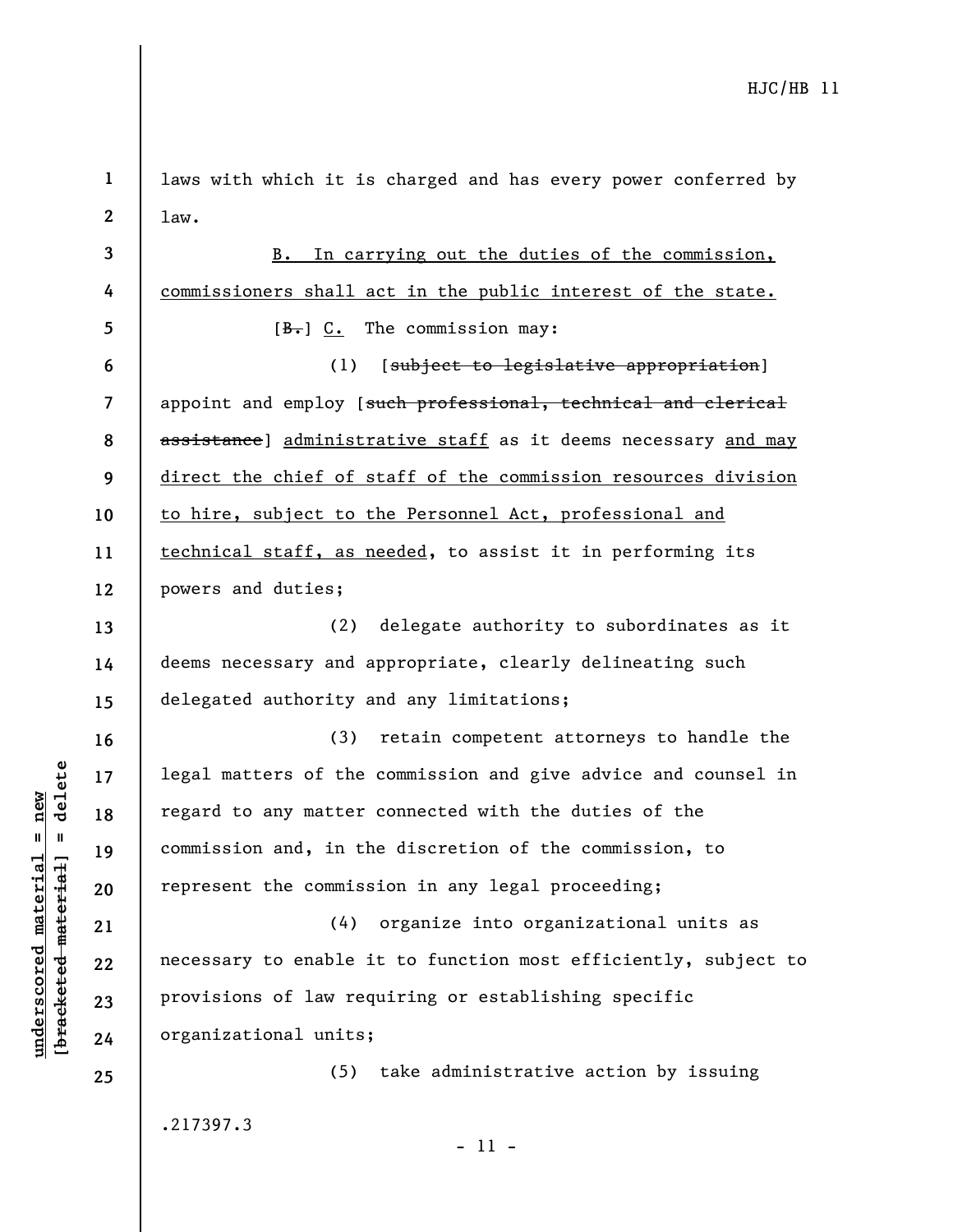**underscored material = new [bracketed material] = delete**

 $b$ racketed material] = delete  $underscored material = new$ 

**1 2 3 4 5 6 7 8 9 10 11 12 13 14 15 16 17 18 19 20 21 22 23 24 25**  orders not inconsistent with law to assure implementation of and compliance with the provisions of law for which the commission is responsible and to enforce those orders by appropriate administrative action and court proceedings; (6) conduct research and studies to improve the commission's operations or the provision of services to the citizens of New Mexico; (7) conduct investigations as necessary to carry out the commission's responsibilities; (8) apply for and accept grants and donations in the name of the state to carry out its powers and duties; (9) enter into contracts to carry out its powers and duties; (10) adopt such reasonable administrative, regulatory and procedural rules as may be necessary or appropriate to carry out its powers and duties; (11) cooperate with tribal and pueblo governments on topics over which the commission and the other governments have jurisdiction and conduct joint investigations, hold joint hearings and issue joint or concurrent orders as appropriate; and (12) apply to the district court for injunctions to prevent violations of any laws that it administers or rules or orders adopted pursuant to those laws.  $[G<sub>1</sub>]$  D. The commission shall: .217397.3  $- 12 -$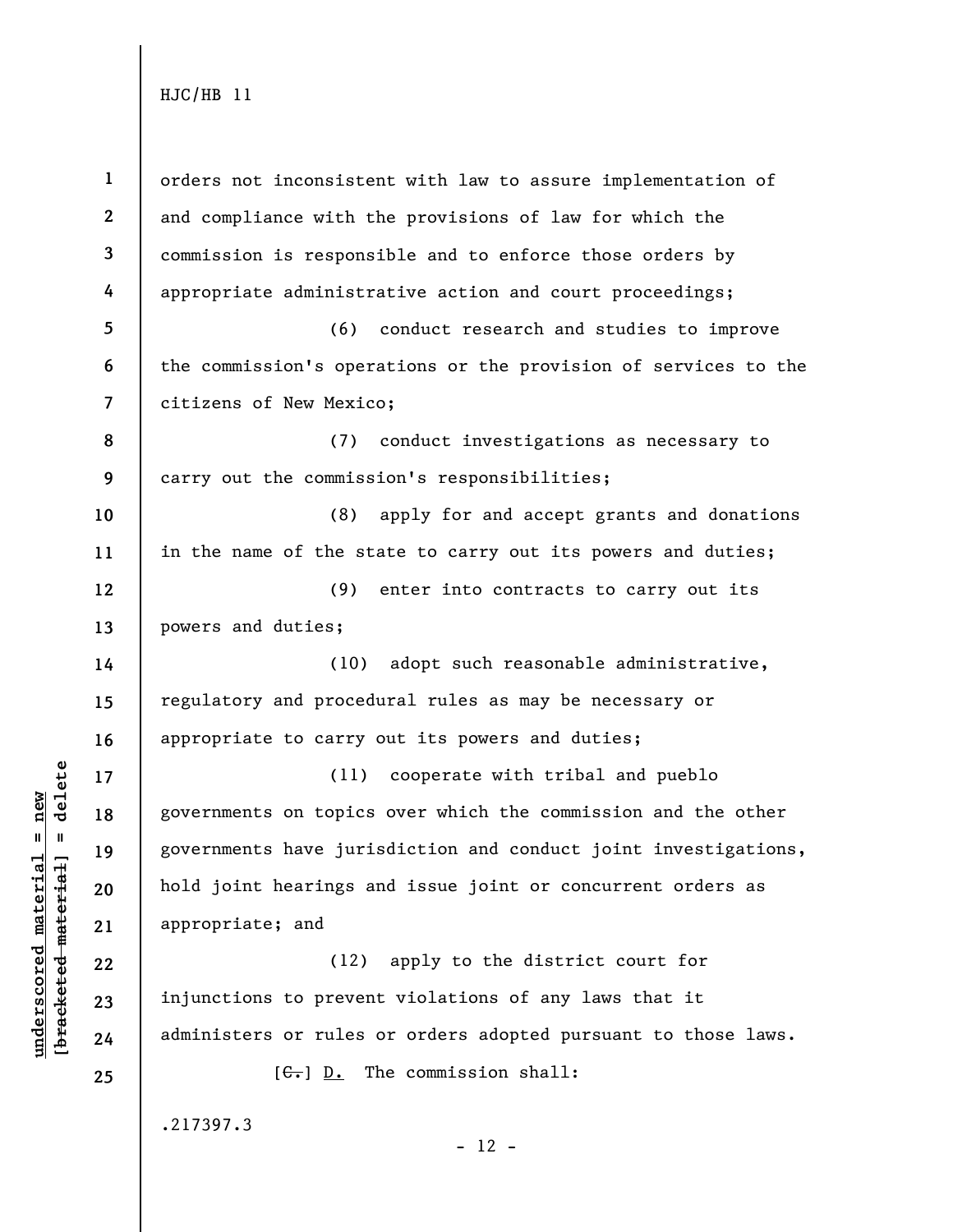| $\mathbf{1}$            | (1) prepare an annual budget for submission to                  |
|-------------------------|-----------------------------------------------------------------|
| $\mathbf{2}$            | the legislature;                                                |
| 3                       | $(2)$ provide for surety bond coverage for all                  |
| 4                       | employees of the commission as provided in the Surety Bond Act  |
| 5                       | and pay the costs of such bonds;                                |
| 6                       | $\left(\frac{1}{2}\right)$ (2) adopt rules to streamline the    |
| $\overline{\mathbf{z}}$ | resolution of cases before it when appropriate by:              |
| 8                       | the use of hearing examiners;<br>(a)                            |
| 9                       | the taking of evidence with the<br>(b)                          |
| 10                      | least delay practicable;                                        |
| 11                      | limiting repetitious testimony; and<br>(c)                      |
| 12                      | adopting procedures for resolving<br>(d)                        |
| 13                      | cases in ways other than by trial-type hearings when            |
| 14                      | appropriate, including consent calendars, conferences,          |
| 15                      | settlements, mediation, arbitration and other alternative       |
| 16                      | dispute resolution methods and the use of staff decisions; and  |
| 17                      | [(4)] (3) provide a toll-free telephone number                  |
| 18                      | and publish it and the commission's general telephone number in |
| 19                      | local telephone directories.                                    |
| 20                      | $[\frac{D-1}{2}]$ E. A majority of the commission constitutes a |
| 21                      | quorum for the transaction of business; provided, however, that |
| 22                      | a majority vote of the commission is needed for a final         |
| 23                      | decision of the commission."                                    |
| 24                      | SECTION 4. Section 8-8-9.3 NMSA 1978 (being Laws 2007,          |
| 25                      | Chapter 161, Section 4) is amended to read:                     |
|                         | .217397.3                                                       |
|                         | $-13 -$                                                         |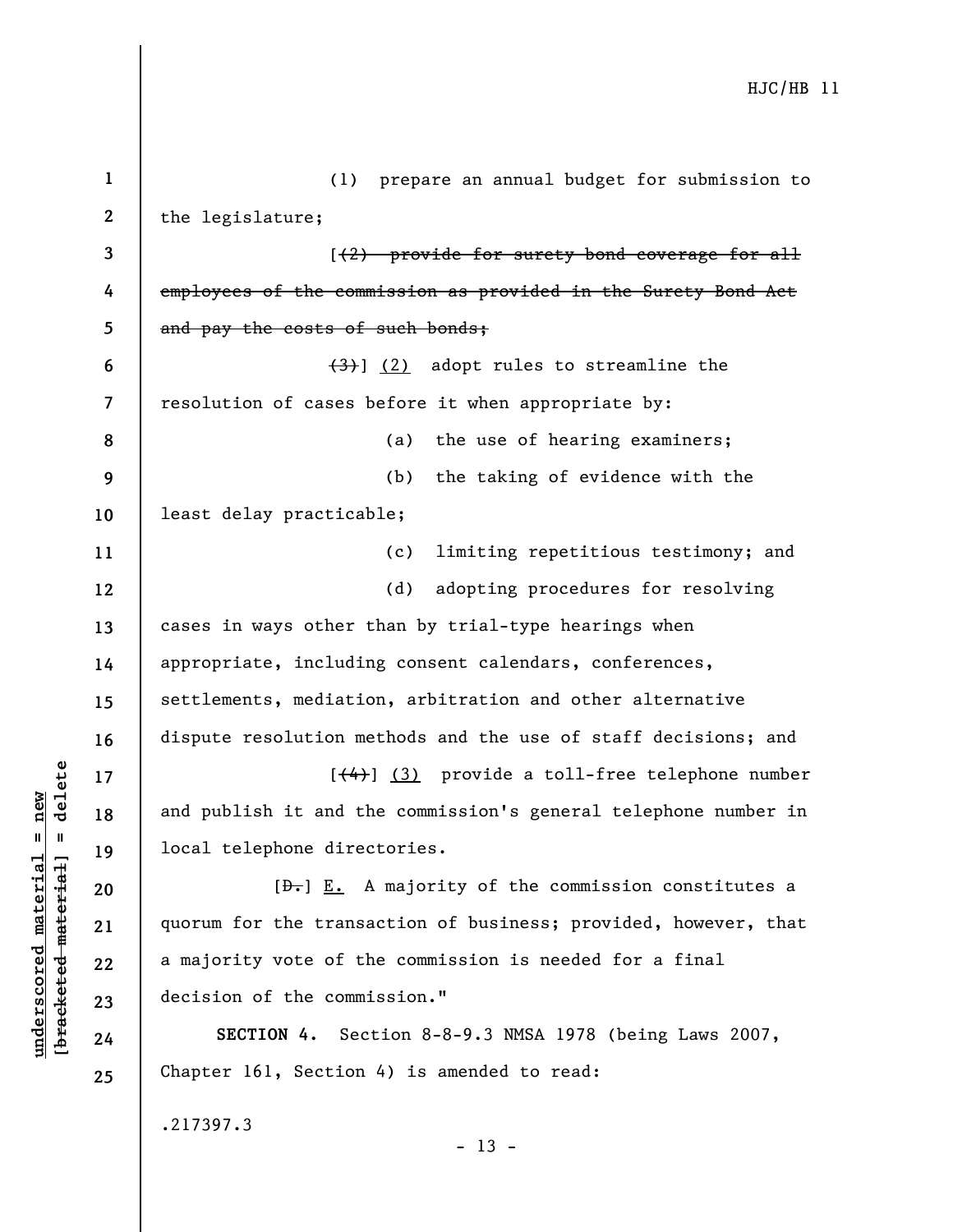```
HJC/HB 11
```

| $\mathbf{1}$             | "8-8-9.3. FIRE MARSHAL DIVISION.--                             |
|--------------------------|----------------------------------------------------------------|
| $\mathbf{2}$             | A. The fire marshal division is created in the                 |
| 3                        | commission and includes the following:                         |
| 4                        | $[A1]$ (1) the firefighter training academy                    |
| 5                        | bureau;                                                        |
| 6                        | $[\frac{B-}{C}]$ (2) the fire service support bureau;          |
| $\overline{\phantom{a}}$ | $[\leftarrow, 3)$ the fire investigations bureau; and          |
| 8                        | $[\frac{b}{c}, \frac{d}{d}]$ the fire code enforcement bureau. |
| 9                        | B. The chief of staff of the commission resources              |
| 10                       | division shall oversee the operations of the fire marshal      |
| 11                       | division."                                                     |
| 12                       | SECTION 5. Section 59A-52-3 NMSA 1978 (being Laws 1984,        |
| 13                       | Chapter 127, Section 949, as amended) is amended to read:      |
| 14                       | "59A-52-3. DEPUTY STATE FIRE MARSHAL AND OTHER                 |
| 15                       | EMPLOYEES--QUALIFICATIONS OF DEPUTY.--The state fire marshal   |
| 16                       | may employ, with the consent of the chief of staff of the      |
| 17                       | commission resources division of the public regulation         |
| 18                       | commission, deputy state fire marshals and other employees to  |
| 19                       | assist in the execution of the marshal's duties."              |
| 20                       | SECTION 6. Section 62-6-17 NMSA 1978 (being Laws 1941,         |
| 21                       | Chapter 84, Section 29, as amended) is amended to read:        |
| 22                       | "62-6-17. OFFICE, BOOKS AND RECORDS--SANCTION--PENALTY.--      |
| 23                       | Every utility furnishing service within the<br>А.              |
| 24                       | state shall maintain an office located in the state.<br>The    |
| 25                       | commission by order may require any utility or any officer or  |
|                          | .217397.3<br>$-14 -$                                           |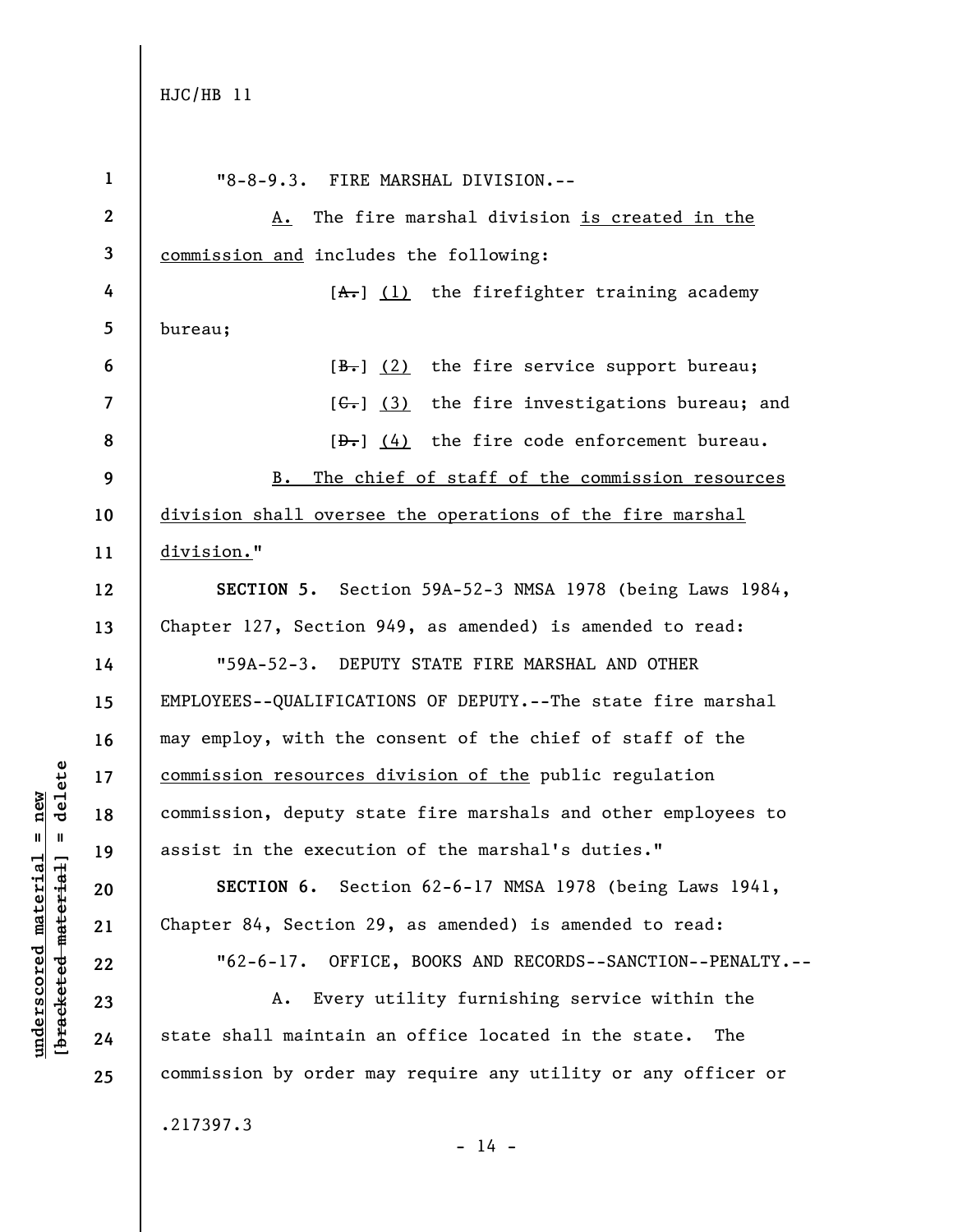$b$ racketed material] = delete **[bracketed material] = delete**  $underscored material = new$ **underscored material = new**

**16** 

**17** 

**18** 

**19** 

**20** 

**21** 

**22** 

**23** 

**24** 

**25** 

**1 2 3 4 5 6 7**  agent of any utility to produce within the state or provide access to, at such reasonable time and place as the commission may designate, any books, records, accounts or documents kept in any office or place within or without the state, or certified copies thereof, whenever the production thereof is reasonably required and pertinent to any matter under investigation before the commission.

**8 9 10 11 12 13 14 15**  B. Whenever the production of books, records, accounts or documents is reasonably required by the commission and pertinent to any matter under investigation before the commission, the commission may require the utility or any affiliated interest participating in a Class I or II transaction to produce or provide access to, at such reasonable time and place as the commission may designate, such books, records, accounts or documents.

C. Any person whose interest may be adversely affected by the production of any books, records, accounts or documents may petition the commission for a protective order for confidential or proprietary information. The commission shall determine the materiality and relevancy of the books, records, accounts or documents to any matter before the commission and determine whether such books, records, accounts or documents contain confidential or proprietary information. If the commission determines such books, records, accounts or documents contain confidential or proprietary information that

.217397.3

 $- 15 -$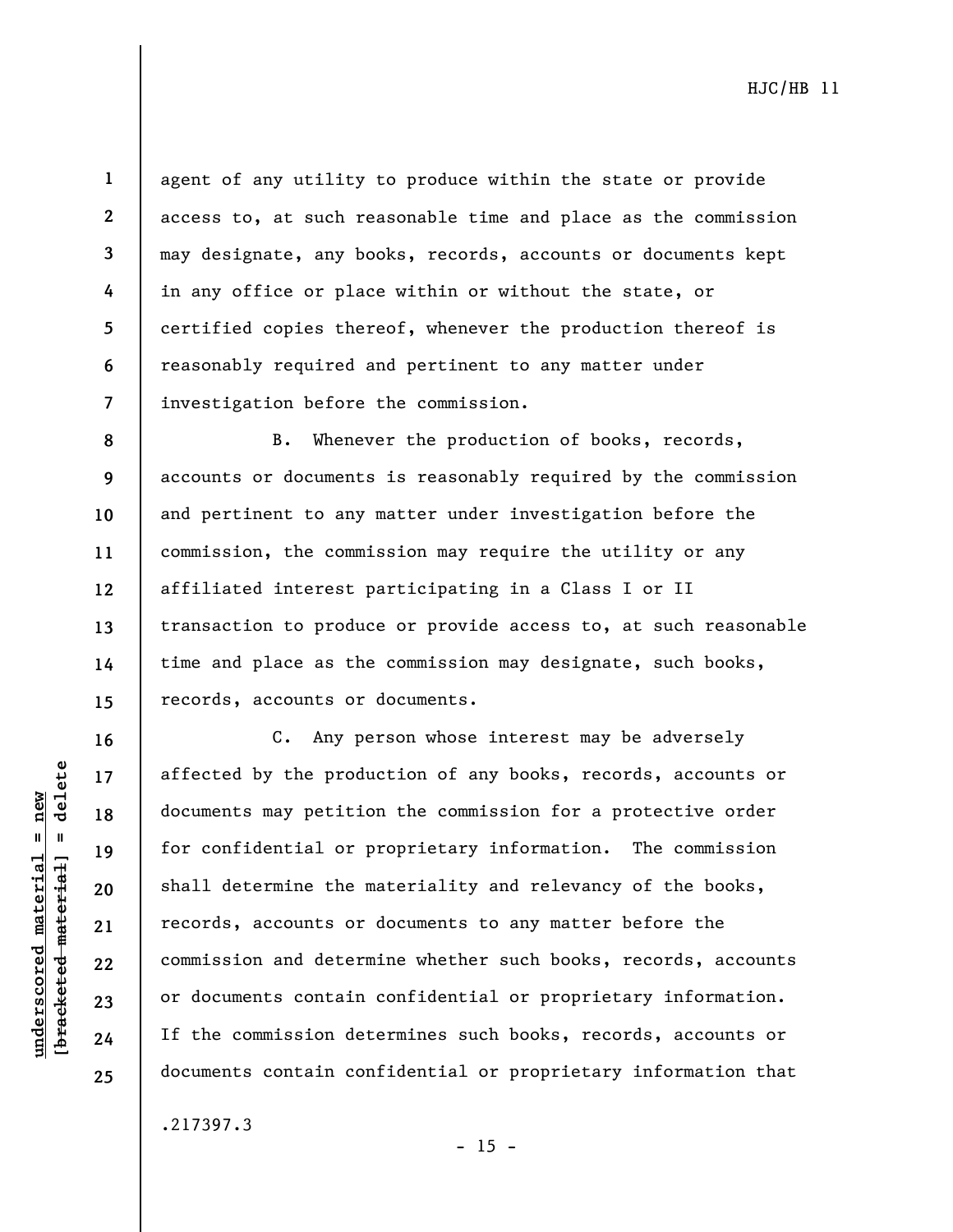**1 2 3 4 5 6 7 8 9 10**  is material and relevant to the proceeding, it shall determine whether the public interest requires that such books, records, accounts or documents be produced in any hearing or investigation held under the Public Utility Act or that an abstract of or the extraction of specific information from such books, records, accounts or documents be produced for use in any such hearing or investigation. Any books, records, accounts or documents determined under this section to contain confidential or proprietary information are not subject to the Public Records Act.

D. For so long as such information determined by the commission to contain confidential or proprietary information retains its confidential or proprietary character, any person who intentionally discloses such confidential or proprietary information is guilty of a misdemeanor and upon conviction shall be fined not less than five hundred dollars (\$500) nor more than five thousand dollars (\$5,000).

E. To carry out its duties, the office of public regulation commission regulatory affairs may seek an order from the commission for the production of books, records, accounts or documents in accordance with this section."

**SECTION 7.** Section 62-6-23 NMSA 1978 (being Laws 1941, Chapter 84, Section 35) is amended to read:

"62-6-23. AUTHORITY TO ENTER PREMISES.--The commission and its officers and employees  $[ $\theta$  +  $\theta$ ] or other persons authorized$ .217397.3

 $\frac{1}{2}$  are the text material = delete **[bracketed material] = delete**  $underscored material = new$ **underscored material = new**

**11** 

**12** 

**13** 

**14** 

**15** 

**16** 

**17** 

**18** 

**19** 

**20** 

**21** 

**22** 

**23** 

**24**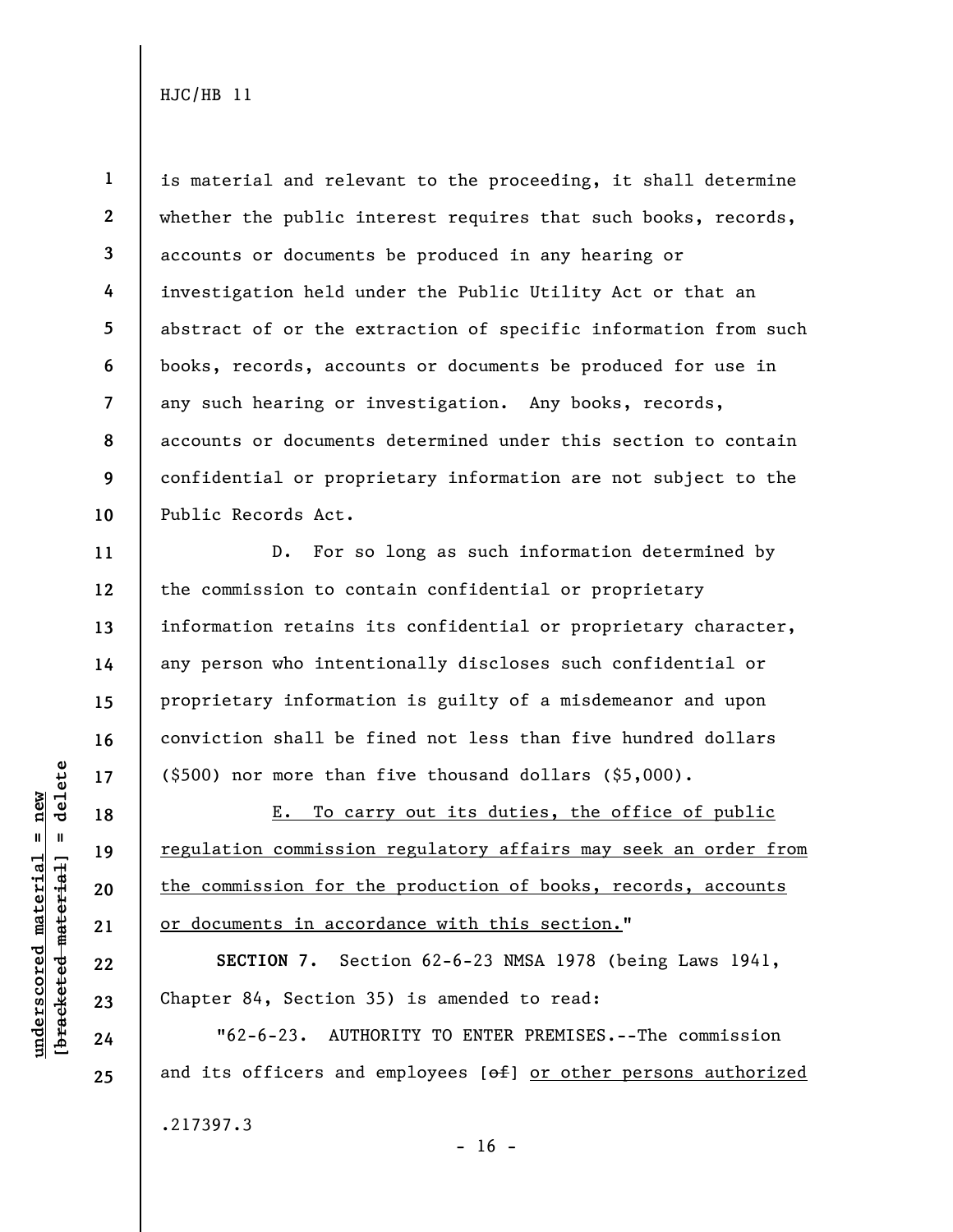**20** 

**21** 

**22** 

**23** 

**24** 

**25** 

**underscored material = new [bracketed material] = delete**

 $underscored material = new$ 

delete

 $\mathbf{I}$ 

bracketed material

**1 2 3**  by the commission may during all reasonable hours, after reasonable notice to the utility, enter upon any premises occupied by any utility for the purpose of making examinations and tests and exercising any power provided for in [this] the Public Utility Act and may set up and use on such premises any apparatus and appliances necessary therefor. [Such] The public utility shall have the right to be represented at the making of [such] the examination, tests and inspections and shall be given sufficient time before the making thereof to secure the presence of a representative of its selection."

**SECTION 8.** Section 62-8-7.1 NMSA 1978 (being Laws 1985, Chapter 221, Section 3, as amended) is amended to read:

"62-8-7.1. HEARING PROCEDURES FOR CHANGE OF RATES OF SMALL WATER AND SEWER UTILITIES.--

A. Whenever there is filed with the commission any schedule proposing any new rates pursuant to Section 62-8-7 NMSA 1978 by any public utility as defined in Paragraph (3) or (5) of Subsection G of Section 62-3-3 NMSA 1978 with equal to or fewer than an aggregate of one thousand five hundred service connections in any utility operating district or division in New Mexico averaged over the previous three consecutive years, the rates shall become effective as proposed by the utility without a hearing; provided that the utility shall be required to give written notice of the proposed rates to the ratepayers receiving service from the utility at least sixty days prior to

.217397.3

- 17 -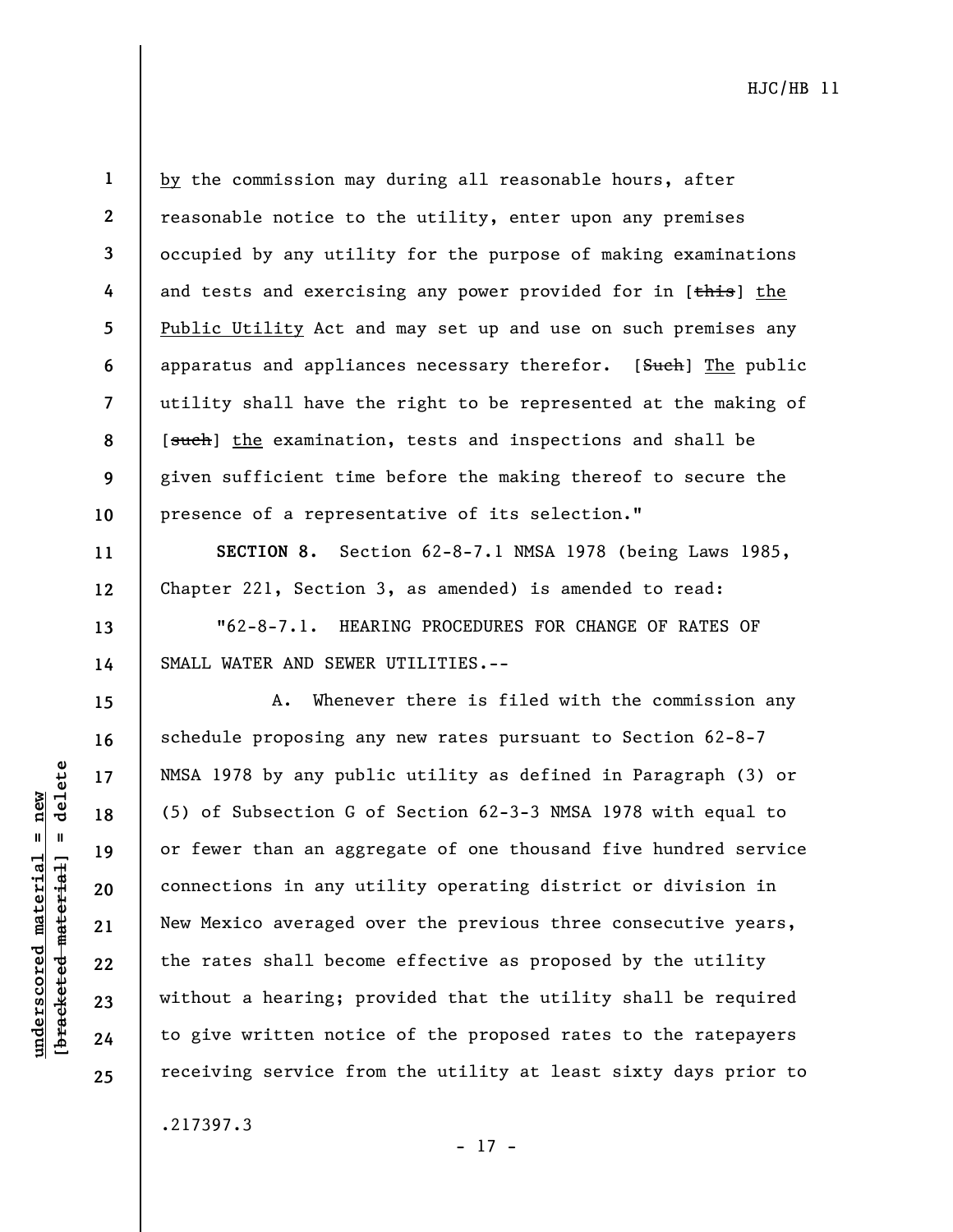**1 2 3 4 5 6 7 8 9 10 11 12 13 14 15 16 17 18 19 20 21 22 23 24 25**  filing the proposed rate change with the commission; and provided further that the commission shall enter upon a hearing concerning the reasonableness of any proposed rates filed by such a utility pursuant to Subsections C and D of Section 62-8-7 NMSA 1978 when a rate increase would have the effect of increasing the rates fifty percent or more in a twelve-month period or upon the filing with the commission of a protest seeking review of the proposed rates signed by ten percent or more of the ratepayers or twenty-five ratepayers, whichever is more, receiving service from such a utility if the commission determines there is just cause for reviewing the proposed rates. For purposes of this section, a "service connection" means a metered hookup to the utility's water system or a sewer tap to the utility's wastewater system, and each person who receives a separate bill equals one ratepayer and each person who receives multiple bills equals one ratepayer. The petition shall be signed by the person in whose name service is carried. The petition shall be filed no later than twenty days after the filing with the commission of the schedule proposing the new rates. In all other respects, Section 62-8-7 NMSA 1978 shall apply to such water utilities. If a utility provides both water and sewer service, the service connection revenues attributable to the provision of water service only shall determine whether the procedures specified in this subsection shall apply to a schedule proposing new rates for water

.217397.3

**underscored material = new [bracketed material] = delete**

 $underscored material = new$ 

delete

 $\mathbf{I}$ 

bracketed material

- 18 -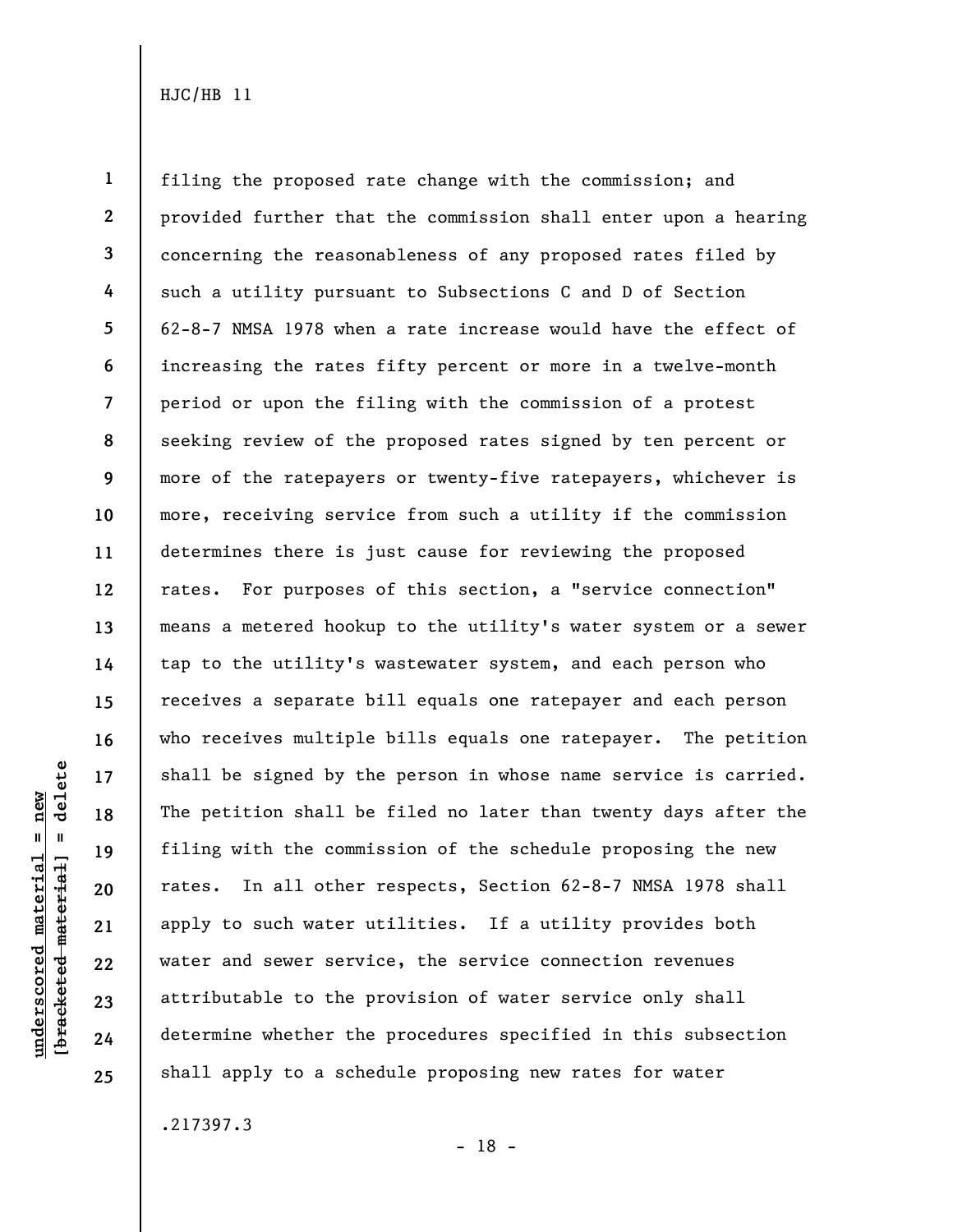delete **[bracketed material] = delete**  $underscored material = new$ **underscored material = new**  $\mathbf{I}$ bracketed material **8** 

**9** 

**10** 

**11** 

**12** 

**13** 

**14** 

**15** 

**16** 

**17** 

**18** 

**19** 

**20** 

**21** 

**22** 

**23** 

**24** 

**25** 

**1 2 3 4 5 6 7**  service, and the service connection revenues attributable to the provision of sewer service shall determine whether the procedures specified in this subsection shall apply to a schedule proposing new rates for sewer service. Nothing in this subsection shall prevent a utility from filing for a rate change pursuant to any other rule or procedure of the commission.

B. Whenever there is filed with the commission a schedule proposing new rates pursuant to Section 62-8-7 NMSA 1978 by a public utility as defined in Paragraph (3) or (5) of Subsection G of Section 62-3-3 NMSA 1978, with more than an aggregate of one thousand five hundred service connections and fewer than an aggregate of five thousand service connections in any utility operating district or division in New Mexico averaged over the previous three consecutive years, the rates shall become effective as proposed by the public utility without a hearing; provided that the public utility shall be required to give written notice of the proposed rates to the ratepayers receiving service from the public utility at least sixty days prior to filing the proposed rate change with the commission; and provided further that the commission shall enter upon a hearing concerning the reasonableness of proposed rates filed by such a public utility pursuant to Subsections C and D of Section 62-8-7 NMSA 1978 when a rate increase would have the effect of increasing rates more than eight percent in

.217397.3

- 19 -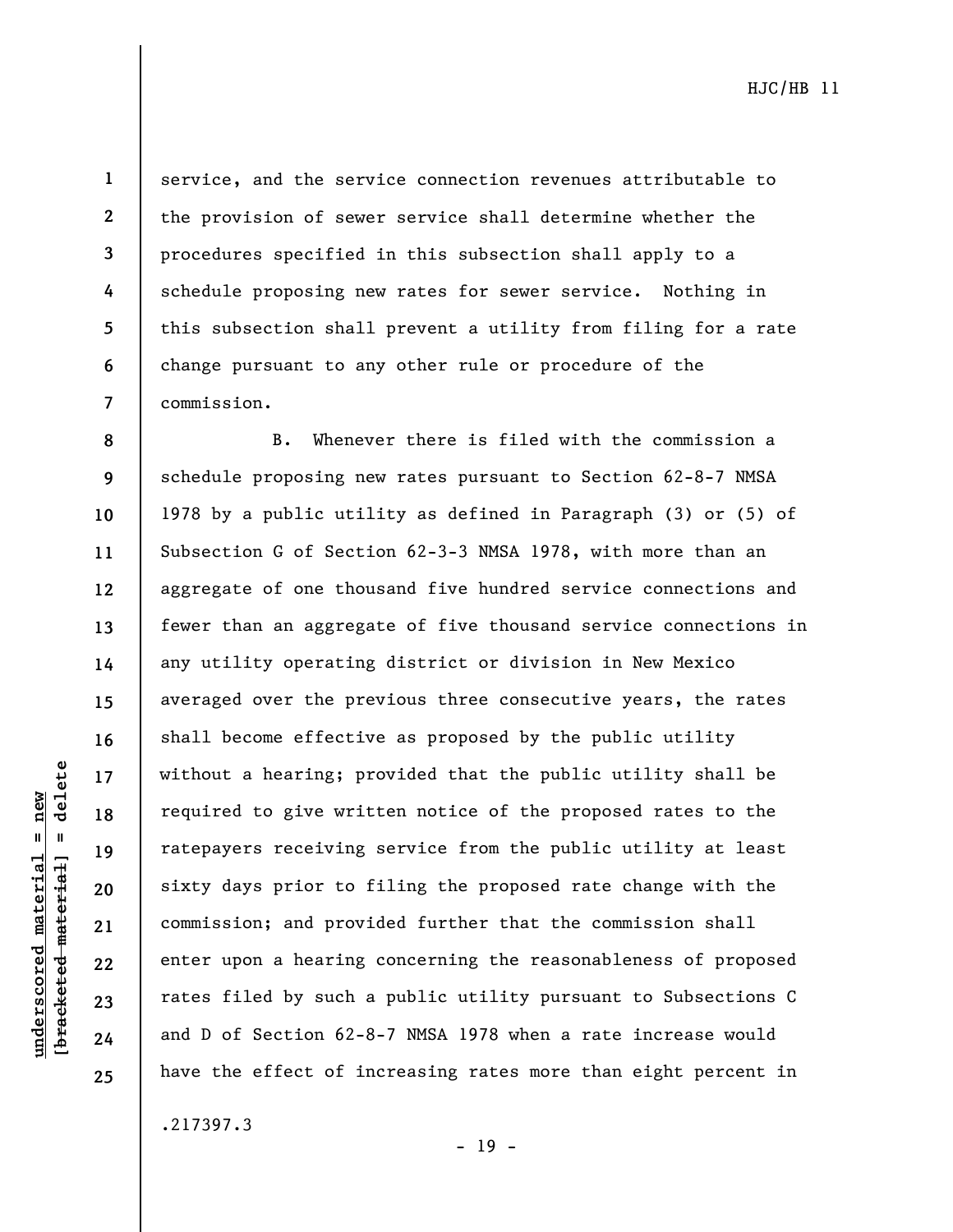**1 2 3 4 5 6 7 8 9 10 11 12 13 14 15 16 17 18 19 20 21 22**  a twelve-month period, or upon the [commission staff's] office of public regulation commission regulatory affairs' motion or upon the filing with the commission of a protest seeking review of the proposed rates signed by ten percent or more of the ratepayers receiving service from the public utility, if the commission determines there is just cause for reviewing the proposed rates. The petition shall be signed by the person in whose name service is carried. The petition shall be filed no later than twenty days after the filing with the commission of the schedule proposing the new rates. In all other respects, Section 62-8-7 NMSA 1978 shall apply to such water utilities. If a public utility provides both water and sewer service, the service connection revenues attributable to the provision of water service only shall determine whether the procedure specified in this subsection shall apply to a schedule proposing new rates for water service, and the service connection revenues attributable to the provision of sewer service shall determine whether the procedures specified in this subsection shall apply to a schedule proposing new rates for sewer service. Nothing in this subsection shall prevent a public utility from filing for a rate change pursuant to any other rule or procedure of the commission.

C. Notwithstanding the provisions of Subsections A and B of this section, a public utility, as defined in Paragraph (3) or (5) of Subsection G of Section 62-3-3 NMSA

 $- 20 -$ 

.217397.3

delete **[bracketed material] = delete**  $underscored material = new$ **underscored material = new**  $\mathbf{I}$ bracketed material

**23** 

**24**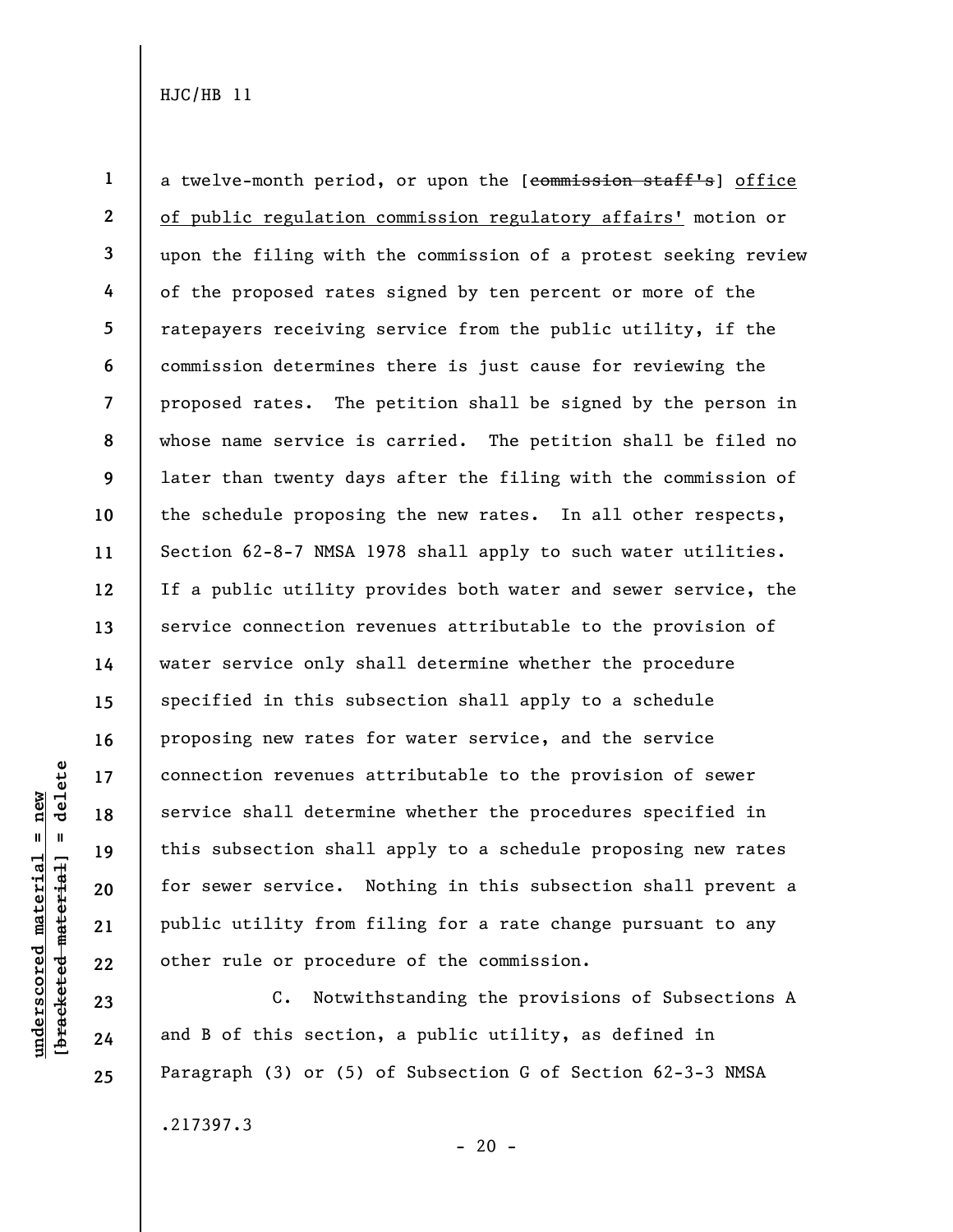delete **[bracketed material] = delete**  $underscored material = new$ **underscored material = new**  $\mathbf{u}$ bracketed material

**1 2 3 4 5 6 7 8 9 10 11 12 13 14 15 16 17 18 19 20 21 22 23 24 25**  1978, with fewer than an aggregate of five thousand service connections in any utility operating district or division in New Mexico averaged over the previous three consecutive years, that is currently in good standing with all applicable requirements of the commission, may adjust its charges for commodity and service by up to two percent in any calendar year without a hearing; provided that the public utility shall not have changed its rates in the prior twelve-month period; and provided further that the public utility shall be required to give written notice of the proposed rate adjustments to the ratepayers receiving service from the public utility prior to its effective date. The increased rates shall not become effective until at least thirty days after notice and filing with the commission. If a public utility provides both water and sewer service, the service connection revenues attributable to the provision of water service only shall determine whether the procedure specified in this subsection shall apply to any schedule proposing any new rate or rates for water service, and the service connection revenues attributable to the provision of sewer service shall determine whether the procedures specified in this subsection shall apply to any schedule proposing any new rate or rates for sewer service. Nothing in this subsection shall prevent a public utility from filing for a rate change pursuant to any other rule or procedure of the commission."

.217397.3

 $-21 -$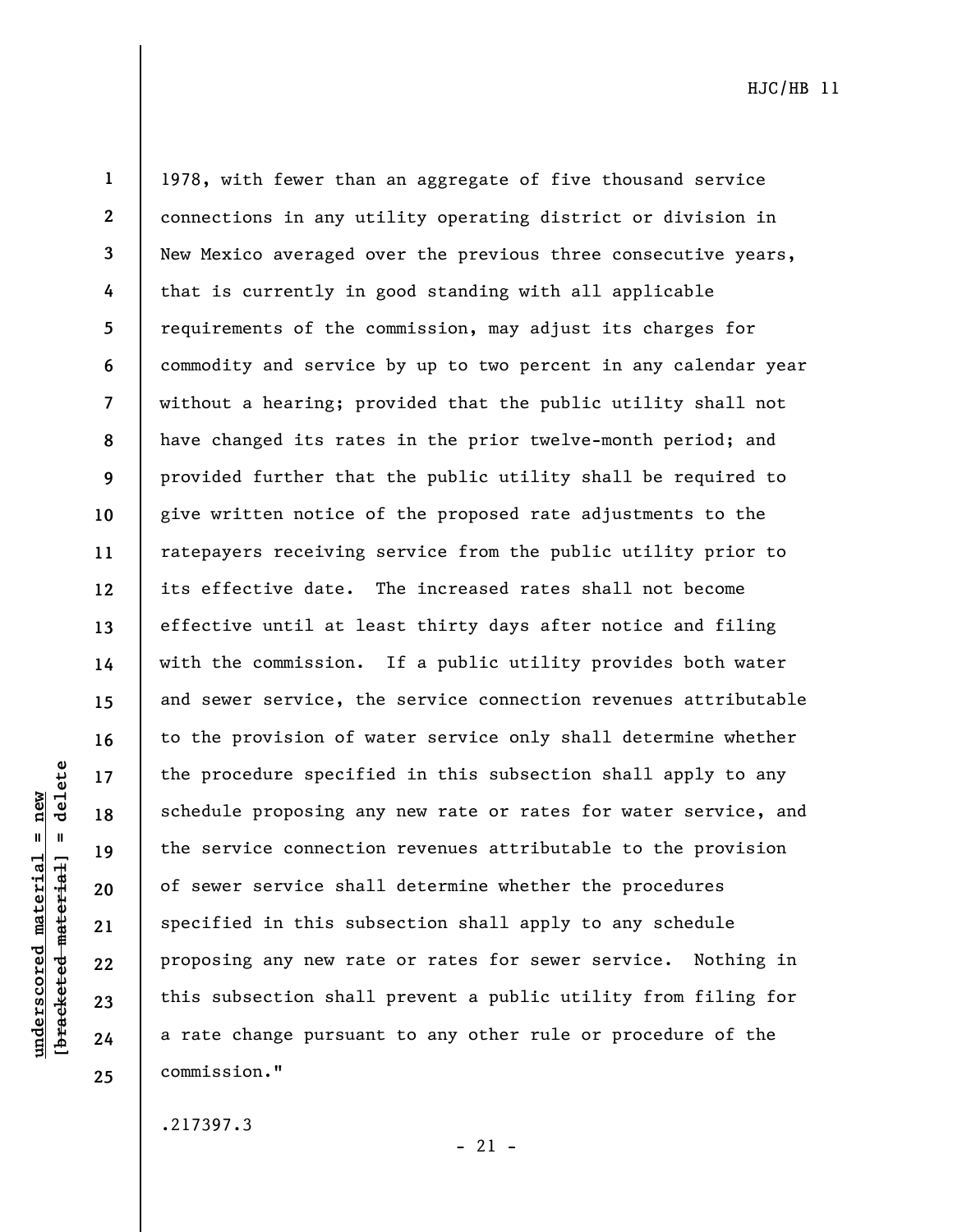**1 2 3 4 5 6 7 8 9 10 11 12 13 14 15 16 17 18 19 20 21 22 23 SECTION 9.** Section 63-9H-7 NMSA 1978 (being Laws 1999, Chapter 295, Section 7, as amended) is amended to read: "63-9H-7. REGULATION OF RETAIL RATES OF INCUMBENT RURAL TELECOMMUNICATIONS CARRIER.-- A. Rates for retail rural public telecommunications services provided by an incumbent rural telecommunications carrier shall be subject to regulation by the commission only in the manner and to the extent authorized by this section. B. An incumbent rural telecommunications carrier shall file tariffs for all retail public telecommunications services that, other than residential local exchange service, shall be effective after ten days' notice to its customers and the commission. An incumbent rural telecommunications carrier shall remain subject to complaint by an interested party subject to Section 63-9H-10 NMSA 1978. C. An incumbent rural telecommunications carrier may increase its rates for residential local exchange service in the manner provided in Subsection B of this section to comply with requirements imposed by any federal or state law or rule. The procedures of Subsections D, E and F of this section shall not apply to increases under this subsection. D. Except as provided in Subsection C of this

section, rates for residential local exchange service may be increased by an incumbent rural telecommunications carrier only after sixty days' notice to all affected subscribers. The

 $- 22 -$ 

.217397.3

**underscored material = new [bracketed material] = delete**

 $b$ racketed material] = delete  $underscored material = new$ 

**24**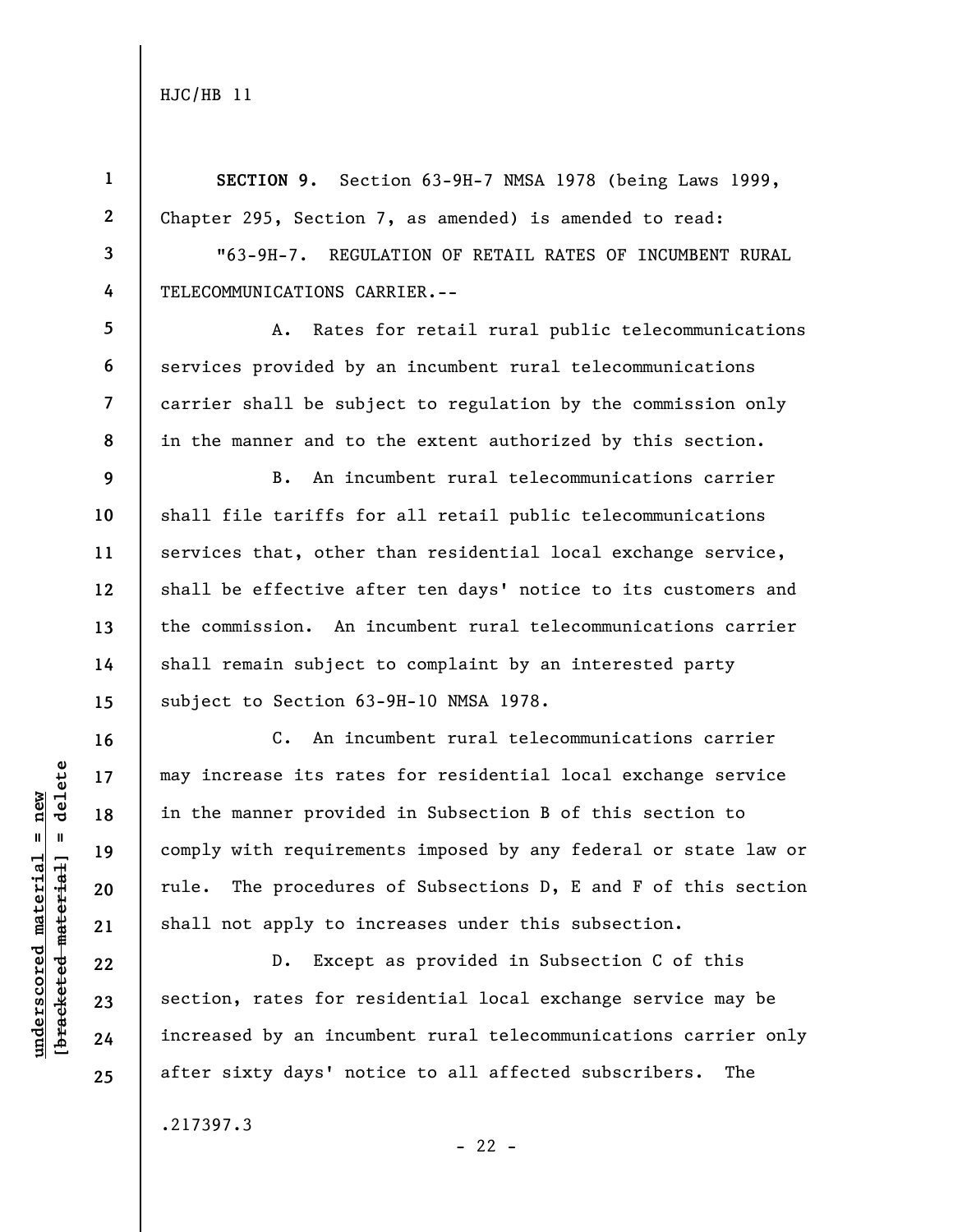**1 2 3 4 5 6 7 8 9 10 11 12 13 14 15 16 17 18 19 20 21 22 23 24 25**  notice of increase shall include: (1) the reasons for the rate increase; (2) a description of the affected service; (3) an explanation of the right of the subscriber to petition the commission for a public hearing on the rate increase; (4) a list of local exchange areas that are affected by the proposed rate increase; and (5) the dates, times and places for the public informational meetings required by this section. E. An incumbent rural telecommunications carrier that proposes to increase its rates for residential local exchange service pursuant to Subsection D of this section shall hold at least one public informational meeting in each public regulation commissioner's district as established by the Public Regulation Commission Apportionment Act in which there is a local exchange area affected by the rate change. F. Residential local exchange service rates increased by an incumbent rural telecommunications carrier pursuant to Subsections D and E of this section shall be reviewed by the commission only upon written protest signed by two and one-half percent of all affected subscribers or upon the [commission staff's own] office of public regulation commission regulatory affairs' motion for good cause. The protest shall specifically set forth the particular rate or .217397.3

**underscored material = new [bracketed material] = delete**

 $b$ racketed material] = delete  $underscored material = new$ 

 $- 23 -$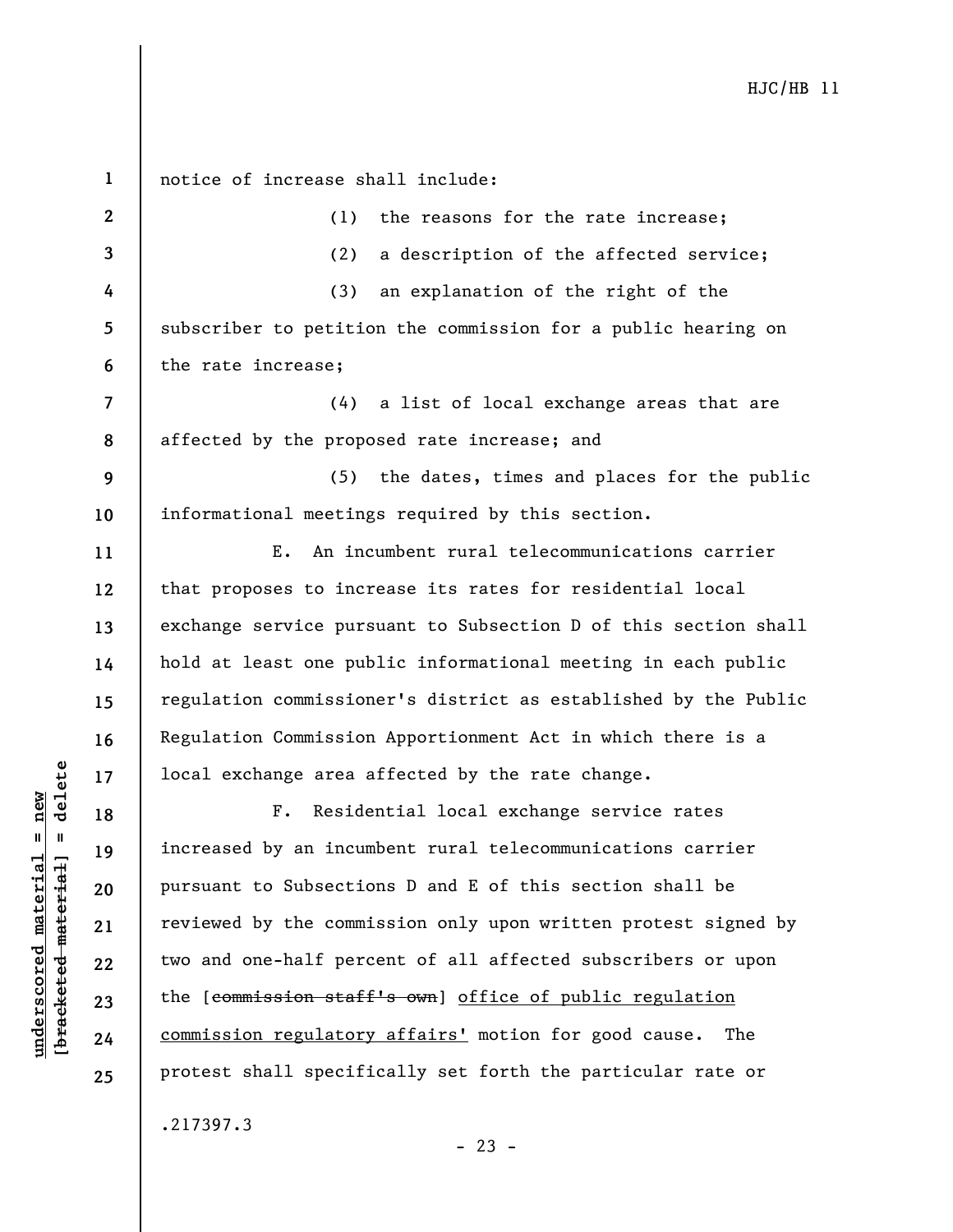**1 2 3 4 5 6 7 8 9 10 11 12 13 14 15 16 17 18 19 20 21 22 23 24 25**  charge as to which review is requested, the reasons for the requested review and the relief that the persons protesting desire. If a proper protest is presented to the commission within sixty days from the date notice of the rate change was sent to affected subscribers of an incumbent rural telecommunications carrier, the commission may accept and file the complaint and, upon proper notice, may suspend the rates at issue during the pendency of the proceedings and reinstate the rates previously in effect and shall hold and complete a hearing thereon within ninety days after filing to determine if the rates as proposed are fair, just and reasonable. The commission may, within sixty days after close of the hearing, enter an order adjusting the rates at issue, except that the commission shall not set any rate below the intrastate cost of providing the service, which shall include the cost methodology and rate of return authorized by the federal communications commission. In the order, the commission may order a refund of amounts collected in excess of the rates and charges as approved at the hearing, which may be paid as a credit against billings for future services. If the complaint is denied, the commission shall enter an order denying the complaint within sixty days after the close of the hearing, and the rates shall be deemed approved. For purposes of this section, cost shall also include a reasonable amount of joint and common costs incurred by the telecommunications carrier in its operations

.217397.3

**underscored material = new [bracketed material] = delete**

 $underscored material = new$ 

delete

 $\mathbf{I}$ 

bracketed material

 $- 24 -$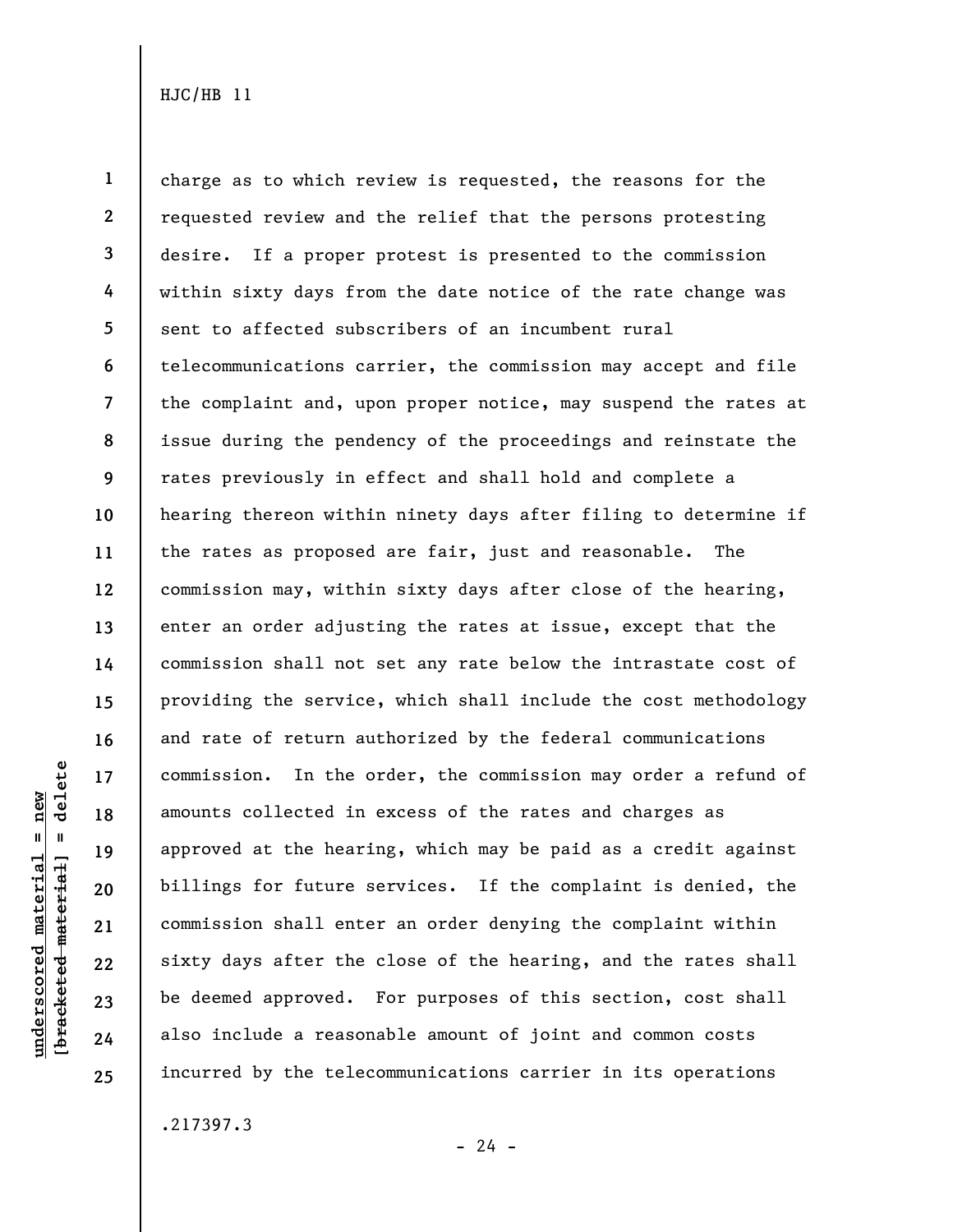**1 2**  and may include other accounting adjustments authorized by the commission.

**3 4 5 6 7 8 9 10 11 12 13 14 15 16 17 18**  G. An incumbent rural telecommunications carrier may at any time elect to file an application with the commission requesting the commission to prescribe fair, just and reasonable rates for the carrier, based on [the carrier's revenue, expenses and investment in accordance with traditional rate-making principles] factors that may include the carrier's revenues, expenses or investment, in accordance with traditional rate-making principles, in a manner consistent with the policy calling for relaxed regulation of incumbent rural telecommunications carriers expressed in Section 63-9H-2 NMSA 1978 and Subsection C of Section 63-9H-4 NMSA 1978. The commission shall decide cases filed under this subsection with reasonable promptness but no later than nine months following the filing of an application, unless the commission finds that a longer time will be required, in which case the commission may extend the period for an additional three months.

H. Rates for local exchange, vertical and long distance service to retail end-user customers may be reduced to a level equal to, but not below, the intrastate cost, which shall include the cost methodology and rate of return authorized by the federal communications commission. If an incumbent rural telecommunications carrier loses its exemption pursuant to Section 251 of the federal act, the rate for a

 $- 25 -$ 

.217397.3

 $=$  delete **[bracketed material] = delete**  $underscored material = new$ **underscored material = new** bracketed material

**19** 

**20** 

**21** 

**22** 

**23** 

**24**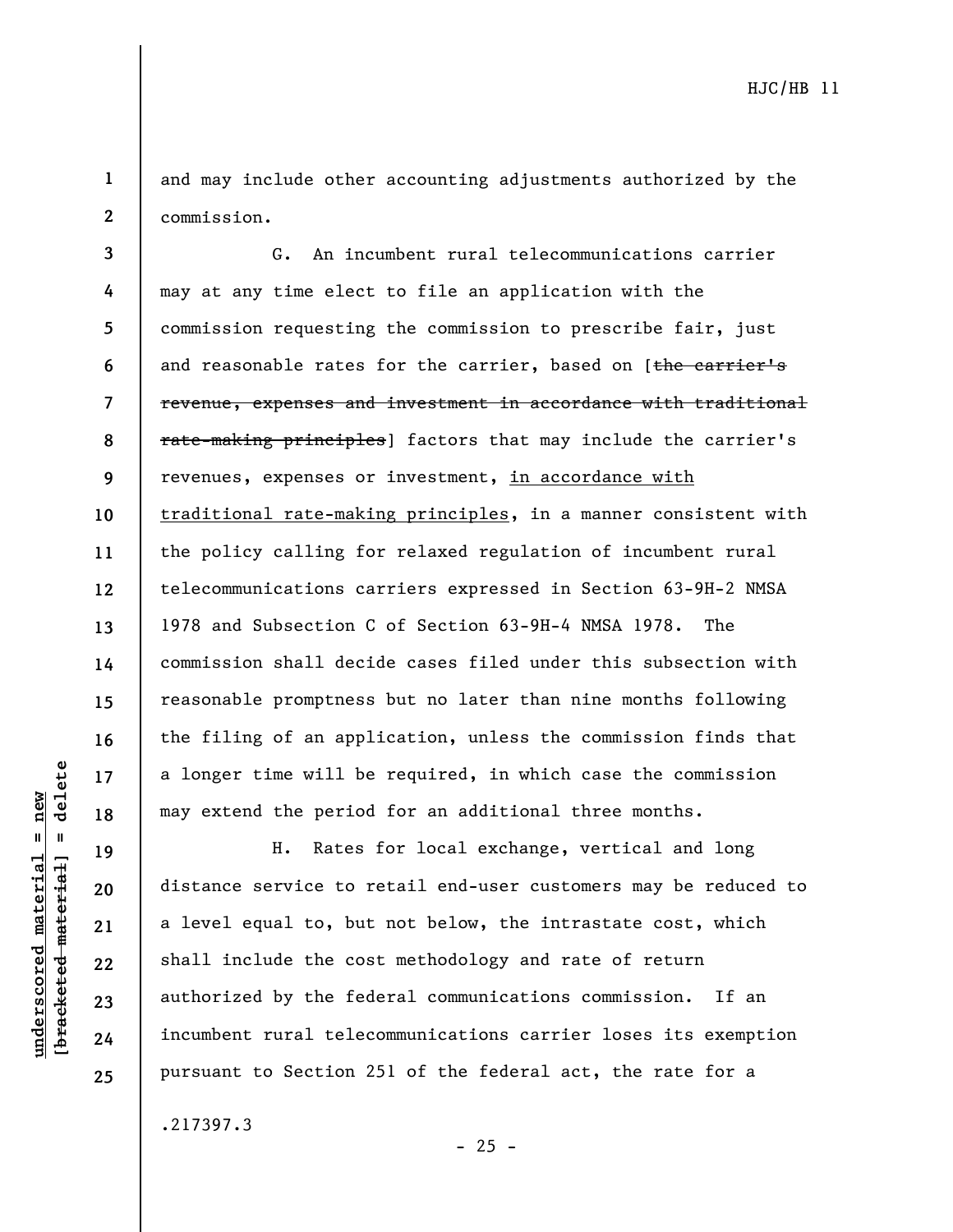**1 2 3 4 5 6**  service, excluding basic service, must cover the cost of the service, including the imputed rate of wholesale service elements as may be required by the commission. The cost of long distance service must also include any interexchange access rates charged to another telecommunications carrier for the service.

**7 8 9 10 11**  I. An incumbent rural telecommunications carrier operating pursuant to this section shall have the ability to offer or discontinue offering special incentives, discounts, packaged offerings, temporary rate waivers or other promotions, or to offer individual contracts."

**SECTION 10.** Section 65-2A-4 NMSA 1978 (being Laws 2003, Chapter 359, Section 4, as amended by Laws 2013, Chapter 73, Section 3 and by Laws 2013, Chapter 77, Section 3) is amended to read:

"65-2A-4. POWERS AND DUTIES OF THE COMMISSION.--

A. In accordance with the Motor Carrier Act, the commission shall:

(1) issue operating authorities for a motor carrier operating in New Mexico;

(2) establish minimum requirements for financial responsibility for motor carriers; provided that the financial responsibility standards required shall not be inconsistent with applicable federal standards;

(3) establish safety requirements for

.217397.3

 $- 26 -$ 

 $b$ racketed material] = delete **[bracketed material] = delete**  $underscored material = new$ **underscored material = new**

**12** 

**13** 

**14** 

**15** 

**16** 

**17** 

**18** 

**19** 

**20** 

**21** 

**22** 

**23** 

**24**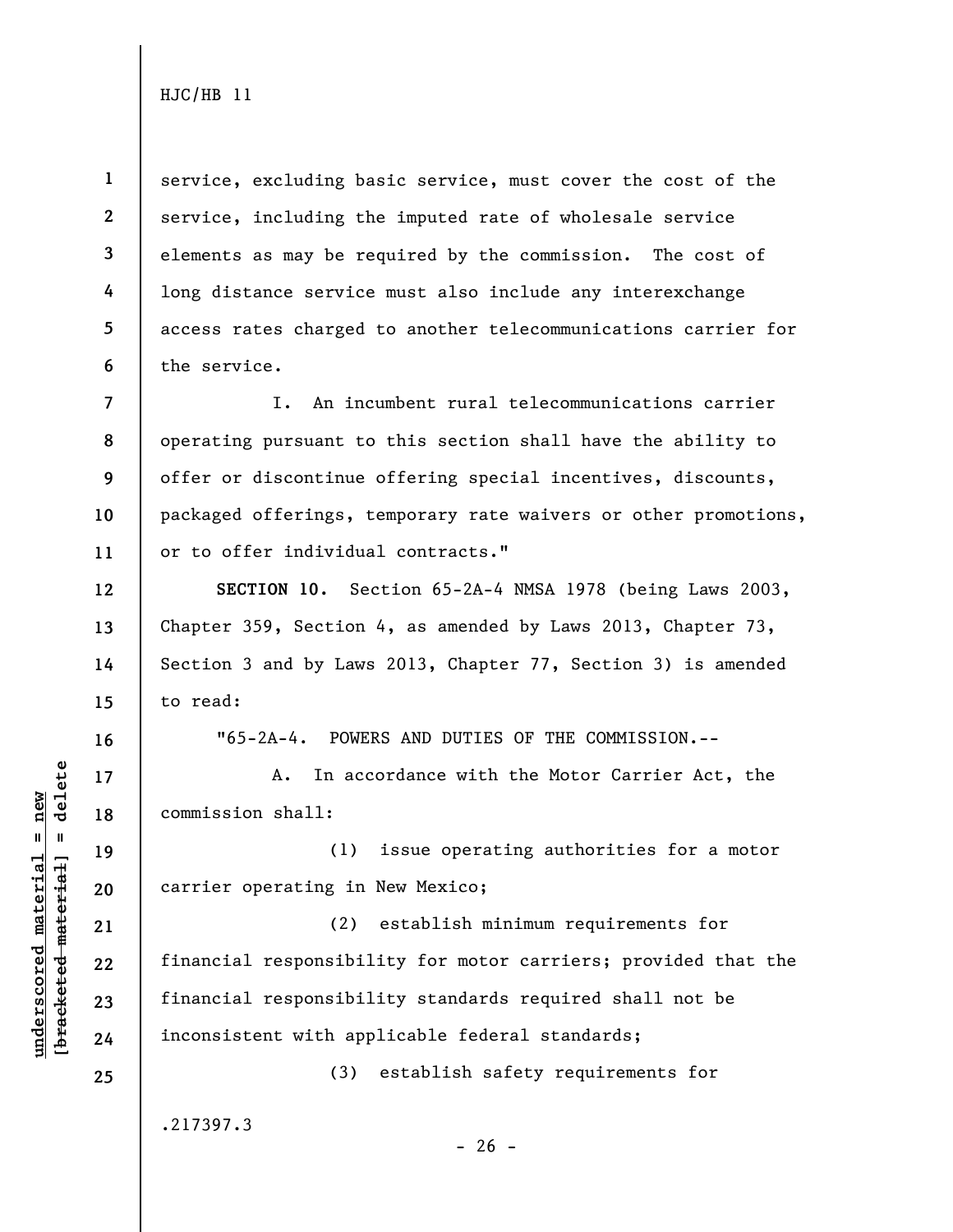**1**  intrastate motor carrier motor vehicles and drivers subject to **2**  the jurisdiction of the commission; provided that the safety **3**  requirements shall not be inconsistent with or more stringent **4**  than applicable federal safety standards; **5**  (4) establish reasonable requirements with **6**  respect to continuous and adequate service to be provided under an operating authority; **7**  (5) regulate the rates of tariffed service **8 9**  carriers to the extent provided in the Motor Carrier Act, **10**  including rates and terms of service for storing household goods and motor vehicles; **11**  (6) determine matters of public interest and **12**  other matters relating to authorities, rates, territories, **13**  nature of service and other terms of service of motor carriers; **14**  (7) have jurisdiction to determine any matter **15**  under the Motor Carrier Act relating to any transportation **16**   $b$ racketed material] = delete **[bracketed material] = delete** service carrier that has not obtained an appropriate operating **17**  authority from the commission; **18**  (8) subpoena witnesses and records, enforce **19**  its subpoenas through a court and, through the court, seek a **20**  remedy for contempt; **21**  (9) hold a public hearing specific to a **22**  protest or a request by the [transportation division of the **23**  commission] office of public regulation commission regulatory **24**  affairs that has been filed within the notice period in **25**  .217397.3

**underscored material = new**

 $underscored material = new$ 

- 27 -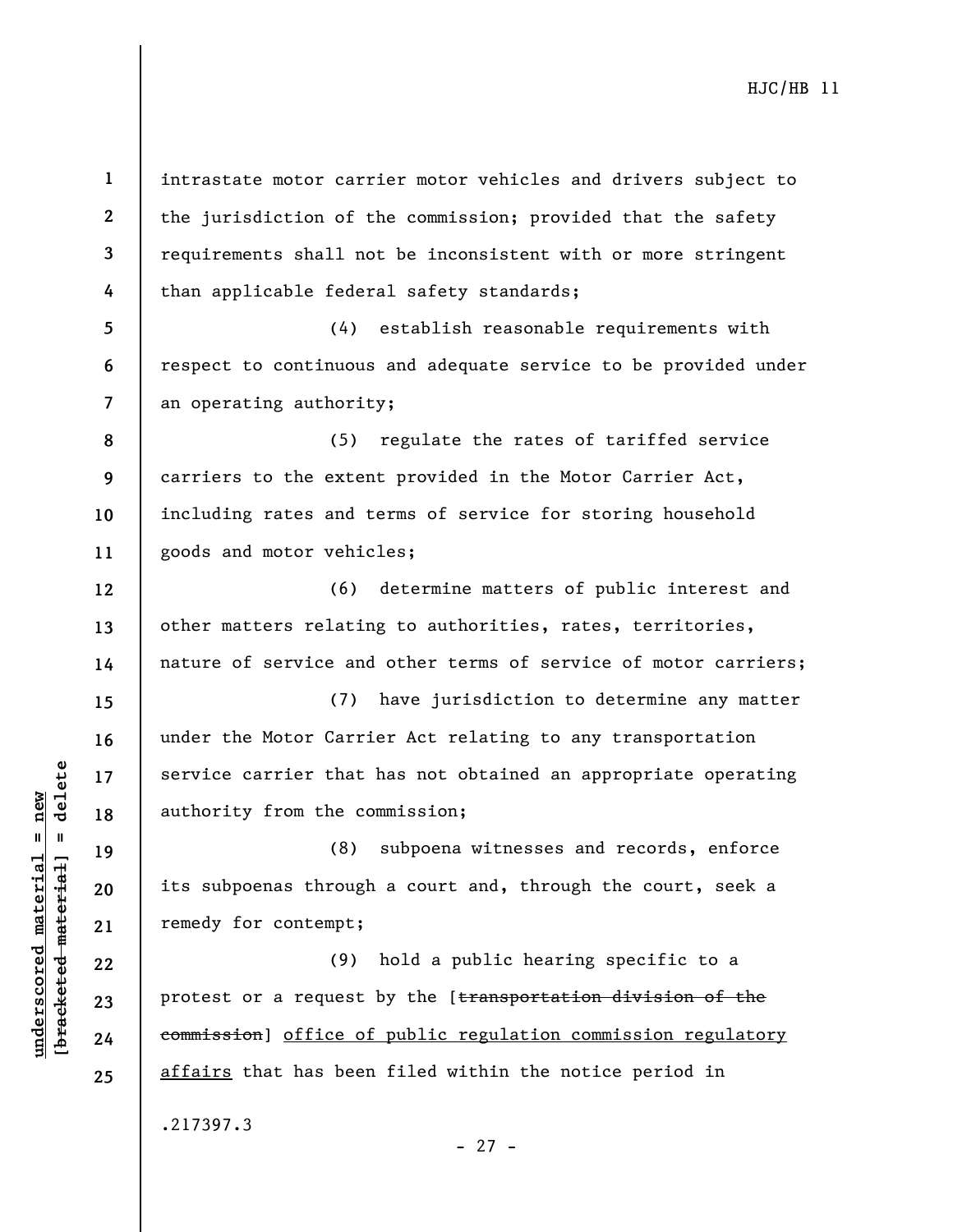**1**  opposition to or in consideration of an application; **2**  (10) create a statewide tariff for household **3**  goods service carriers establishing maximum rates that may be **4**  charged by carriers; and **5**  (11) adopt rules, issue orders and conduct **6**  activities necessary to implement and enforce the Motor Carrier **7**  Act. B. The commission may: **8 9**  (1) designate inspectors who may inspect the **10**  records of a motor carrier subject to the Motor Carrier Act and who shall have the powers of peace officers in the state's **11**  political subdivisions with respect to a law or rule that the **12**  commission is empowered to enforce pursuant to Section 65-1-6 **13**  NMSA 1978, excluding the enforcement authority granted to the **14**  [motor transportation] New Mexico state police division of the **15**  department of public safety; **16**   $b$ racketed material] = delete **[bracketed material] = delete** (2) institute civil actions in the district **17**   $underscored material = new$ **underscored material = new** court of Santa Fe county in its own name to enforce the Motor **18**  Carrier Act, its orders and rules, and in the name of the state **19**  to recover assessments of administrative fines; **20**  (3) from time to time, modify the type and **21**  nature of service, territory and terms of service of operating **22**  authorities previously issued, and change or rescind rates **23**  previously approved; **24**  (4) establish statewide tariffs as needed for **25**  .217397.3

- 28 -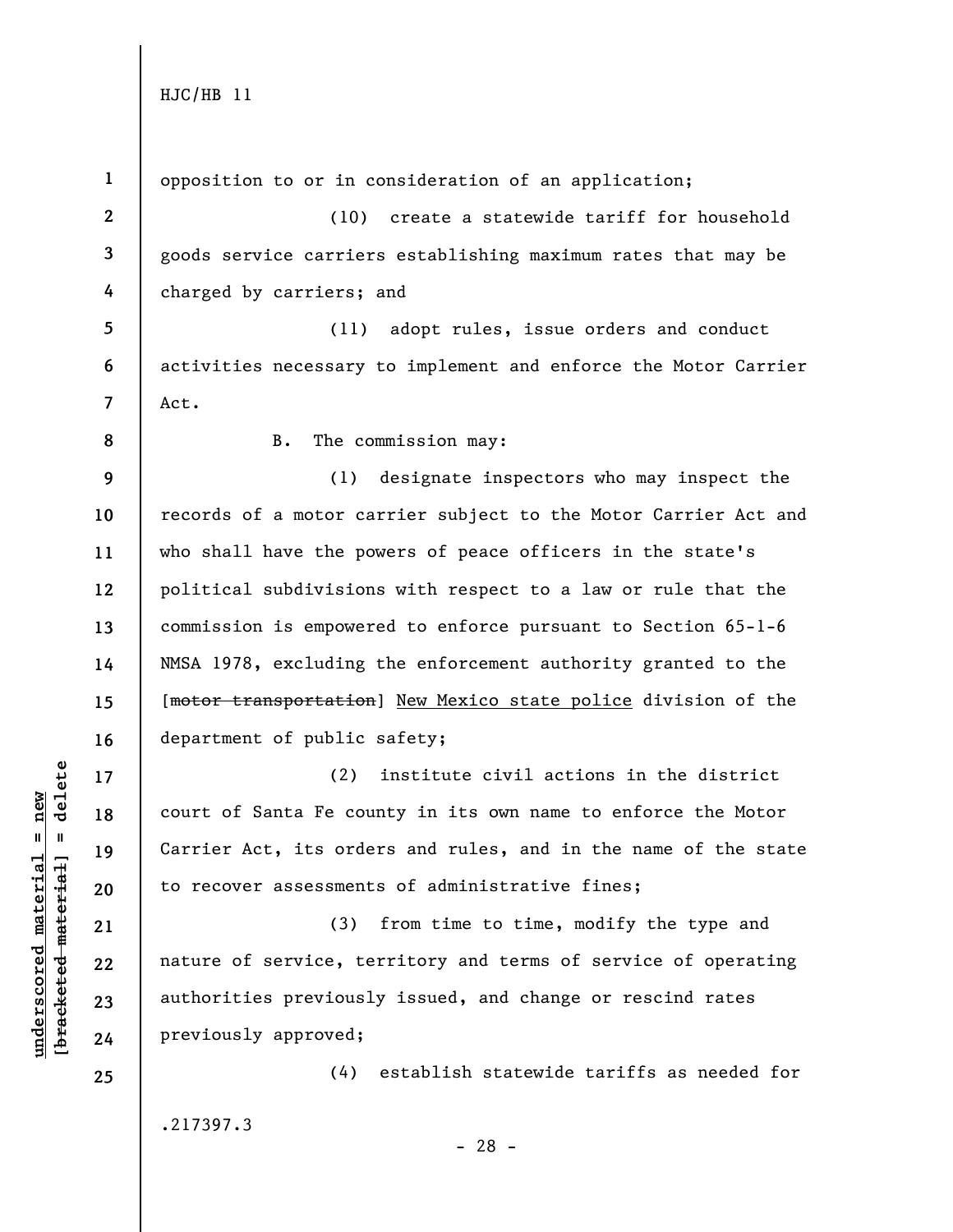| $\mathbf{1}$ | voluntary and optional use by tariffed service carriers; and      |
|--------------|-------------------------------------------------------------------|
| $\mathbf{2}$ | adopt rules to implement these powers."<br>(5)                    |
| 3            | SECTION 11. Section 65-2A-5 NMSA 1978 (being Laws 2003,           |
| 4            | Chapter 359, Section 5, as amended by Laws 2013, Chapter 73,      |
| 5            | Section 4 and by Laws 2013, Chapter 77, Section 4) is amended     |
| 6            | to read:                                                          |
| 7            | "65-2A-5. APPLICATIONS IN GENERAL--MINISTERIAL GRANTS OF          |
| 8            | AUTHORITY--WHEN PUBLIC HEARINGS REQUIRED.--                       |
| 9            | A. A person shall file an application for any                     |
| 10           | matter for which commission approval is required. An              |
| 11           | application shall be made in writing, verified and in a form      |
| 12           | that contains information and is accompanied by proof of          |
| 13           | service upon interested persons as required by the commission.    |
| 14           | The commission shall simplify to the extent<br><b>B</b> .         |
| 15           | possible the process for approving applications.<br>The           |
| 16           | commission may hold a public hearing on its own initiative or     |
| 17           | specific to an objection that has been filed within the notice    |
| 18           | period in opposition to or in consideration of an application.    |
| 19           | The commission shall hold a public hearing on an<br>$c_{\bullet}$ |
| 20           | application whenever a protest is filed concerning the            |
| 21           | application during the notice period or the [transportation       |
| 22           | division of the commission] office of public regulation           |
| 23           | commission regulatory affairs requests a hearing during the       |
| 24           | notice period.                                                    |
| 25           | The commission may approve or deny an<br>$D$ .                    |
|              | .217397.3<br>$-29 -$                                              |

**underscored material = new [bracketed material] = delete**

 $[bracketeed-material] = delete$  $underscored material = new$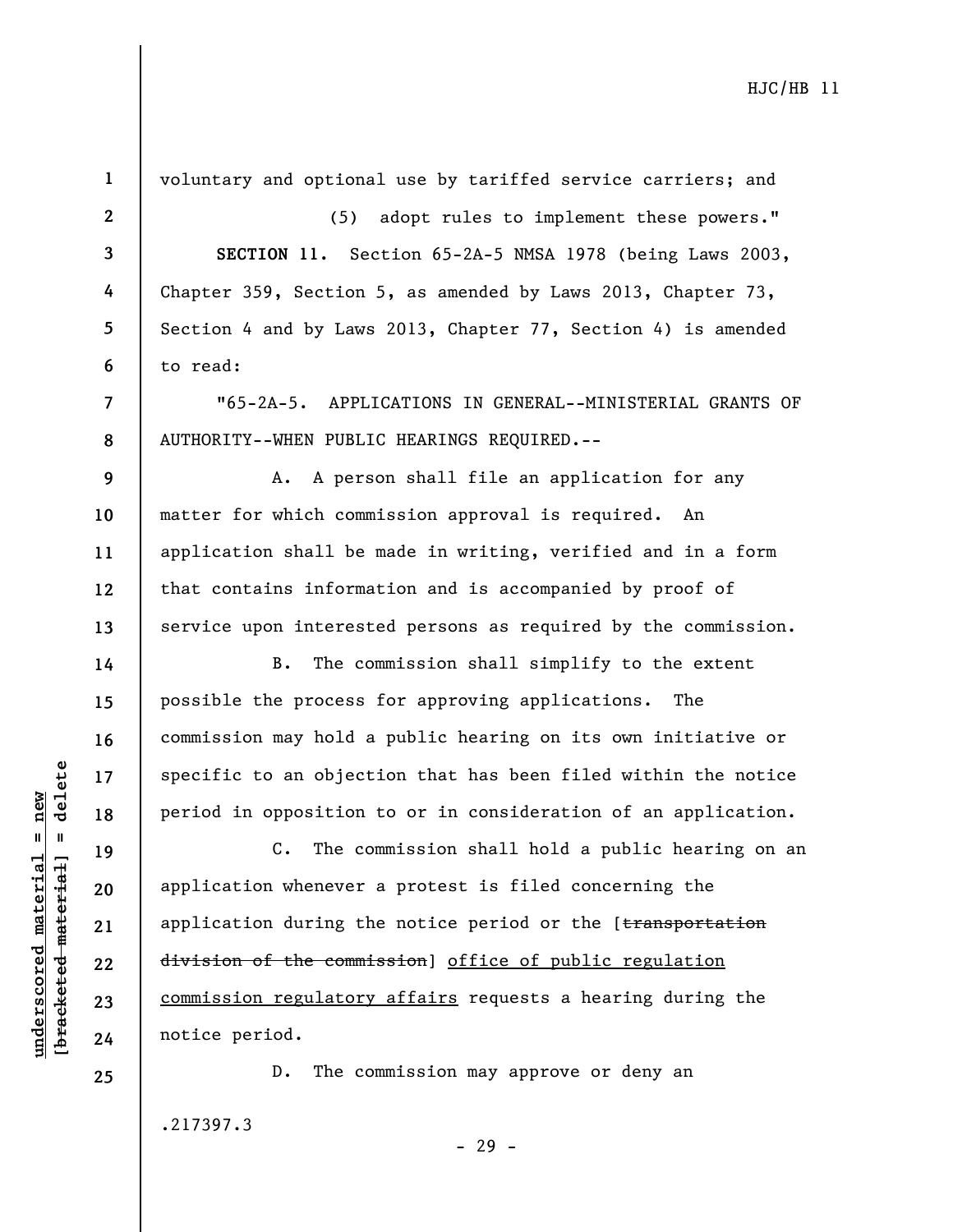**1 2 3 4 5 6 7 8 9 10**  application in whole or in part, or allow or require particular terms of service as it may find reasonable and appropriate. If no objection, protest or request for hearing by the [transportation division of the commission] office of public regulation commission regulatory affairs is filed during the notice period, the commission may grant the application by ministerial action, if the application complies with the provisions of the Motor Carrier Act and the rules of the commission regarding fitness, ability, financial responsibility and safety."

**SECTION 12.** Section 65-2A-11 NMSA 1978 (being Laws 2003, Chapter 359, Section 11, as amended by Laws 2013, Chapter 73, Section 10 and by Laws 2013, Chapter 77, Section 10) is amended to read:

**15** 

**16** 

**17** 

**18** 

**19** 

**20** 

**21** 

**22** 

**23** 

**24** 

**25** 

**11** 

**12** 

**13** 

**14** 

**underscored material = new [bracketed material] = delete**

 $b$ racketed material] = delete  $underscored material = new$ 

"65-2A-11. TEMPORARY AUTHORITY.--

A. The commission may without notice grant temporary authority to an applicant for a certificate or permit or for amendment, lease or transfer of all or part of a certificate or permit for a period not to exceed the duration of the application process, if it finds that:

(1) the notice period for such application has not yet expired, the application is one directly involving public safety, a governmental program or a specific public event, there is an urgent and immediate public need for such service and the public may be harmed by waiting for the notice

.217397.3

 $-30 -$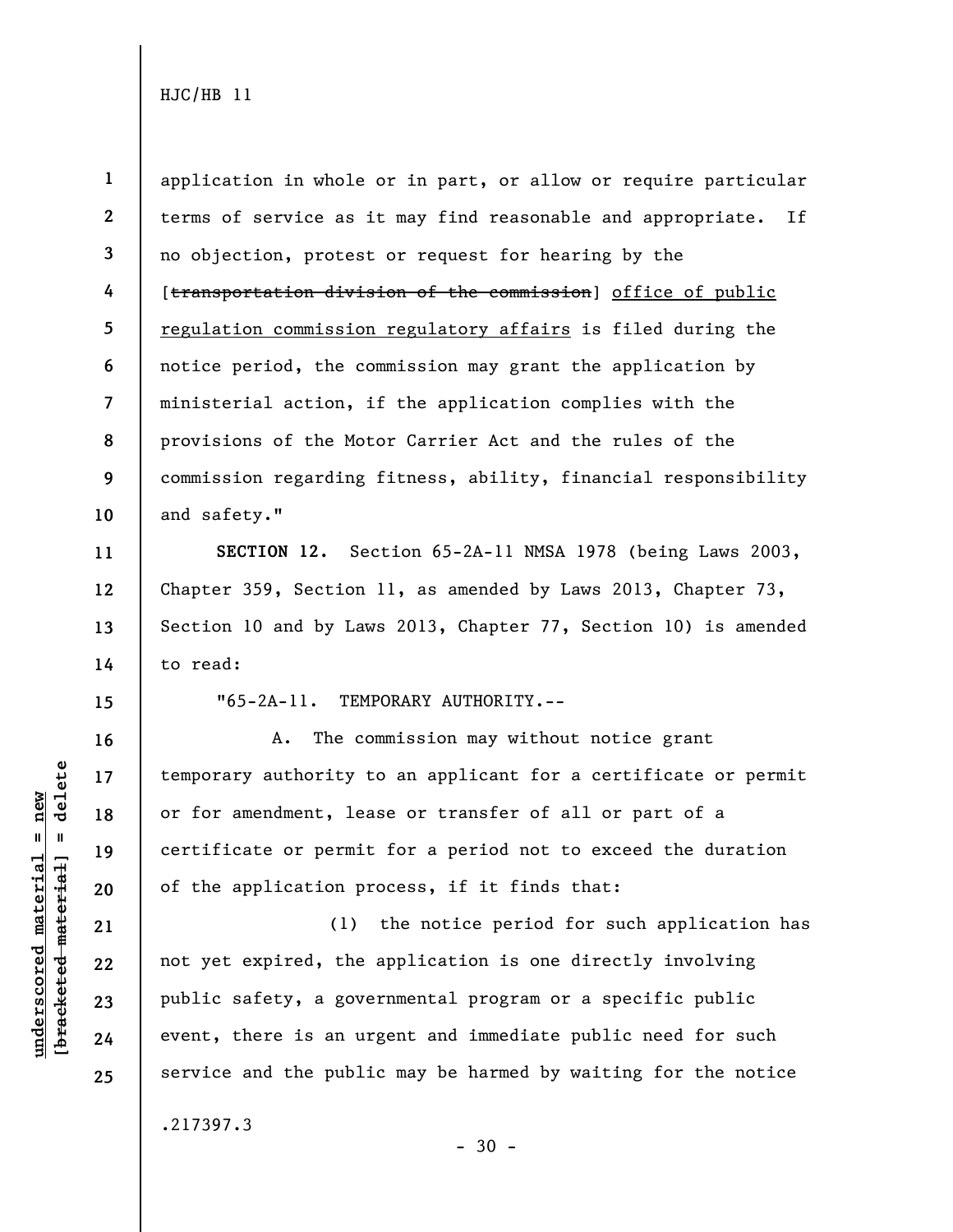**1**  period to expire;

**2 3 4 5 6 7 8 9 10 11 12 13 14 15 16 17 18 19 20 21 22 23 24 25**  (2) the applicant for temporary authority has a complete application for a certificate or permit or for amendment, lease or transfer of all or part of a certificate or permit, pending before the commission; (3) the applicant is fit to provide the transportation service requested, is able to provide any certificated service requested and is in compliance with the safety and financial responsibility requirements of the Motor Carrier Act and the rules of the commission; and (4) satisfactory proof of urgent and immediate need has been made by verified proof as the commission shall by rule prescribe. B. An applicant for temporary authority as a tariffed service carrier shall file tariffs covering the transportation services for which temporary authority is being sought. C. If a hearing is held before a hearing examiner for any reason on an application for a certificate or permit or for amendment, lease or transfer of all or part of a certificate or permit or for a tariff rate increase, the applicant may move in such proceeding for a grant of temporary authority or rate approval for a period not to exceed the duration of the application process, and any protesting carrier or the [transportation division of the commission] office of

.217397.3

 $b$ racketed material] = delete **[bracketed material] = delete**  $underscored material = new$ **underscored material = new**

 $-31 -$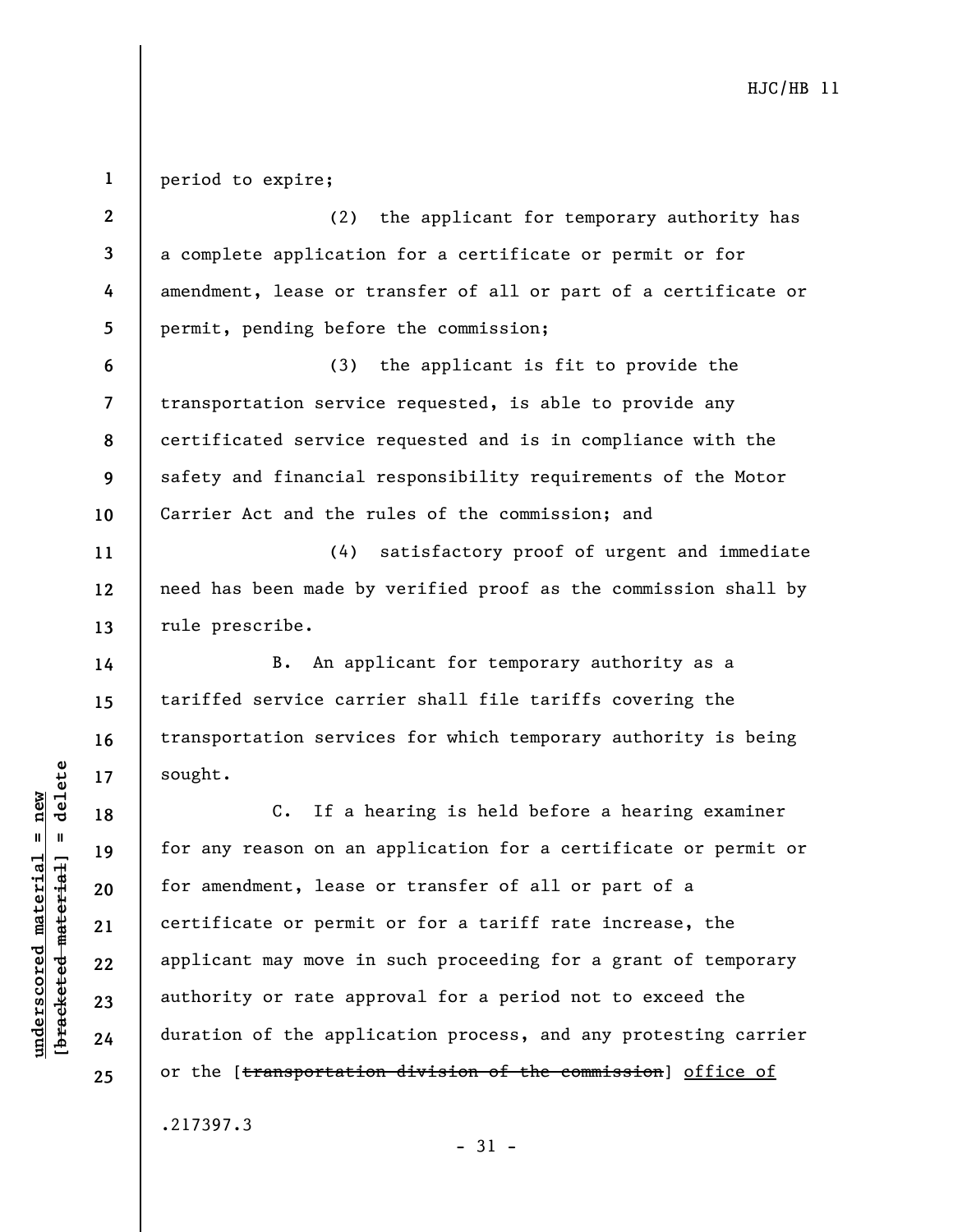**1 2 3 4 5 6 7 8 9**  public regulation commission regulatory affairs may move in such proceeding for reconsideration or modification of any grant of temporary authority previously granted by the commission or the hearing examiner. The hearing examiner in the proceeding shall hold an expedited preliminary public hearing on the grant of temporary authority on the issues in the proceeding and the testimony evidence presented in the hearing on such procedural basis as the commission shall by rule prescribe.

D. Motor carriers operating under temporary authority shall comply with the requirements of the Motor Carrier Act and the rules of the commission.

E. A grant of temporary authority shall not create a presumption that permanent authority will be granted."

**SECTION 13.** Section 65-2A-13 NMSA 1978 (being Laws 2003, Chapter 359, Section 13, as amended by Laws 2013, Chapter 73, Section 12 and by Laws 2013, Chapter 77, Section 12) is amended to read:

"65-2A-13. PROTESTS, OBJECTIONS AND HEARINGS.--

A. Any interested person or any member of the public may provide information to the commission or express an objection to any application for a certificate or permit, or for amendment, lease or transfer of a certificate or permit, during the notice period for the application by filing a written objection in regard to the application. The commission

- 32 -

.217397.3

 $b$ racketed material] = delete **[bracketed material] = delete**  $underscored material = new$ **underscored material = new**

**10** 

**11** 

**12** 

**13** 

**14** 

**15** 

**16** 

**17** 

**18** 

**19** 

**20** 

**21** 

**22** 

**23** 

**24**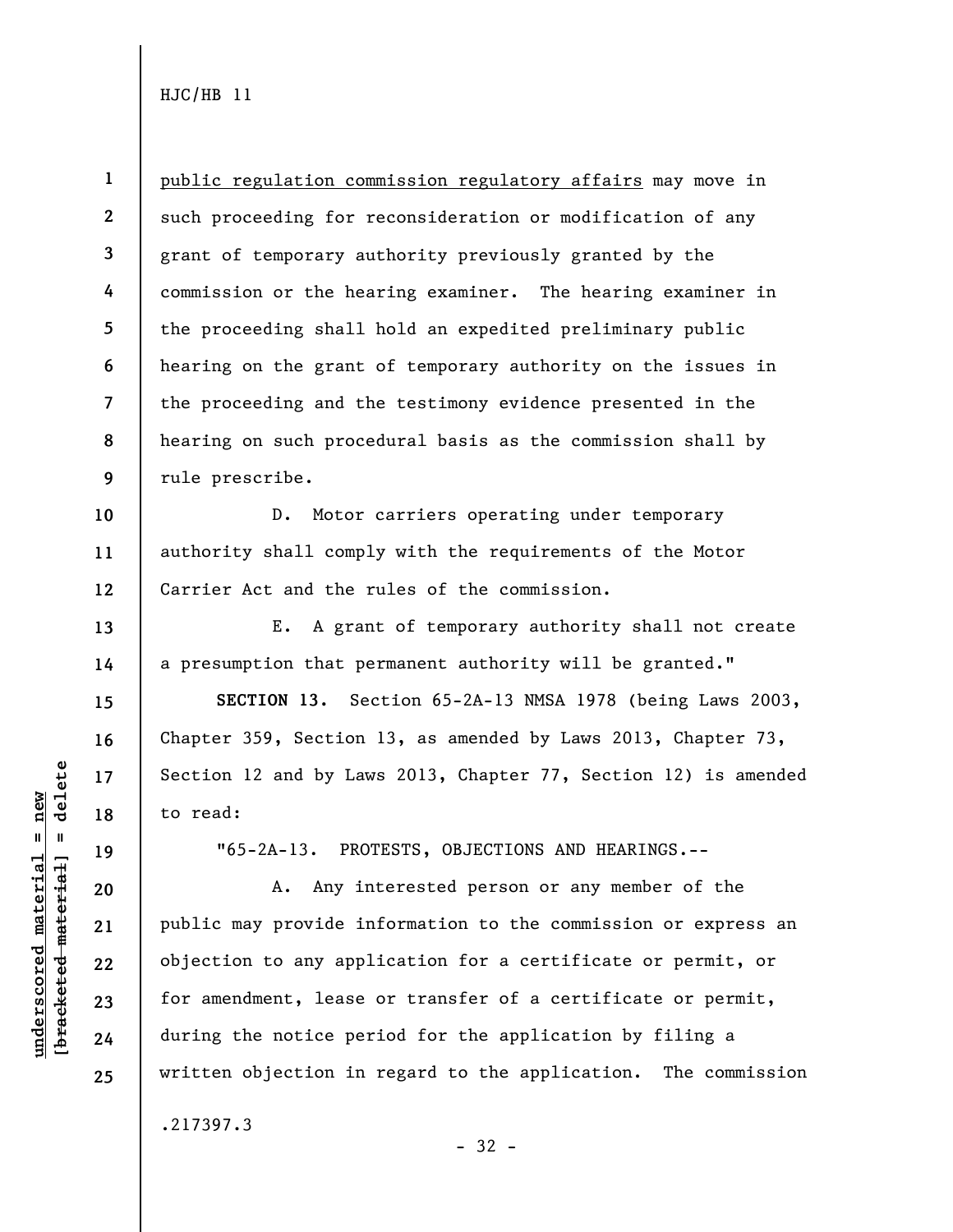$b$ racketed material] = delete **[bracketed material] = delete**  $underscored material = new$ **underscored material = new**

**1** 

**2** 

**3** 

**4** 

**5** 

**6** 

**7** 

**8** 

**9** 

**10** 

**11** 

**12** 

**13** 

**14** 

**15** 

**16** 

**17** 

**18** 

**19** 

**20** 

**21** 

**22** 

**23** 

**24** 

**25** 

shall consider any objections filed in regard to determining whether to hold a hearing on the application. The commission is not required to hold a hearing pursuant to any objection but may, in its discretion or on its own motion for any reason, hold a hearing on any application for a certificate or permit or for an amendment, lease or transfer of a certificate or permit.

B. The commission shall hold a hearing on an application whenever a protest is filed within the notice period or the [transportation division of the commission] office of public regulation commission regulatory affairs files a request for a hearing relative to an application within the notice period. The commission shall allow a protesting carrier to proceed as an intervenor in the application proceeding.

C. In any hearing held on an application:

(1) the applicant has the burden of proving that the applicant meets the requirements of the Motor Carrier Act and the rules of the commission for the application at issue, the burden of demonstrating with reasonable specificity the nature and scope of its proposed transportation service, the burden of proving any particular factual matters that the commission or the [transportation division of the commission] office of public regulation commission regulatory affairs may identify and require, the burden of proving any additional allegations and matters of public interest that it may raise

.217397.3

- 33 -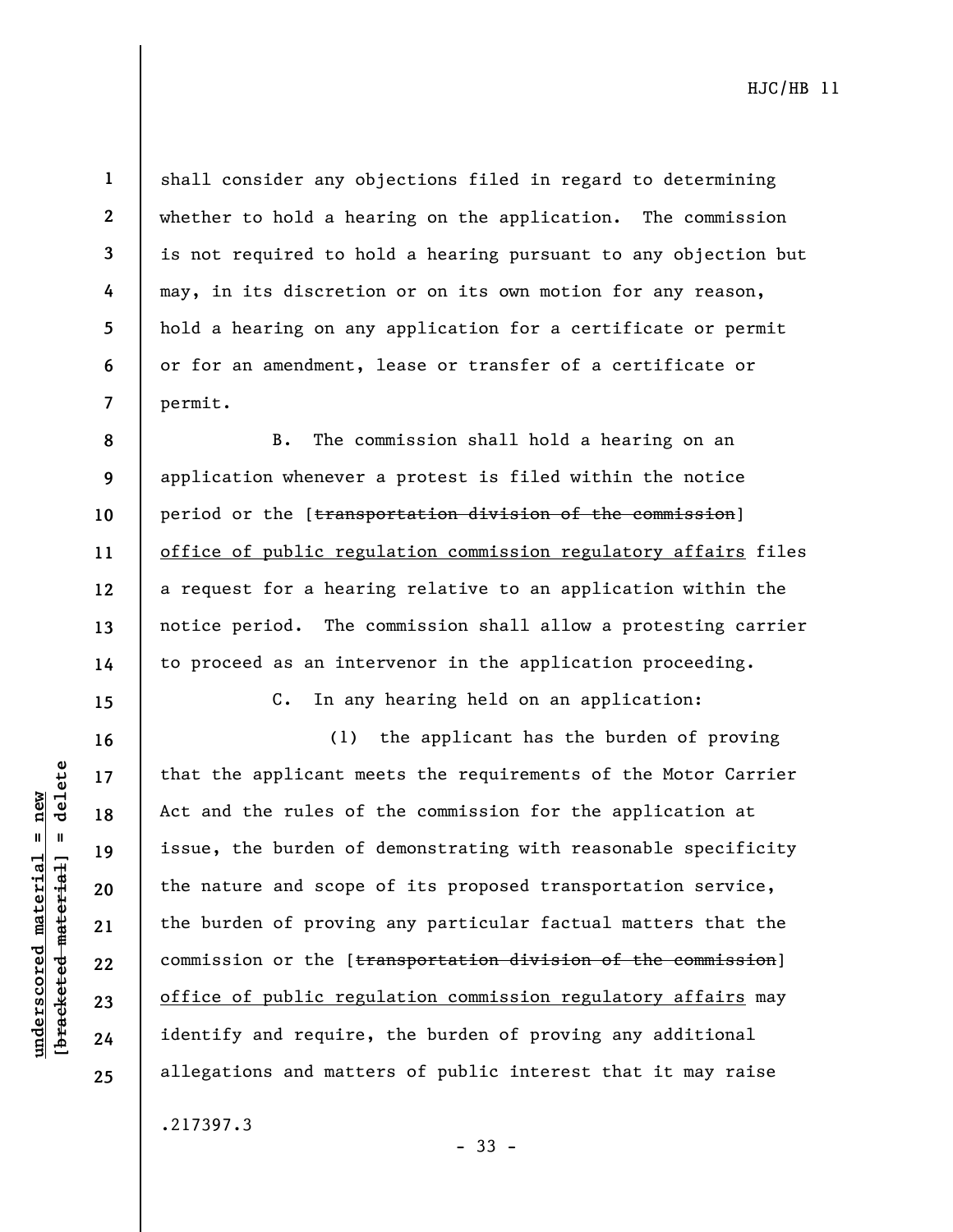**1** 

**2** 

**3** 

**4** 

**5** 

**6** 

**7** 

**10** 

**11** 

**13** 

**14** 

**15** 

**16** 

**17** 

**18** 

**19** 

**20** 

**21** 

**22** 

**23** 

**24** 

**25** 

and, if the application pertains to ambulance service, the burden of proving that the ambulance service that currently exists in the territory sought in the application is inadequate and that the proposed service is directly responsive to a public need and demand for the service proposed;

**8 9 12**  (2) a protesting carrier has the burden of proving all matters of fact pertaining to its full-service operation within its certificated full-service territory, the burden of proving the potential impairment or adverse impact on its existing full-service operation by the transportation service proposed by the applicant and the burden of proving all other allegations and matters of public interest that it may raise. The protesting carrier's proof should include, without limitation, a demonstration with reasonable specificity of the nature of the existing full service being provided, the volume of passengers transported, economic analysis related to expenses and revenues of the full-service operation and the anticipated economic, business or functional effect of the proposed service on the existing provision of, or rates for, full-service transportation within the full-service territory;

(3) the commission may allow other interested persons to intervene, either generally or on the basis of specific facts or issues. A permissive intervenor has the burden of proof for its position on all factual matters and legal issues that it alleges and on which it is permitted to

.217397.3

delete **[bracketed material] = delete**  $underscored material = new$ **underscored material = new**  $\mathbf{u}$ bracketed material

- 34 -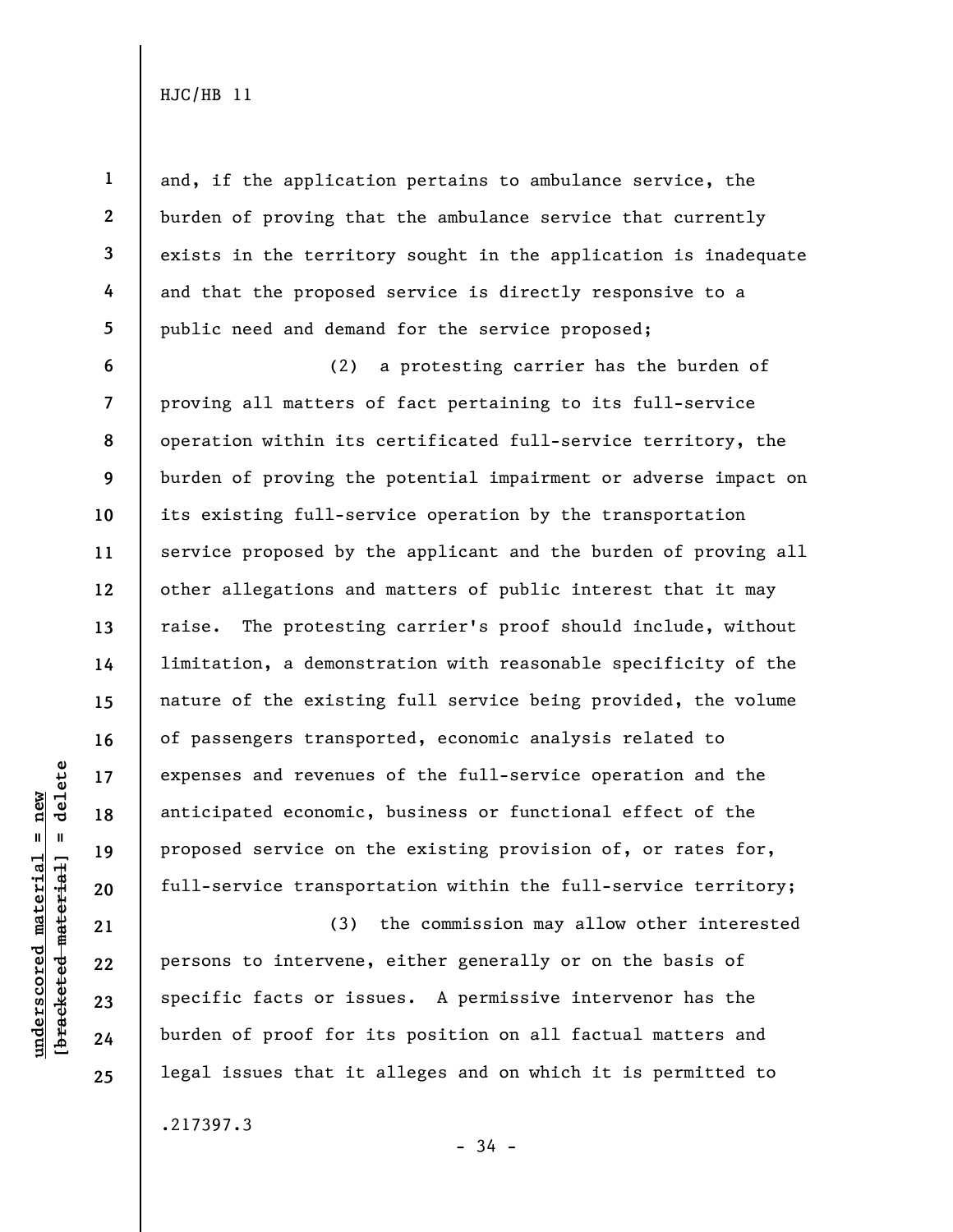intervene; and

**1** 

**2** 

**3** 

**4** 

**5** 

**6** 

(4) all parties to a hearing may base their demonstration and proof on business data, experienced persons and mathematical calculations. Expert testimony shall not be required of any party but may be provided at the option of a party.

**7 8 9 10 11 12 13 14 15 16 17**  D. The commission shall not grant an application: (1) for a certificate or permit for ambulance service, or for amendment, lease or transfer of such a certificate or permit, if it finds after hearing that the existing ambulance service is provided on a reasonably continuous and adequate basis in the territory in which the new service is sought or that the holder of the certificate or lessee providing the existing ambulance service in such territory is willing and able to provide, and does subsequently provide, reasonably continuous and adequate service within such territory, as specified by commission order;

(2) for a new certificate for general taxicab service within the full-service territory of a protesting municipal taxicab service carrier; or

(3) for a certificate for any passenger service other than those identified in Paragraphs (1) and (2) of this subsection, or for a permit for passenger service other than for an ambulance service pursuant to a public-charge contract, or for amendment, lease or transfer of such a

.217397.3

 $-35 -$ 

 $b$ racketed material] = delete **[bracketed material] = delete**  $underscored material = new$ **underscored material = new**

**18** 

**19** 

**20** 

**21** 

**22** 

**23** 

**24**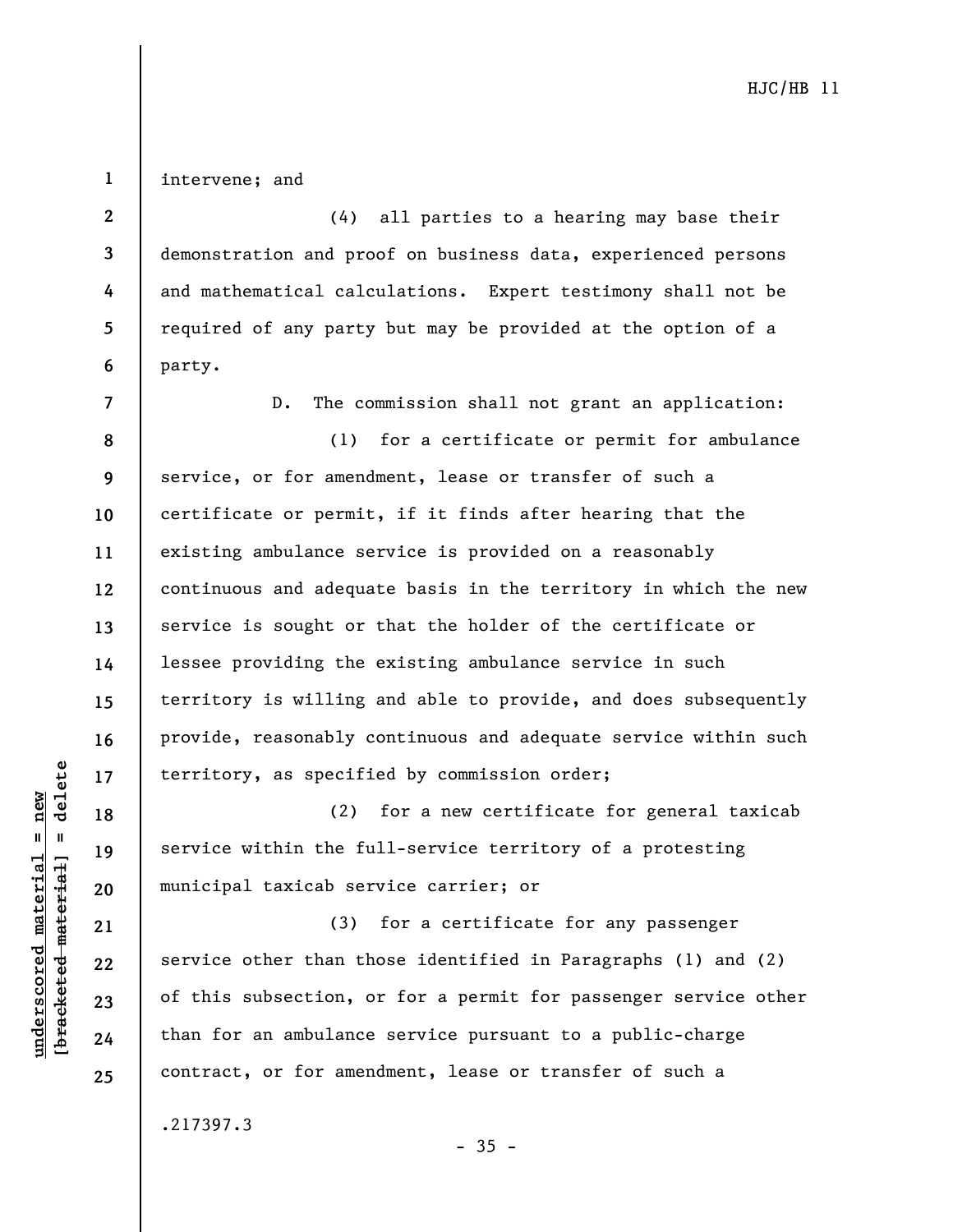**1 2 3 4 5 6 7 8 9 10 11 12 13 14 15 16 17 18**  certificate or permit, within a protesting full-service carrier's full-service territory, if it finds after hearing that the grant of the application presents a reasonable potential to impair, diminish or otherwise adversely affect the existing provision of full-service passenger service to the public in the full-service territory or if the application is otherwise contrary to the public interest in the full-service territory. In considering the potential effect on provision of transportation services to the public in regard to such an application, the commission shall consider all evidence presented pertaining to such potential effect, including evidence of the effect that diversion of revenue or traffic may have on the provision of full-service passenger service to the community. Diversion of revenue or traffic from an existing motor carrier shall not, however, be sufficient grounds for denying the application without a showing that the diversion presents a reasonable potential to affect the provision of full-service passenger service to the community."

**SECTION 14.** Section 65-2A-15 NMSA 1978 (being Laws 2003, Chapter 359, Section 15, as amended by Laws 2013, Chapter 73, Section 14 and by Laws 2013, Chapter 77, Section 14) is amended to read:

"65-2A-15. MULTIPLE OPERATING AUTHORITIES AND BUSINESS TRADE NAMES ALLOWED.--

A. A person may simultaneously hold certificates .217397.3  $-36 -$ 

delete **[bracketed material] = delete**  $underscored material = new$ **underscored material = new**  $\mathbf{u}$ bracketed material

**19** 

**20** 

**21** 

**22** 

**23** 

**24**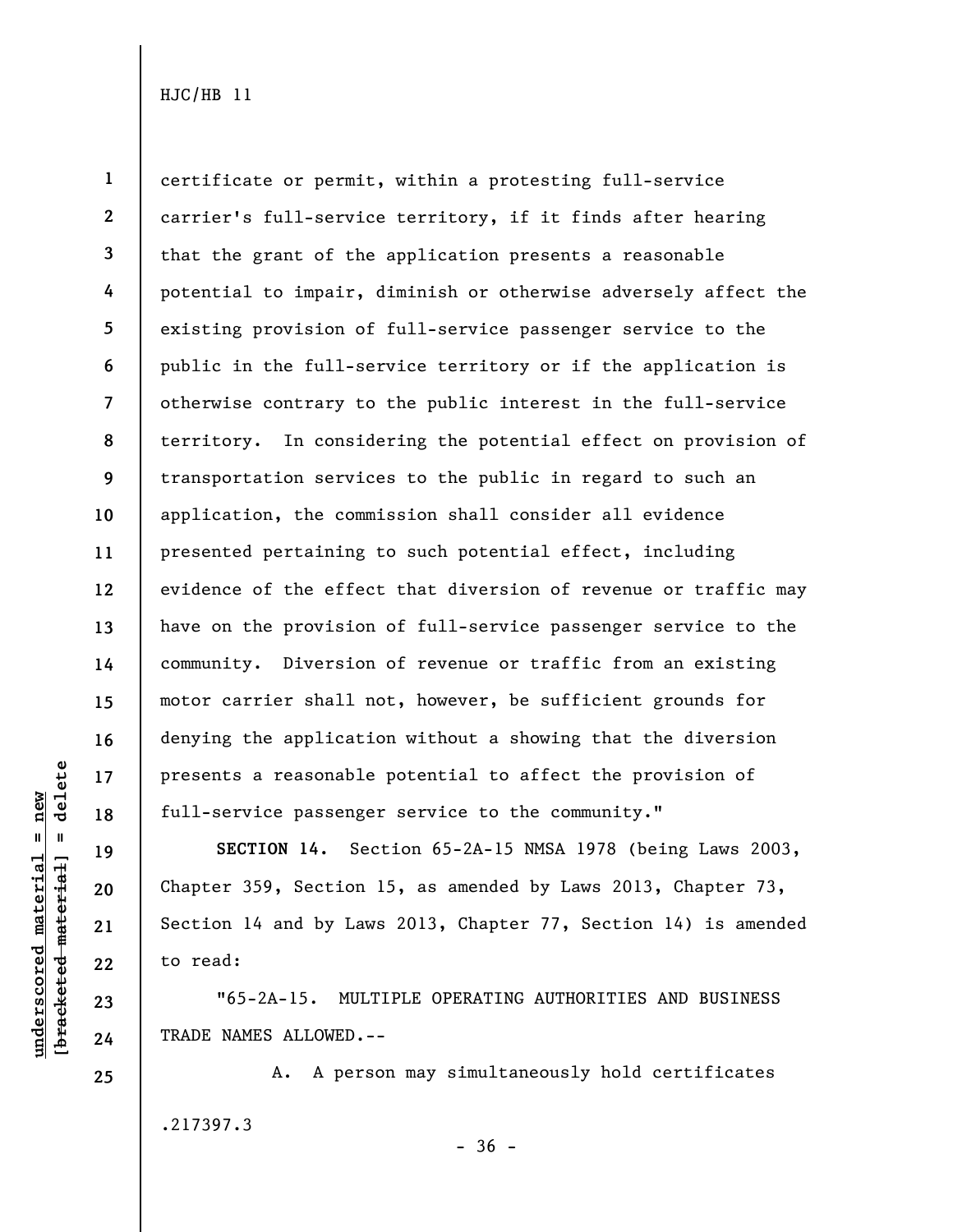**1 2 3**  for different kinds of certificated services, permits for different contracts and warrants for different kinds of warranted service within the same territory.

B. Any motor carrier that holds more than one certificate for the same kind and nature of certificated service in the same territory or more than one permit for the same contract shall file an application with the commission to consolidate such operating authorities.

**9 10 11 12**  C. The commission shall not grant any new operating authority to a motor carrier that duplicates the operating authority of the same kind and for the same territory already held by that motor carrier.

D. Certificated service carriers holding both a certificate and permit or warrant for related services may use the same vehicles and may transport passengers and property, or mixed loads of household goods and property, pursuant to those authorities in the same vehicles and on the same trip.

E. Every certificated, permitted or warranted service carrier shall file with [the transportation division of] the commission all business trade names under which the carrier operates its service or services authorized and shall provide [the transportation division of] the commission with proof of financial responsibility for all business trade names in addition to its legal name. The commission shall accept business trade names as submitted by a carrier. Filing with

- 37 -

.217397.3

 $\frac{1}{2}$  intereted material = delete **[bracketed material] = delete**  $underscored material = new$ **underscored material = new**

**4** 

**5** 

**6** 

**7** 

**8** 

**13** 

**14** 

**15** 

**16** 

**17** 

**18** 

**19** 

**20** 

**21** 

**22** 

**23** 

**24**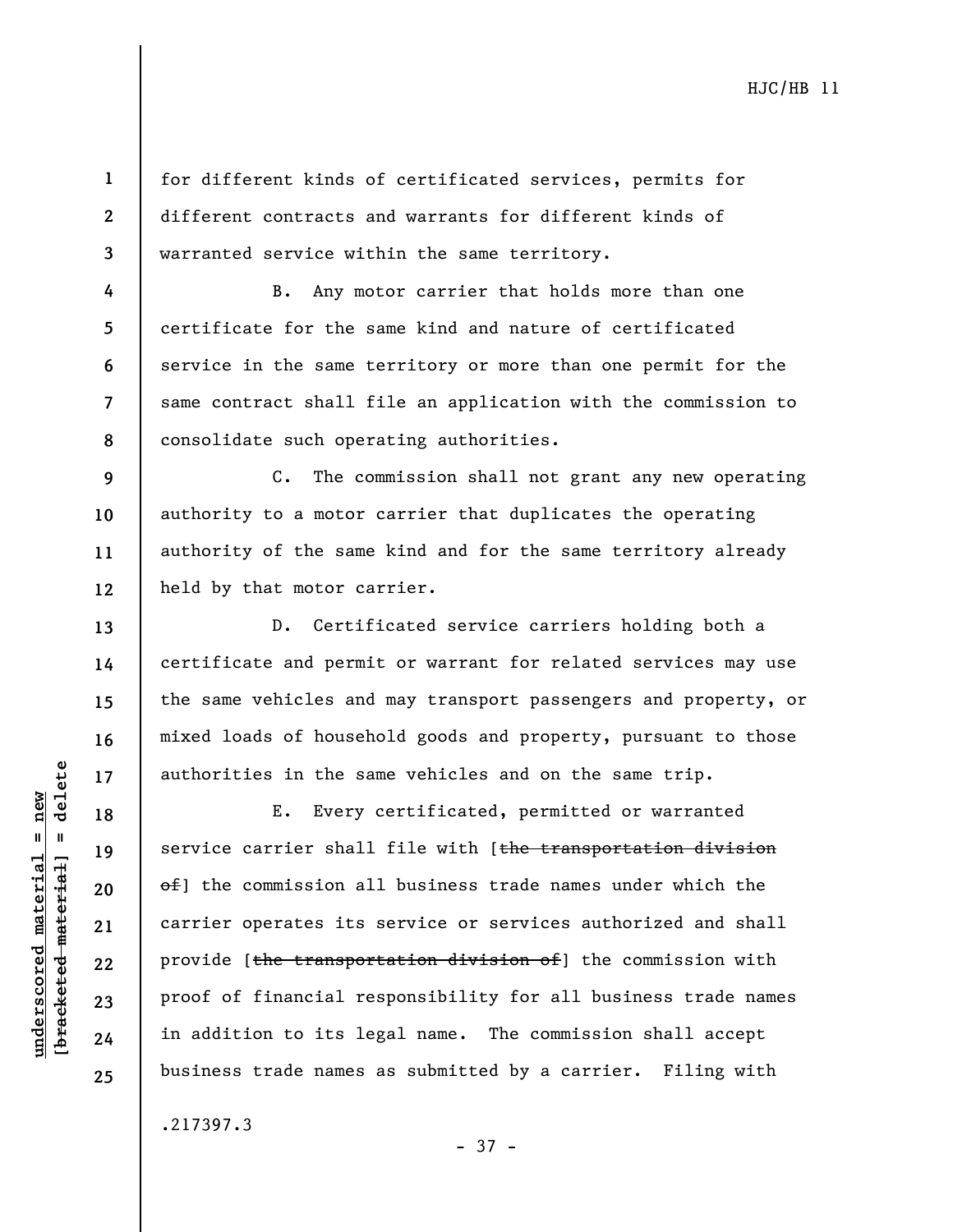[the transportation division of] the commission shall not, by itself, establish or otherwise affect the ownership or right to use a business trade name under the intellectual property laws of the state of New Mexico."

**SECTION 15.** Section 65-2A-20 NMSA 1978 (being Laws 2003, Chapter 359, Section 20, as amended by Laws 2013, Chapter 73, Section 18 and by Laws 2013, Chapter 77, Section 18) is amended to read:

**9** 

**14** 

**15** 

**16** 

**17** 

**18** 

**19** 

**20** 

**21** 

**22** 

**23** 

**24** 

**25** 

**1** 

**2** 

**3** 

**4** 

**5** 

**6** 

**7** 

**8** 

**underscored material = new [bracketed material] = delete**

 $b$ racketed material] = delete  $underscored material = new$ 

"65-2A-20. TARIFFS.--

**10 11 12 13**  A. A tariffed service carrier shall not commence operations or perform a new service under its operating authority without having an approved tariff on file with the commission.

B. A tariffed service carrier shall file with the commission proposed tariffs showing the rates for transportation and all related activities and containing a description of the type and nature of the service, territory and all terms of service for transportation and related services. The rates shall be stated in terms of United States currency. Tariffs for individual carriers shall also include the carrier's legal name, all business trade names used by the carrier, contact information, information for service of process, the territory authorized for each transportation service listed in the tariff and any terms of service contained in the operating authorities for that particular carrier. Each

.217397.3

- 38 -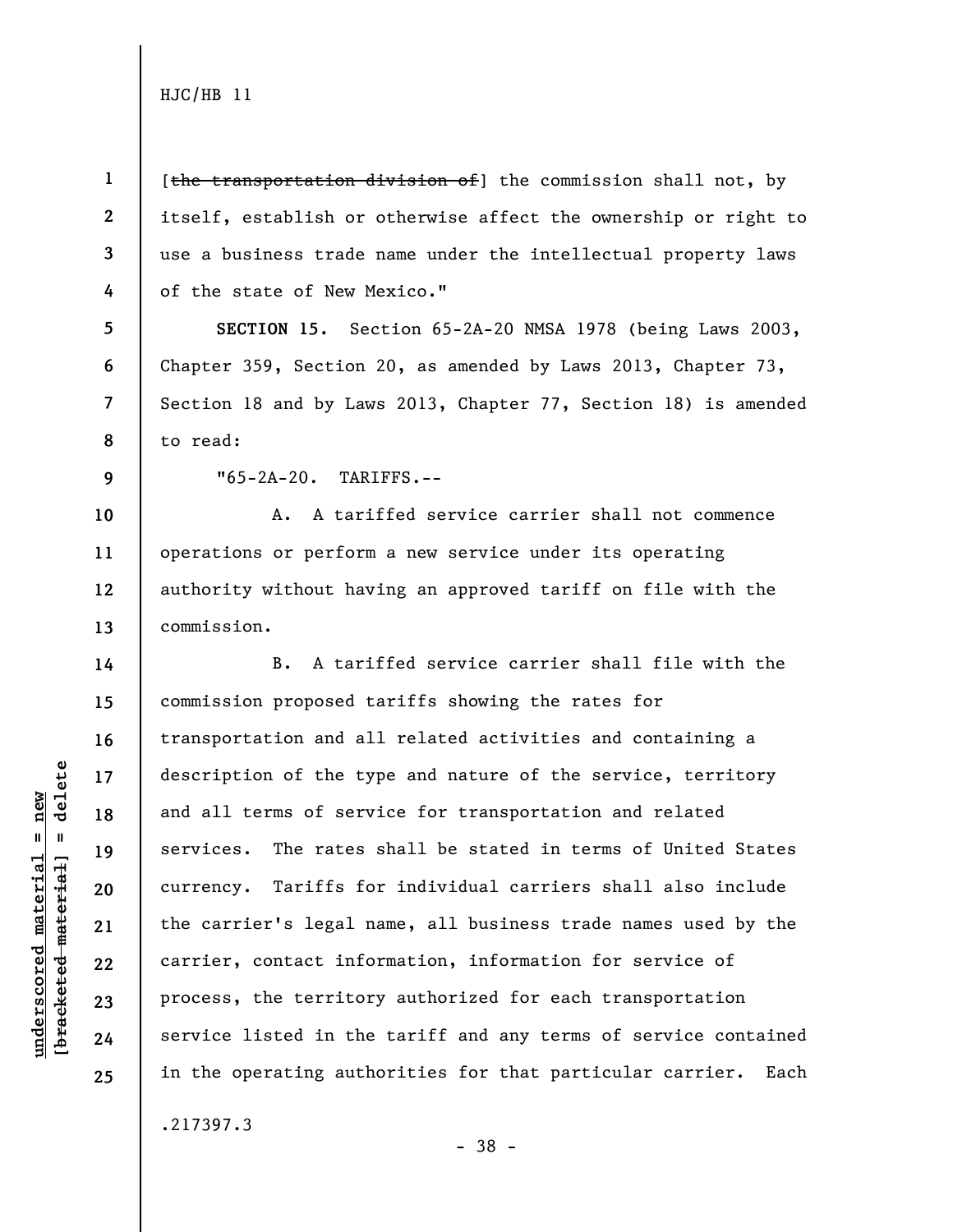**8** 

**16** 

**17** 

**18** 

**19** 

**20** 

**21** 

**22** 

**23** 

**24** 

**25** 

**1** 

tariffed service carrier operating pursuant to a statewide tariff shall file with the commission a tariff statement referencing the statewide tariff being used and include the carrier's legal name, all business trade names used by the carrier, contact information, information for service of process, the territory authorized for that carrier and any terms of service contained in the operating authority for that particular carrier.

**9 10 11 12 13 14 15**  C. A tariffed service carrier shall not charge, or permit its agents, employees or contract drivers to charge, a different or additional rate, or to use different or additional practices or terms of service, for transportation or for a service rendered to or for the user of the service other than the rates and terms of service specified in approved tariffs in effect at the time, except:

(1) for ambulance and household goods service carriers, in accordance with rates and terms of service established by federal or state law for federal or state governmental programs or operations; and

(2) for tariffed passenger service carriers other than ambulance service carriers, in accordance with the rates and terms of service established by governmental programs or operations in which they voluntarily participate.

D. A tariffed service carrier shall not pay or refund, directly or indirectly to any person, a portion of the

.217397.3

- 39 -

 $b$ racketed material] = delete **[bracketed material] = delete**  $underscored material = new$ **underscored material = new**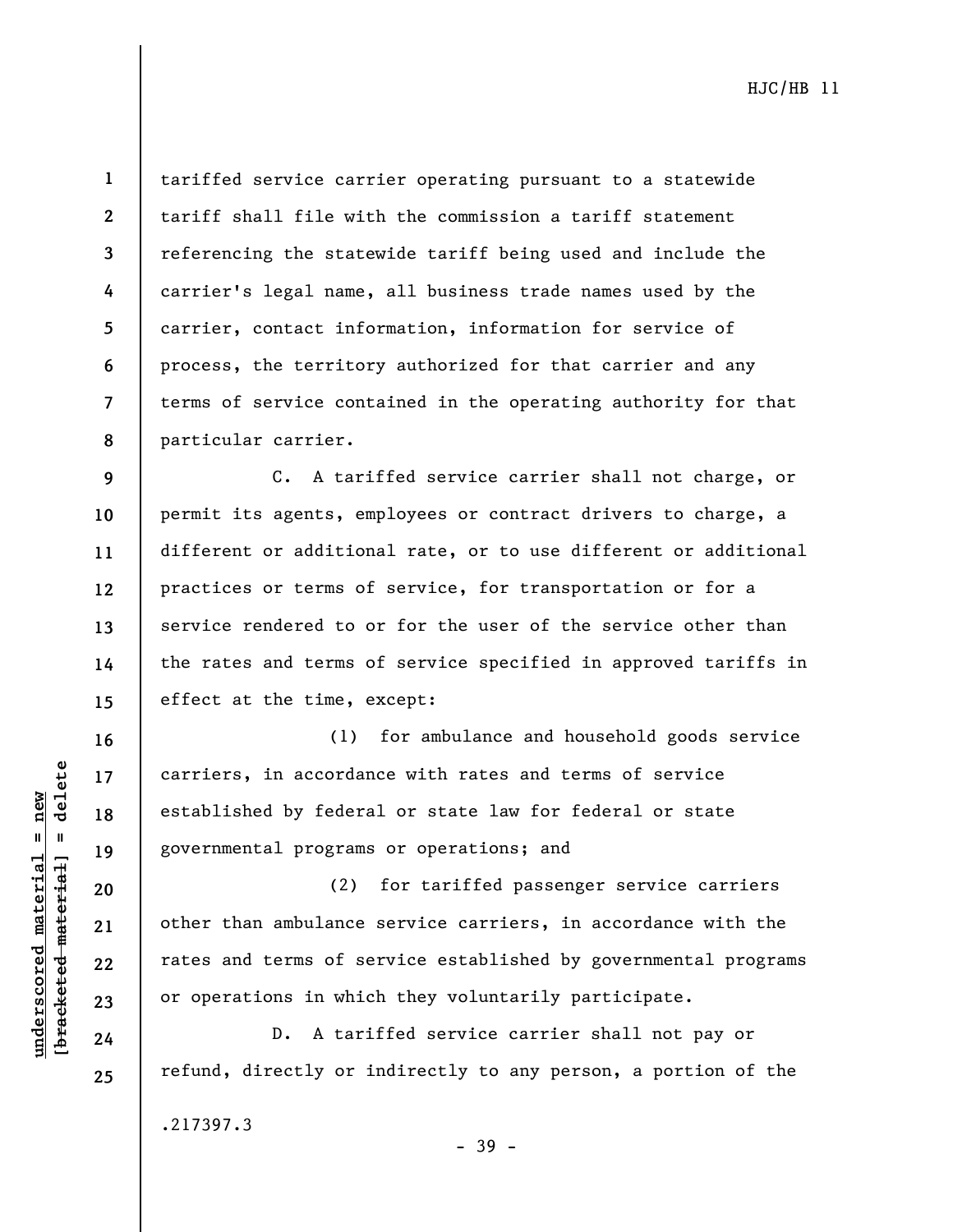| $\mathbf{1}$             | rate specified in its approved tariff, offer to a person        |
|--------------------------|-----------------------------------------------------------------|
| $\boldsymbol{2}$         | privileges or facilities, perform a service or remit anything   |
| 3                        | of value, except:                                               |
| 4                        | in accordance with tariffs approved by the<br>(1)               |
| 5                        | commission;                                                     |
| 6                        | (2)<br>for ambulance and household goods service                |
| $\overline{\phantom{a}}$ | carriers, in accordance with rates and terms of service         |
| 8                        | established by federal and state law for federal and state      |
| 9                        | governmental entities, programs or operations;                  |
| 10                       | (3)<br>for tariffed passenger service carriers                  |
| 11                       | other than ambulance service carriers, in accordance with the   |
| 12                       | rates and terms of service established by governmental programs |
| 13                       | or operations in which they voluntarily participate; or         |
| 14                       | (4)<br>in settling or resolving a claim by a                    |
| 15                       | customer.                                                       |
| 16                       | The commission shall post on its internet $[$ web<br>Ε.         |
| 17                       | site) website electronic copies of all currently approved       |
| 18                       | individual and statewide tariffs, and all tariff statements     |
| 19                       | filed by carriers using statewide tariffs, in a manner to       |
| 20                       | facilitate public access, review and comparison of rates and    |
| 21                       | terms of service. A certificated passenger service carrier      |
| 22                       | other than an ambulance service carrier shall post its tariff   |
| 23                       | rates in each vehicle used in the provision of its              |
| 24                       | transportation service.                                         |
| 25                       | A tariffed service carrier shall file an<br>$F_{\bullet}$       |

.217397.3

**underscored material = new [bracketed material] = delete**

 $[**bracket**et~~ed matched~~ + **met**et<sup>1</sup> + **del**et~~e~~$  $underscored material = new$ 

- 40 -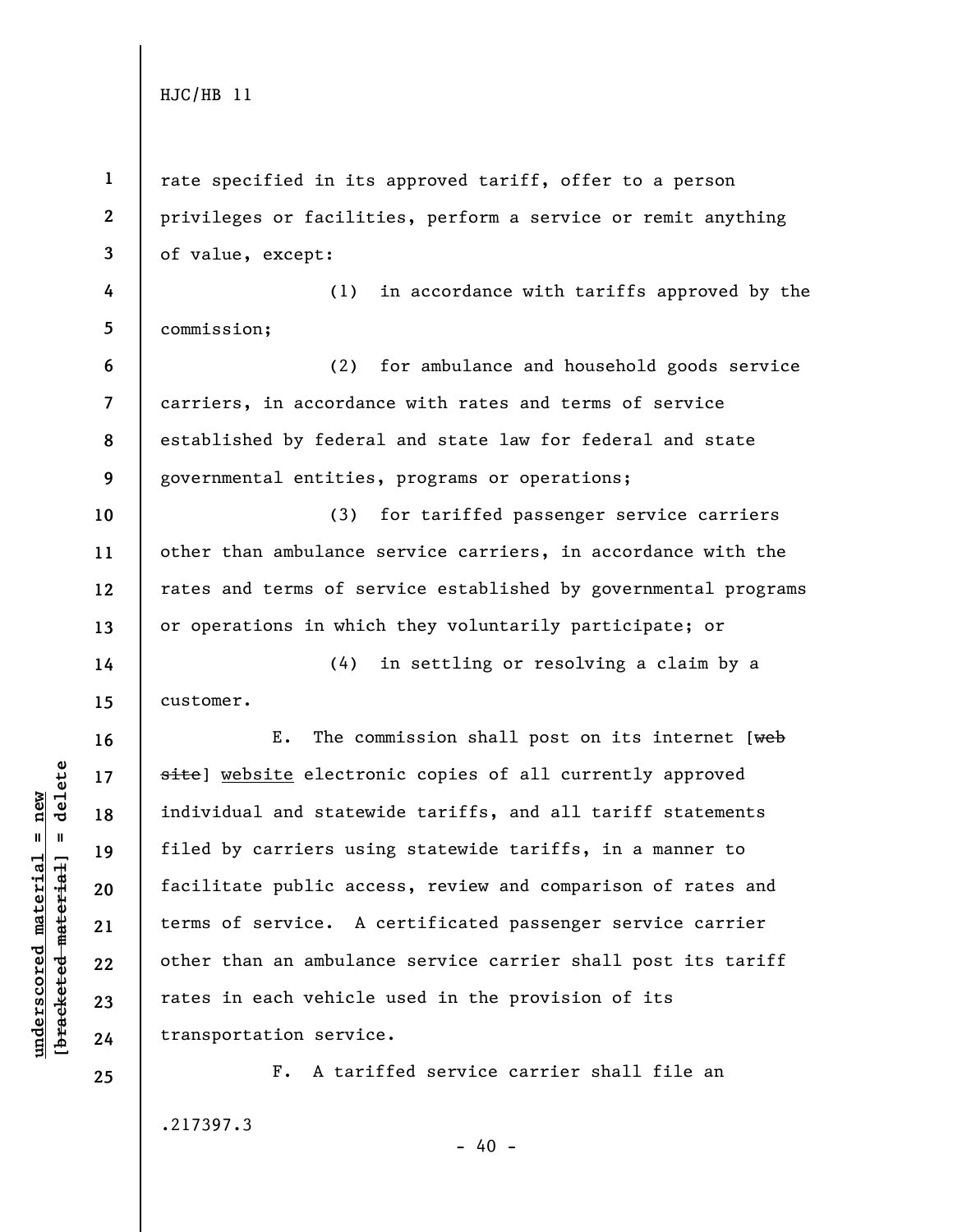**underscored material = new [bracketed material] = delete**

 $b$ racketed material] = delete  $underscored material = new$ 

**20** 

**21** 

**22** 

**23** 

**24** 

**25** 

**1 2 3**  application with the commission for any change in the tariff, accompanied by the proposed tariff, at least twenty days prior to implementation of the amended rates and terms of service contained in the tariff. Except as provided in this section, an amended tariff shall be approved and become effective twenty days after filing of the application for a change in the tariff. The commission shall post notice of each application for a change in a tariff along with a copy of the proposed tariff on the commission [web site] website.

G. No changes in terms of service disapproved by [the transportation division of] the commission as inconsistent with the Motor Carrier Act, rule of the commission, the individual operating authority of the carrier or otherwise in violation of law shall become effective or be part of the approved tariff. The following terms of service contained in a tariff shall not be considered inconsistent with, or predatory or discriminatory in nature under the Motor Carrier Act or commission rule:

(1) a carrier may decline or terminate service under circumstances that reasonably appear to present a physical danger to the driver, to another employee of the carrier or to passengers or, for carriers other than ambulance service carriers, a danger to the condition of the motor vehicle or cargo;

.217397.3

(2) a carrier is not responsible for

 $- 41 -$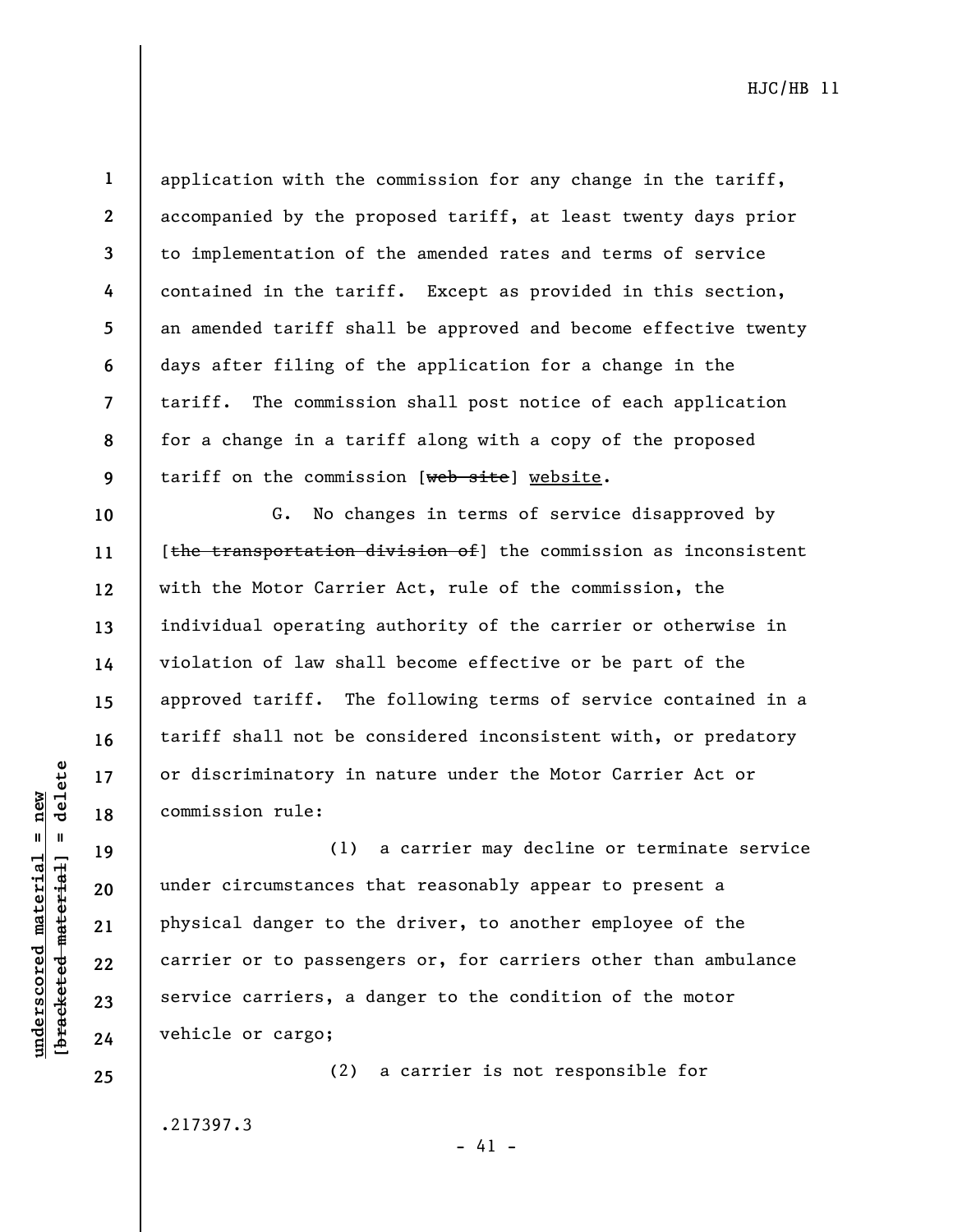**1 2 3 4**  cancellations or delays due to weather or road conditions when reasonably required for safety or when due to road construction, road closures, law enforcement stops or similar matters beyond the control of the carrier;

**5 6 7 8 9**  (3) a passenger service carrier may require that all firearms carried by any passenger other than an authorized law enforcement officer be unloaded and placed in a locked area of the vehicle during transport, along with all ammunition and any other weapons; or

**10 11 12 13 14 15**  (4) a passenger service carrier other than an ambulance service carrier may decline or terminate service when the passenger cannot give an adequate description of, or direction to, the destination or cannot transfer into or out of the motor vehicle without requiring physical assistance from the driver.

H. An application for amendment of tariff rates that increases any tariff rate to a level greater than that previously approved by the commission for a full-service carrier or a towing service providing nonconsensual tows shall not become effective until approved by the commission as reasonable under Section 65-2A-21 NMSA 1978. The commission shall hold a hearing appropriate to the type of transportation service provided by the carrier for any such application, if requested by the applicant or by the [transportation division of the commission] office of public regulation commission

.217397.3

 $b$ racketed material] = delete **[bracketed material] = delete**  $underscored material = new$ **underscored material = new**

**16** 

**17** 

**18** 

**19** 

**20** 

**21** 

**22** 

**23** 

**24**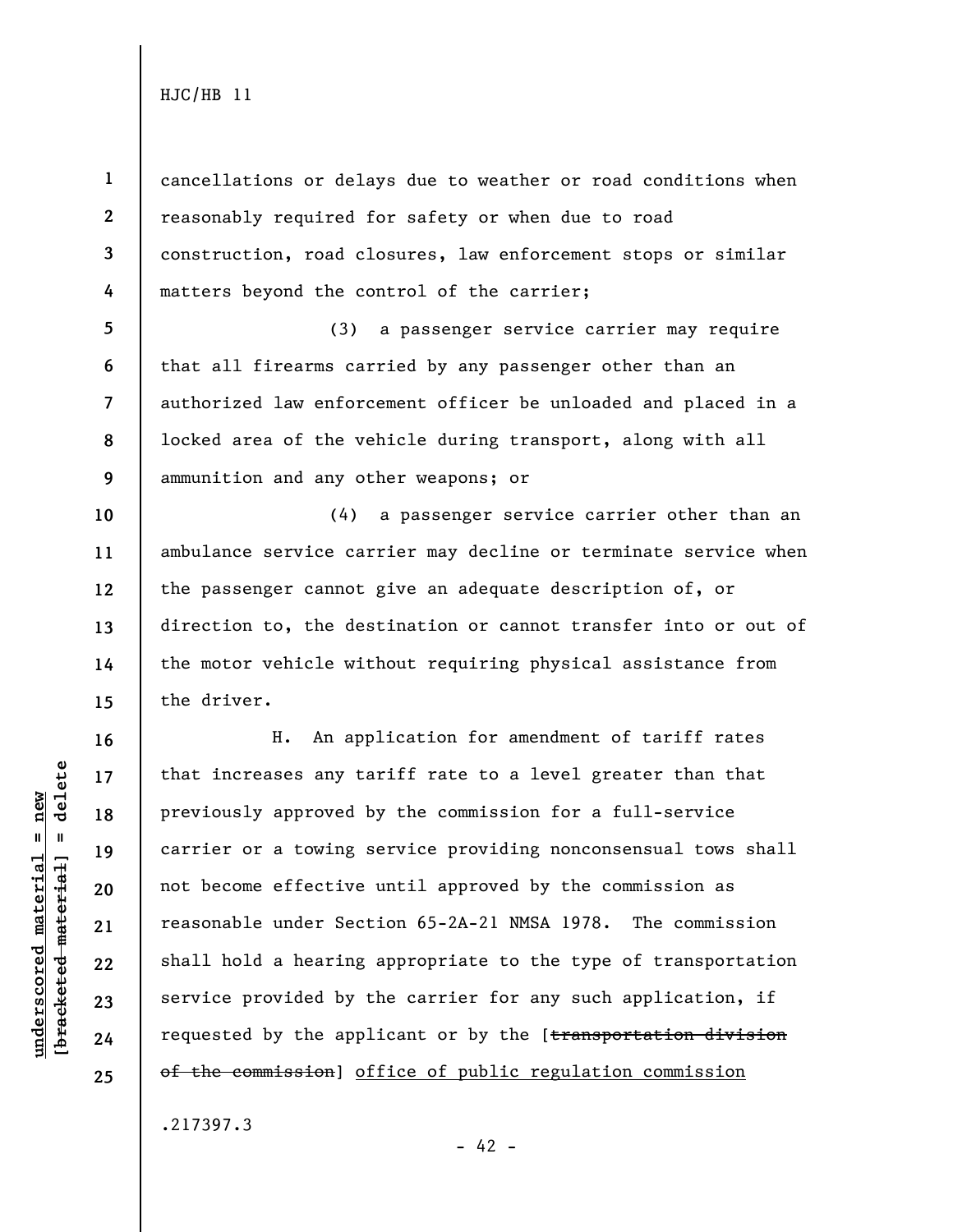**2 3** 

**4** 

**5** 

**6** 

**1** 

regulatory affairs, or if ordered in the discretion of the commission. The commission may provide for reasonable periodic rate increases for full-service carriers or towing services providing nonconsensual tows pursuant to a rate escalator or adjustment clause for any or all rates of a carrier on such basis as the commission finds reasonable.

**7 8 9 10 11 12 13 14 15 16 17 18 19 20**  I. A person may make a complaint in writing to the commission that a rate or term of service contained in a tariff, or a rate otherwise charged or practice otherwise effected, is inconsistent with or in violation of the Motor Carrier Act, commission rule or the operating authority or current tariff of the motor carrier. The commission may suspend the operation of a rate, term of service or practice for a period not to exceed sixty days to investigate its reasonableness. If the commission finds that a rate charged by a tariffed carrier, or a term of service or practice effected by a tariffed carrier, is unauthorized, predatory or discriminatory, the commission shall prescribe the rate or the maximum or minimum rate to be observed or the terms of service to be made effective."

**SECTION 16.** Section 65-7-19 NMSA 1978 (being Laws 2016, Chapter 80, Section 19) is amended to read:

"65-7-19. TRANSPORTATION [DIVISION] FUND CREATED-- ASSESSMENT AND COLLECTION OF FEES.--

A. The "transportation [division] fund" is created .217397.3  $- 43 -$ 

 $b$ racketed material] = delete **[bracketed material] = delete**  $underscored material = new$ **underscored material = new**

**21** 

**22** 

**23** 

**24**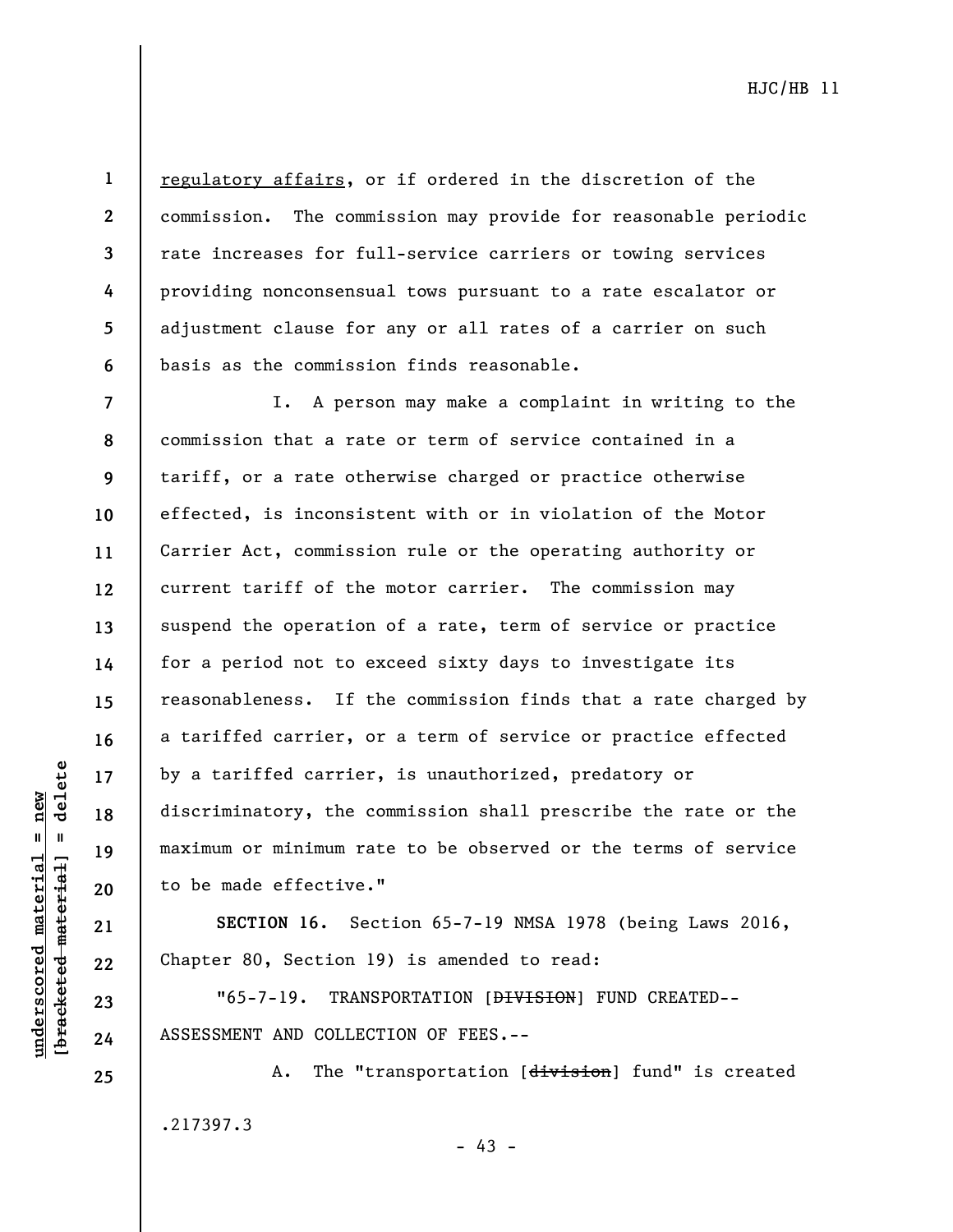**1 2 3 4 5 6 7 8 9**  in the state treasury for the purpose of ensuring the safety and financial responsibility of transportation network companies and transportation network company drivers. The fund shall consist of fees collected pursuant to the Transportation Network Company Services Act, administrative fines collected under that act, appropriations, gifts, grants, donations and earnings on investment of the fund. Balances in the fund shall not revert to the general fund or any other fund at the end of any fiscal year.

**10 12 16**  B. The transportation [division] fund shall be administered by the public regulation commission. Money in the fund is appropriated to the commission to carry out its duties pursuant to the provisions of the Transportation Network Company Services Act. Not more than five percent of the fees collected pursuant to this section shall be used by the commission for administrative purposes.

C. Payments from the transportation [division] fund shall be made upon vouchers issued and signed by the [director of the administrative services division of] chief of staff of the commission resources division of the public regulation commission or the [director's] chief of staff's authorized representative upon warrants drawn by the secretary of finance and administration."

**SECTION 17.** Section 70-3-21 NMSA 1978 (being Laws 2004, Chapter 80, Section 1) is amended to read:

- 44 -

.217397.3

 $b$ racketed material] = delete **[bracketed material] = delete**  $underscored material = new$ **underscored material = new**

**11** 

**13** 

**14** 

**15** 

**17** 

**18** 

**19** 

**20** 

**21** 

**22** 

**23** 

**24**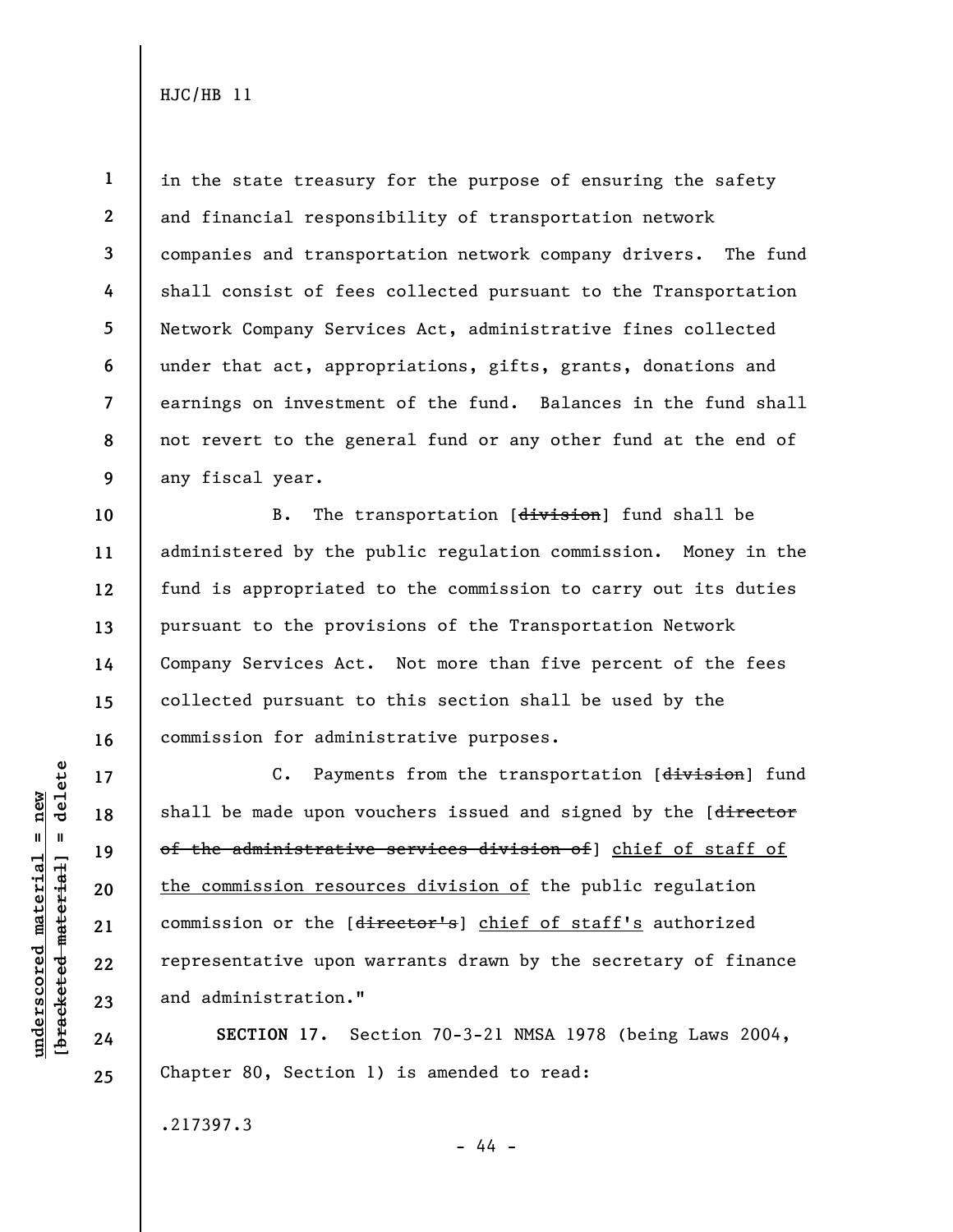**1 2**  "70-3-21. PIPELINE SAFETY FUND--CREATED--ASSESSMENT AND COLLECTION OF FEES.--

**3 4 5 6 7 8 9 10 11 12**  A. The "pipeline safety fund" is created in the state treasury for the purpose of enhancing the staffing and training of the commission staff for carrying out the pipeline safety [bureau] duties of the commission with the goal of assuming the function of inspection of interstate as well as intrastate pipelines. The fund shall consist of fees collected pursuant to Subsection D of this section, appropriations, gifts, grants, donations and earnings from investment of the fund. Balances in the fund shall not be transferred to the general fund at the end of any fiscal year.

B. The pipeline safety fund shall be administered by the commission. Money in the fund is appropriated to the commission to carry out its duties pursuant to the provisions of the Pipeline Safety Act and Chapter 62, Article 14 NMSA 1978. Not more than five percent of the fees collected pursuant to Subsection D of this section shall be used by the commission for administrative purposes.

C. Payments from the pipeline safety fund shall be made upon vouchers issued and signed by the [director] chief of staff of the [administrative services] commission resources division of the commission or the [director's] chief of staff's authorized representative upon warrants drawn by the secretary of finance and administration.

 $- 45 -$ 

.217397.3

 $=$  delete **[bracketed material] = delete**  $underscored material = new$ **underscored material = new** bracketed material **13** 

**14** 

**15** 

**16** 

**17** 

**18** 

**19** 

**20** 

**21** 

**22** 

**23** 

**24**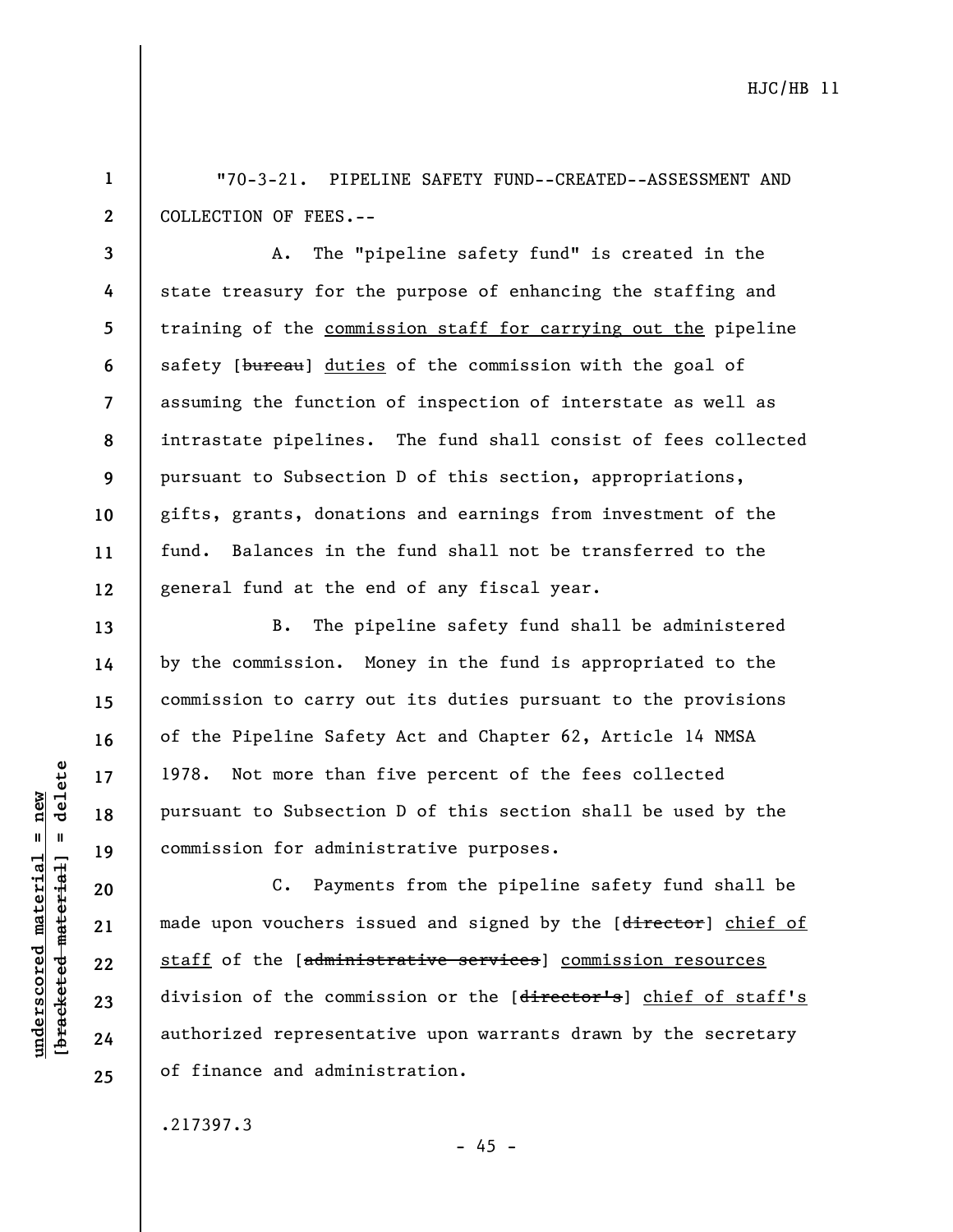| $\mathbf{1}$     | The commission shall collect annual pipeline<br>$D$ .           |
|------------------|-----------------------------------------------------------------|
| $\boldsymbol{2}$ | safety fees for the duties relating to inspection of intrastate |
| 3                | pipelines from persons subject to the Pipeline Safety Act in    |
| 4                | accordance with and not to exceed the following amounts:        |
| 5                | (1)<br>for the transportation of gas:                           |
| 6                | two dollars (\$2.00) per domestic<br>(a)                        |
| 7                | service line;                                                   |
| 8                | (b)<br>thirty-five dollars (\$35.00) per                        |
| 9                | commercial service line;                                        |
| 10               | thirty-five dollars (\$35.00) per<br>(c)                        |
| 11               | mile of line for the transportation of gas subject to           |
| 12               | inspection by the [pipeline safety bureau] commission, with a   |
| 13               | minimum assessment of four hundred dollars (\$400); and         |
| 14               | (d)<br>one hundred dollars (\$100) per                          |
| 15               | master meter, direct sales lateral or liquified petroleum gas   |
| 16               | system; and                                                     |
| 17               | for the transportation of oil, thirty-five<br>(2)               |
| 18               | dollars (\$35.00) per mile of transmission line subject to      |
| 19               | inspection by the [pipeline safety bureau] commission, with a   |
| 20               | minimum assessment of four hundred dollars (\$400). A fee shall |
| 21               | not be assessed on mileage under the jurisdiction of or         |
| 22               | inspected by the federal department of transportation.          |
| 23               | Ε.<br>The commission shall annually conduct a public            |
| 24               | review of the fees collected and payments made from the fund    |
| 25               | and provide a summary to the legislative finance committee and  |
|                  | .217397.3                                                       |

- 46 -

 $[**bracket**et~~ed matched~~ + **met**et<sup>1</sup> + **del**et~~e~~$ **[bracketed material] = delete**  $underscored material = new$ **underscored material = new**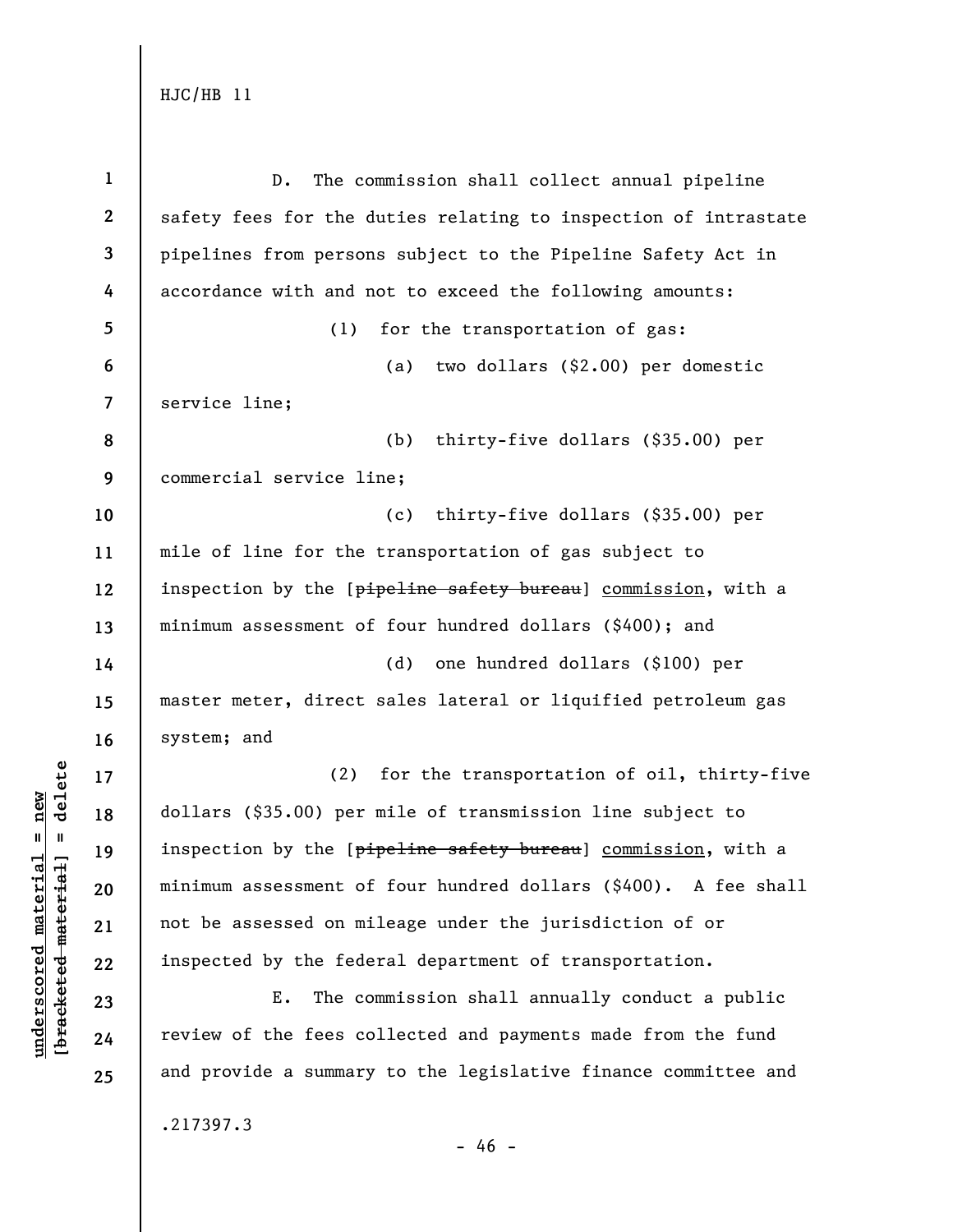$b$ racketed material] = delete **[bracketed material] = delete**  $underscored material = new$ **underscored material = new**

**1** 

**2** 

**3** 

**4** 

**5** 

**6** 

**7** 

**8** 

**9** 

**10** 

**11** 

**12** 

**13** 

**14** 

**15** 

**16** 

**17** 

**18** 

**19** 

**20** 

**21** 

**22** 

**23** 

**24** 

**25** 

the department of finance and administration. Based upon its findings, the commission shall adjust the annual fee rates authorized by Subsection D of this section in order to collect only that amount estimated to be necessary to carry out the provisions of the Pipeline Safety Act and Chapter 62, Article 14 NMSA 1978; provided that the fees shall not be greater than the amounts set forth in Subsection D of this section."

**SECTION 18.** TEMPORARY PROVISION--EXEMPT, CLASSIFIED AND PROBATIONARY PERSONNEL AND POSITIONS--APPOINTMENT--ADDITIONAL PERSONNEL.--On the effective date of this act:

A. all classified employees and probationary employees employed by the public regulation commission shall continue to hold their present position classifications according to the Personnel Act and shall be transferred to the newly created commission resources division of the public regulation commission or the newly created office of public regulation commission regulatory affairs as provided in this section;

B. all classified employees, classified positions, filled or not filled, and probationary employees of the legal division, transportation division, utility division and administrative services division of the public regulation commission, whose functions are being transferred to the office of public regulation commission regulatory affairs, shall be transferred to the office of public regulation commission

.217397.3

- 47 -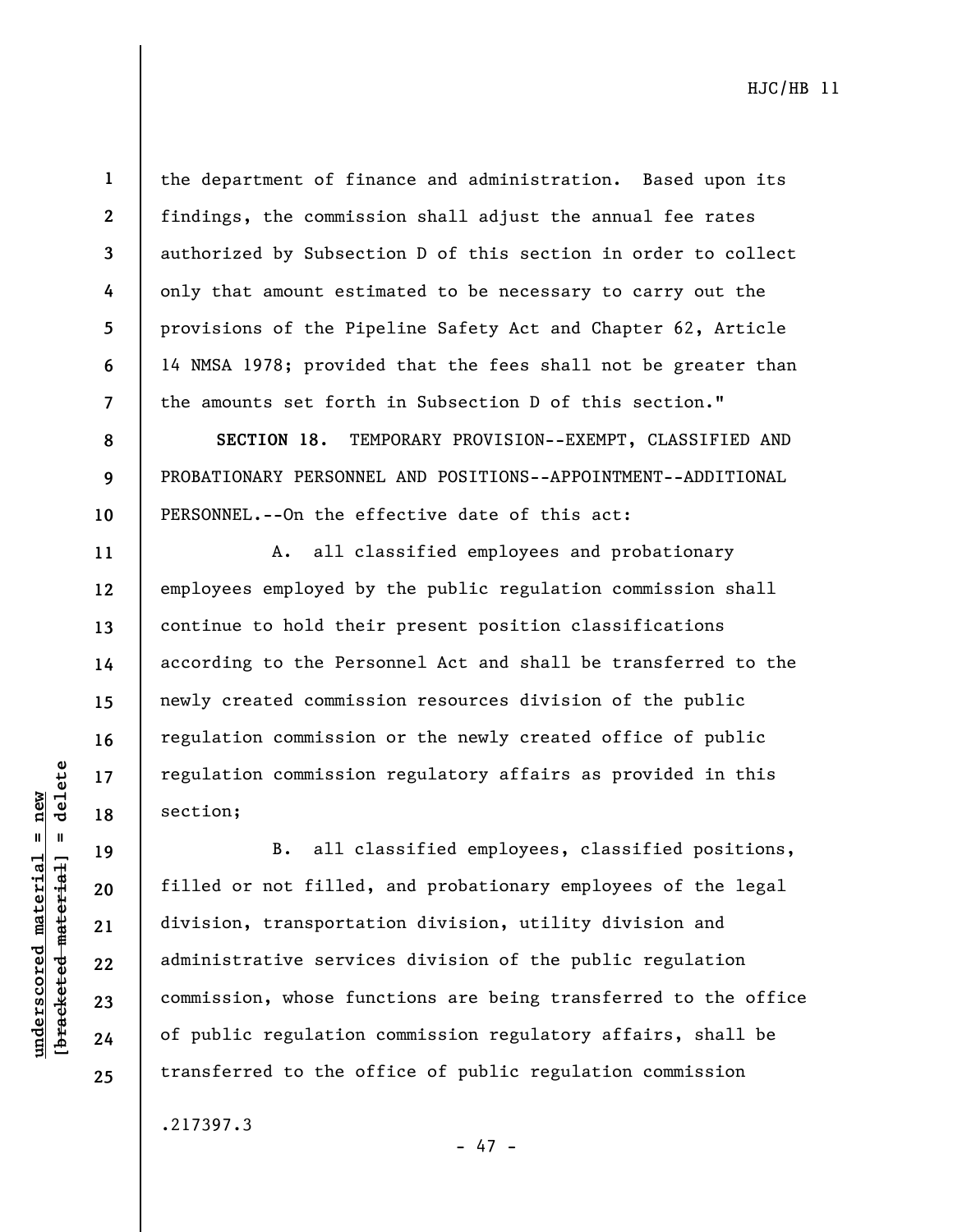**2** 

**4** 

**5** 

**6** 

**7** 

**8** 

**9** 

**10** 

**11** 

**12** 

**13** 

**14** 

**15** 

**16** 

**17** 

**18** 

**19** 

**20** 

**21** 

**22** 

**23** 

**24** 

**25** 

## **1**  regulatory affairs;

**3**  C. all classified employees, classified positions, filled or not filled, and probationary employees of the consumer relations division of the public regulation commission shall be transferred to the office of public regulation commission regulatory affairs;

D. all classified employees, classified positions, filled or not filled, and probationary employees of the legal division, transportation division, utility division or administrative services division of the public regulation commission, whose functions are not being transferred to the office of public regulation commission regulatory affairs, shall be transferred to the commission resources division of the public regulation commission;

E. all classified employees, classified positions, probationary employees and duties of the pipeline safety bureau shall remain in the public regulation commission under the direction of the chief of staff of the commission resources division;

F. the governor shall provide the commission with a list of finalists for appointment to the newly created position of chief of staff of the commission resources division and shall appoint the newly created position of director of the office of public regulation commission regulatory affairs as soon as practical;

.217397.3

 $b$ racketed material] = delete **[bracketed material] = delete**  $underscored material = new$ **underscored material = new**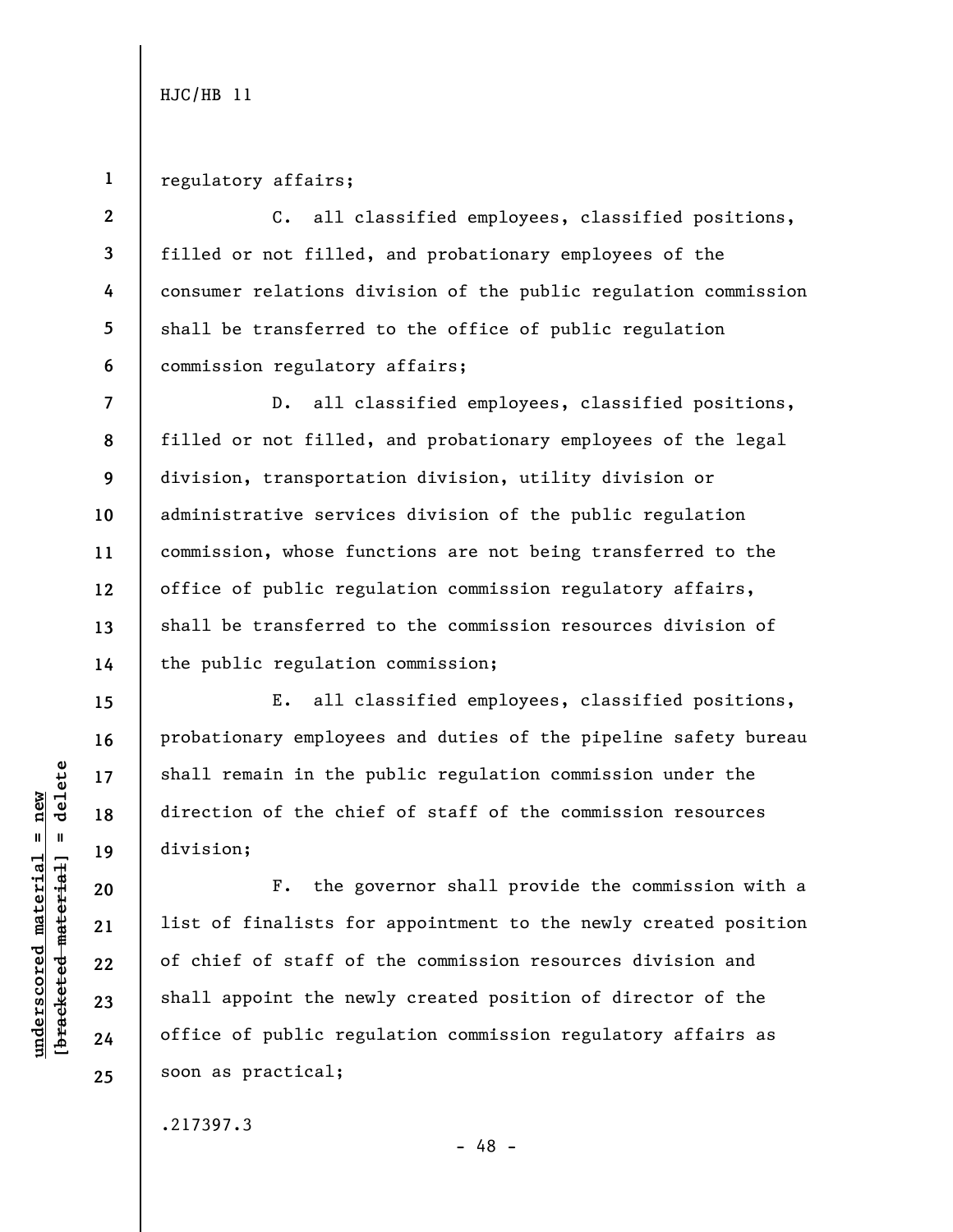G. after appointment, the chief of staff of the commission resources division may hire additional personnel in accordance with the Personnel Act;

H. after appointment, the director of the office of public regulation commission regulatory affairs may hire division directors for the newly created divisions and additional personnel in accordance with the Personnel Act;

**8 9 10 11 12**  I. subject to the Personnel Act, any qualified person, including present or past employees of the public regulation commission, may apply for any position in the commission resources division or the office of public regulation commission regulatory affairs; and

J. the executive assistants selected by each commissioner shall remain exempt employees of the public regulation commission.

**SECTION 19.** TEMPORARY PROVISION--TRANSFER OF APPROPRIATIONS, EQUIPMENT, SUPPLIES, RECORDS, MONEY AND CONTRACTS TO THE OFFICE OF PUBLIC REGULATION COMMISSION REGULATORY AFFAIRS.--On the effective date of this act:

A. all money, appropriations made before or after the effective date of this act, records, furniture, equipment, supplies and other property of the legal division, transportation division, utility division, administrative services division and consumer relations division of the public regulation commission related to duties transferred to the

- 49 -

.217397.3

 $b$ racketed material] = delete **[bracketed material] = delete**  $underscored material = new$ **underscored material = new**

**1** 

**2** 

**3** 

**4** 

**5** 

**6** 

**7** 

**13** 

**14** 

**15** 

**16** 

**17** 

**18** 

**19** 

**20** 

**21** 

**22** 

**23** 

**24**